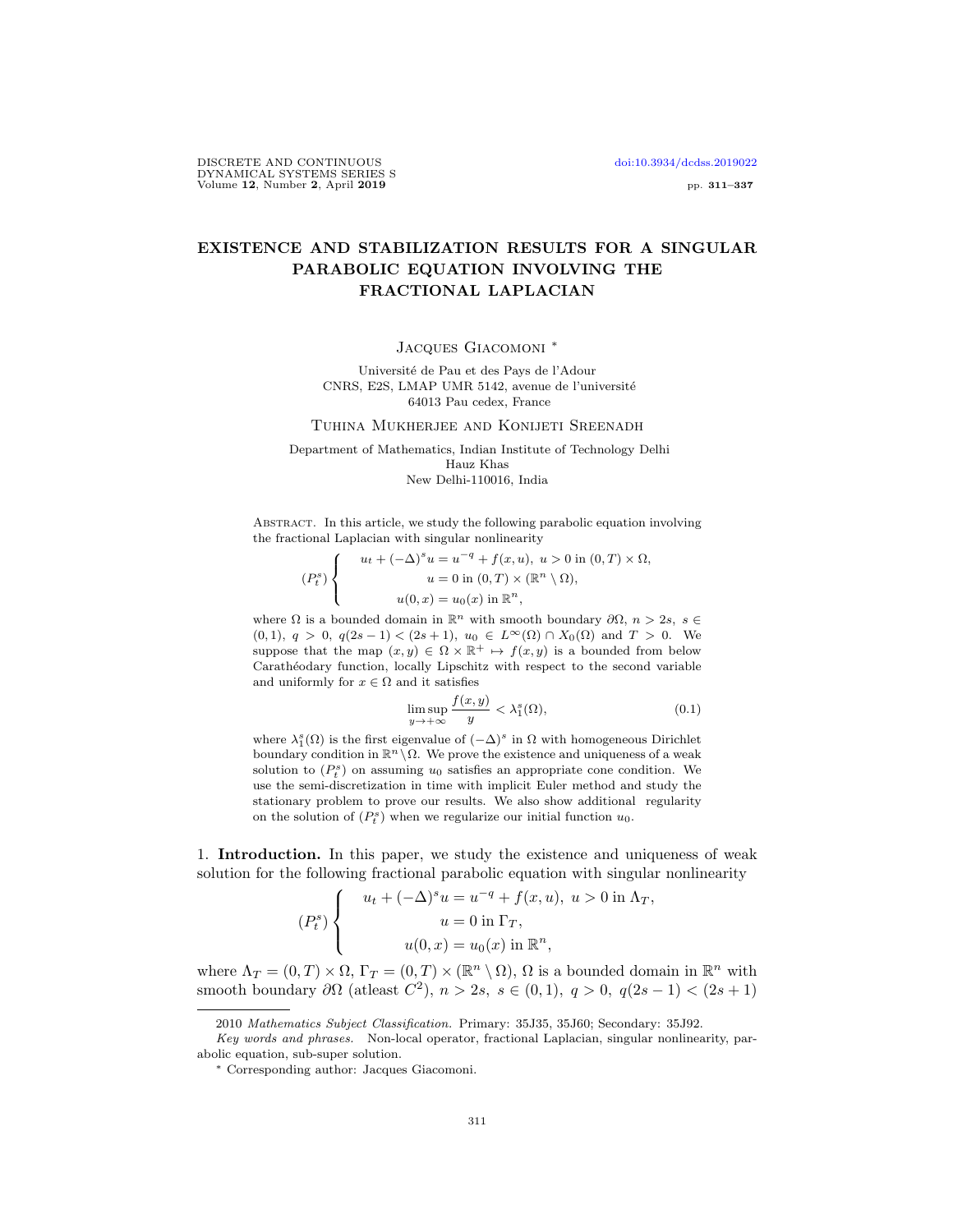and  $T > 0$ . The map  $(x, y) \in \Omega \times \mathbb{R} \mapsto f(x, y)$  is assumed to be a bounded from below Carathéodary function, locally Lipschitz with respect to the second variable and uniformly for  $x \in \Omega$  and it satisfies

$$
\limsup_{y \to +\infty} \frac{f(x, y)}{y} < \lambda_1^s(\Omega),
$$

where  $\lambda_1^s(\Omega)$  is the first eigenvalue of  $(-\Delta)^s$  in  $\Omega$  with (homogeneous) Dirichlet boundary condition in  $\mathbb{R}^n \setminus \Omega$ . The fractional Laplace operator  $(-\Delta)^s$  is defined as

$$
(-\Delta)^s u(x) = 2C_n^s P.V. \int_{\mathbb{R}^n} \frac{u(x) - u(y)}{|x - y|^{n+2s}} dy
$$

where P.V. denotes the Cauchy principal value and  $C_n^s = \pi^{-\frac{n}{2}} 2^{2s-1} s \frac{\Gamma(\frac{n+2s}{2})}{\Gamma(1-s)}$  $\frac{\sqrt{-2}}{\Gamma(1-s)}, \Gamma$ being the Gamma function.

In this article, we will be concerned with the nonlocal problem  $(P_t^s)$  that involves the fractional Laplacian. A large variety of diffusive problems in Physics are satisfactorily described by the classical Heat equation. However, the anomalous diffusion that follows non-Brownian scaling is nowadays intensively studied with a wide range of applications in physics, finance, biology and many others. The governing equations of such mathematical models involve the fractional Laplacian. For a detailed survey on this, we refer to [25, 26] and the references therein. It is natural to study the local and global existence and stabilization results for such problems.

Singular parabolic problems in the local case have been studied by authors in [5, 11, 14]. The inspiring point for us was the work of M. Badra et al. [6], here the existence and stabilization results for parabolic problem where the principal part of the equation is the p-Laplacian operator, has been studied when  $0 < q < 2 + \frac{1}{p-1}$ . In [9], Bougherara and Giacomoni proved the existence of unique mild solution to the problem for all  $q > 0$  when  $u_0 \in (C_0(\overline{\Omega}))^+$ . In the present work, we extend the results obtained in [6] to the non-local case. However, there is a substantial difference between local and nonlocal operators. This difference is reflected in the way of construction of sub and super solutions of stationary problems associated to  $\left( P_{t}^{s}\right)$  as well as the validity of the weak comparison principle. Nonetheless, we will show that the semi-discretization in time method used in [6] can still be effective in this case.

Coming to the non-local case, singular elliptic equations involving fractional Laplacian has been studied by Barios et al. in [8] and Giacomoni et al. in [16]. More specifically, existence and multiplicity results for the equation

$$
(-\Delta)^s u = \lambda u^{-q} + u^p \text{ in } \Omega, u = 0 \text{ in } \mathbb{R}^n \setminus \Omega
$$

have been shown for  $0 < q \leq 1$  and  $0 < p < 2_s^* - 1$  where  $2_s^* = \frac{2n}{n}$  $\frac{2n}{n-2s}$  in [8] and  $p = 2_s^* - 1$  in [19]. Whereas the case  $q > 0$  and  $p = 2_s^* - 1$  has been studied in [16]. Concerning the parabolic problems involving the fractional Laplacian, we cite [3, 13, 25, 26] and the references therein. Caffarelli and Figalli studied the regularity of solutions to fractional parabolic obstacle problem in [10]. In [17], authors studied the Hölder estimates for singular problems of the type  $(-\Delta)^s u^m + u_t = 0$  where  $\frac{n-2s}{n+2s} < m < 1$ . In [18], the summability of solutions with respect to the summability of the data is studied. In  $[1]$ , the authors studied the influence of Hardy potential on the existence and nonexistence of positive solutions for the fractional heat equation. To the best of our knowledge, there are no works on parabolic equations with fractional Laplacian and singular nonlinearity.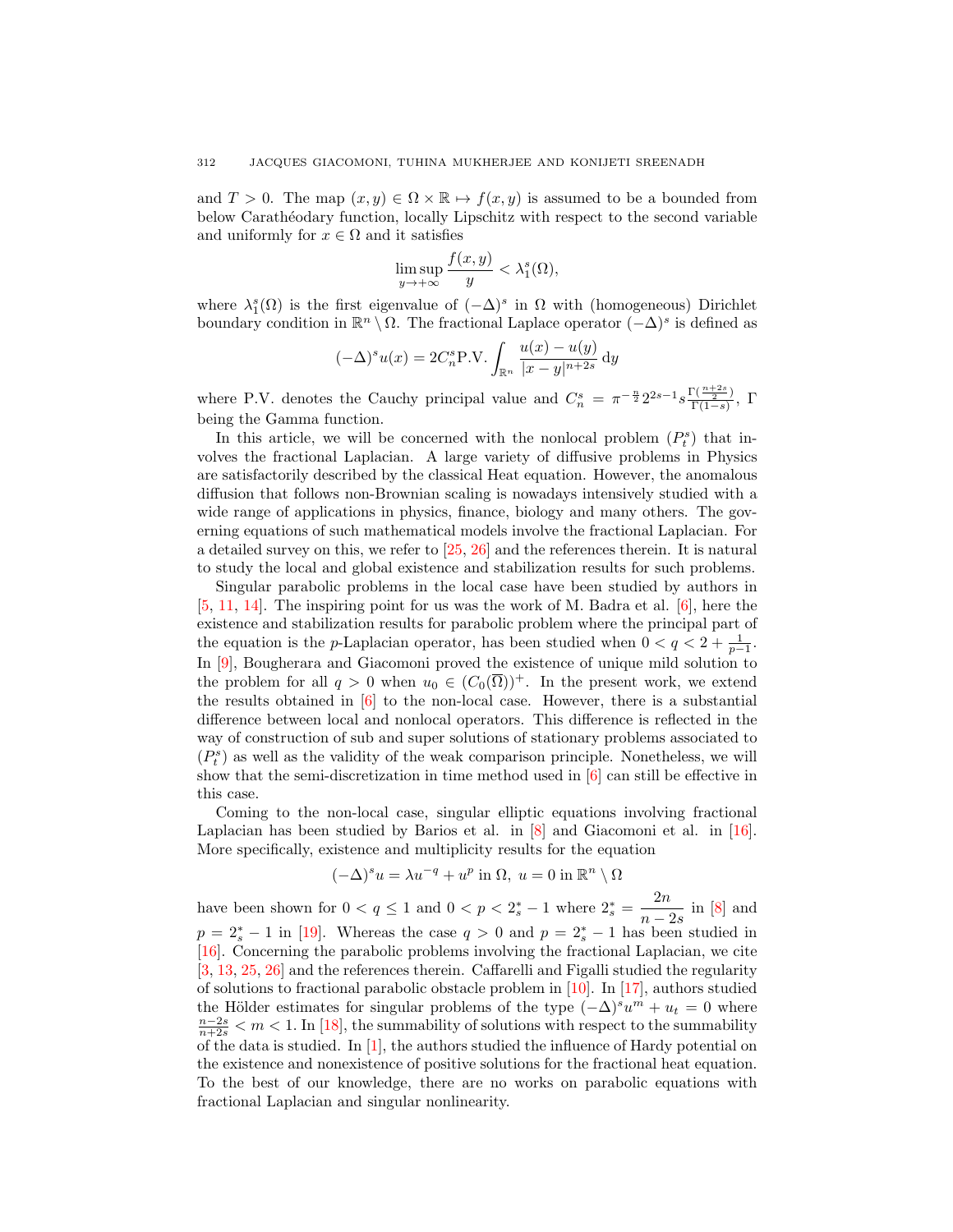In this work, we first define the positive cone motivated from the work of  $[2]$ and obtain the existence of solutions in this cone for the elliptic problem  $(S)$  in section 2 associated to the semi-discretization of  $(P_t^s)$ . Using this, we proved the existence and uniqueness of solution and its regularity for the parabolic problem (see  $(G_t^s)$  in section 2 with bounded source term  $h(x, t)$  and principal diffusion operator  $(-\Delta)^s - u^{-q}$  in section 4). Finally using the new uniqueness results for the stationary problem proved in section 5, we prove the existence and uniqueness of solutions to the problem  $(P_t^s)$  in section 6. Thanks to the nonlinear accretive operators theory, we also find that these solutions are more regular when the regularity assumption is refined on the initial condition. We end our paper by showing that the solution to  $(P_t^s)$  converges to the unique solution of its stationary problem as  $t \to \infty$  in section 7. In this aim, we extend existence and regularity results about the stationary problem proved in [2].

2. Functional setting and main results. We denote the usual fractional Sobolev space by  $H^s(\Omega)$  endowed with the Gagliardo norm

$$
||u||_{H^{s}(\Omega)} = ||u||_{L^{2}(\Omega)} + \left(\int_{\Omega} \int_{\Omega} \frac{|u(x) - u(y)|^{2}}{|x - y|^{n+2s}} dx dy\right)^{\frac{1}{2}}.
$$

Then we consider the following space

$$
X(\Omega) = \left\{ u \mid u : \mathbb{R}^n \to \mathbb{R} \text{ is measurable}, u|_{\Omega} \in L^2(\Omega) \text{ and } \frac{(u(x) - u(y))}{|x - y|^{\frac{n + 2s}{2}}} \in L^2(Q) \right\},\
$$

where  $Q = \mathbb{R}^{2n} \setminus (\mathcal{C}\Omega \times \mathcal{C}\Omega)$  and  $\mathcal{C}\Omega := \mathbb{R}^n \setminus \Omega$ . The space  $X(\Omega)$  is endowed with the norm defined as

$$
||u||_{X(\Omega)} = ||u||_{L^2(\Omega)} + \left( \int_Q \frac{|u(x) - u(y)|^2}{|x - y|^{n+2s}} dx dy \right)^{\frac{1}{2}}.
$$

Now we define the space  $X_0(\Omega) = \{u \in X(\Omega) : u = 0 \text{ a.e. in } \mathbb{R}^n \setminus \Omega\}$  equipped with the norm

$$
||u||_{X_0(\Omega)} = \left(C_n^s \int_Q \frac{|u(x) - u(y)|^2}{|x - y|^{n+2s}} dx dy\right)^{\frac{1}{2}}
$$

where  $C_n^s$  is defined in section 1 and it is well known that  $X_0(\Omega)$  forms a Hilbert space with this norm (see [21]). From the embedding results, we know that  $X_0(\Omega)$ is continuously and compactly embedded in  $L^r(\Omega)$  when  $1 \leq r < 2_s^* = \frac{2n}{n-2s}$  and the embedding is continuous but not compact if  $r = 2_s^*$ . For each  $\alpha \geq 0$ , we set

$$
C_{\alpha} = \sup \left\{ \int_{\Omega} |u|^{\alpha} dx : ||u||_{X_0(\Omega)} = 1 \right\}.
$$

Then  $C_0 = |\Omega|$  = Lebesgue measure of  $\Omega$  and  $\int_{\Omega} |u|^{\alpha} dx \leq C_{\alpha} ||u||^{\alpha}$ , for all  $u \in$  $X_0(\Omega)$ . Let us consider a more general problem

$$
(Gts)\begin{cases}\nu_t + (-\Delta)^s u = u^{-q} + h(t, x), u > 0 \text{ in } \Lambda_T, \\
u = 0 \text{ in } \Gamma_T, \\
u(0, x) = u_0(x) \text{ in } \mathbb{R}^n,\n\end{cases}
$$

where  $T > 0$ ,  $s \in (0, 1)$ ,  $h \in L^{\infty}(\Lambda_T)$ ,  $q > 0$ ,  $q(2s - 1) < (2s + 1)$  and  $u_0 \in$  $L^{\infty}(\Omega) \cap X_0(\Omega)$ . In order to define weak solution for the problem  $(G_t^s)$ , we need to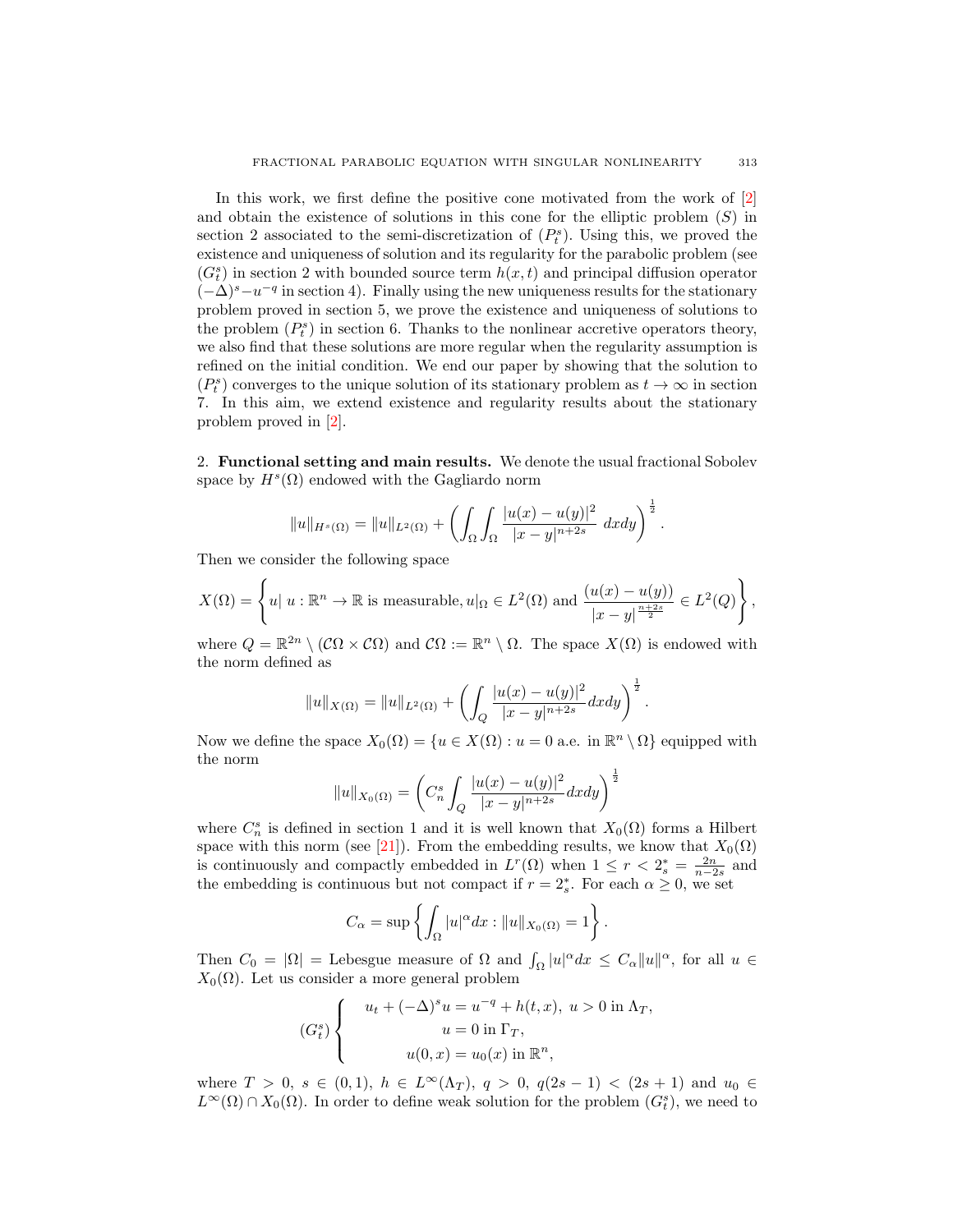introduce the following space

$$
\mathcal{A}(\Lambda_T) := \{ u : u \in L^{\infty}(\Lambda_T), u_t \in L^2(\Lambda_T), u \in L^{\infty}(0,T;X_0(\Omega)) \}.
$$

We have the following result as a direct consequence of Aubin-Lions-Simon Lemma  $(see [24]).$ 

**Lemma 2.1.** *Suppose*  $u \in L^{\infty}(0,T; X_0(\Omega))$  *and*  $u_t \in L^2(\Lambda_T)$ *. Then*  $u \in C([0,T];$  $L^2(\Omega)$  and the embedding is compact.

We now define the notion of weak solution for the problem  $(G_t^s)$ .

**Definition 2.2.** We say that  $u \in \mathcal{A}(\Lambda_T)$  is a weak solution of  $(G_t^s)$  if

- 1. for any compact subset  $K \subset \Lambda_T$ ,  $ess \inf_K u > 0$ ,
- 2. for every  $\phi \in \mathcal{A}(\Lambda_T)$ ,

$$
\int_{\Lambda_T} \frac{\partial u}{\partial t} \phi \, dxdt + C_n^s \int_0^T \int_Q \frac{(u(x) - u(y))(\phi(x) - \phi(y))}{|x - y|^{n+2s}} dydxdt
$$

$$
= \int_{\Lambda_T} (u^{-q} + h(t, x)) \phi dxdt,
$$

3. 
$$
u(0, x) = u_0(x)
$$
 a.e. in  $\Omega$ .

We remark that because of Lemma 2.1, we get  $\mathcal{A}(\Lambda_T) \subset C([0,T]; L^2(\Omega))$  which means that the third point of the above definition makes sense.

Now, we define a conical shell C as the set of functions  $v \in L^{\infty}(\Omega)$  such that there exist constants  $k_1, k_2 > 0$  such that

$$
\begin{cases} k_1 \delta^s(x) \le v \le k_2 \delta^s(x) & \text{if } q < 1, \\ k_1 \delta^s(x) \left( \ln \left( \frac{r}{\delta^s(x)} \right) \right)^{\frac{1}{2}} \le v \le k_2 \delta^s(x) \left( \ln \left( \frac{r}{\delta^s(x)} \right) \right)^{\frac{1}{2}} & \text{if } q = 1, \\ k_1 \delta^{\frac{2s}{q+1}}(x) \le v \le k_2 \delta^{\frac{2s}{q+1}}(x) & \text{if } q > 1, \end{cases}
$$

where  $\delta(x) := \text{dist}(x, \partial \Omega)$  for  $x \in \Omega$  and  $r > \text{diam}(\Omega)$ . We set

$$
C_0(\overline{\Omega}) := \{ u \in C(\overline{\Omega}) : u = 0 \text{ on } \partial \Omega \}.
$$

We begin by considering the stationary problem  $(S)$ :

$$
(S) \begin{cases} u + \lambda \left( (-\Delta)^s u - u^{-q} \right) = g, & u > 0 \text{ in } \Omega, \\ u = 0 \text{ in } \mathbb{R}^n \setminus \Omega, \end{cases}
$$

where  $g \in L^{\infty}(\Omega)$  and  $\lambda > 0$  is a real parameter. The notion of weak solution is defined as follows.

**Definition 2.3.** We say  $u \in X_0(\Omega)$  is a weak solution of  $(S)$  if

- 1. for any compact subset  $K \subset \Omega$ ,  $ess \inf_K u > 0$ ,
- 2. for every  $\phi \in X_0(\Omega)$ ,

$$
\int_{\Omega} u\phi \, dx + \lambda \left( C_n^s \int_Q \frac{(u(x) - u(y))(\phi(x) - \phi(y))}{|x - y|^{n+2s}} \, dxdy - \int_{\Omega} u^{-q} \phi \, dx \right) = \int_{\Omega} g\phi \, dx.
$$

We prove the following theorem considering the problem  $(S)$ .

**Theorem 2.4.** *If*  $g \in L^{\infty}(\Omega)$ *,*  $q > 0$  *and*  $q(2s - 1) < (2s + 1)$ *, then for any*  $\lambda > 0$ *, problem* (S) has a unique weak solution  $u_{\lambda} \in X_0(\Omega) \cap C \cap C^{\alpha}(\mathbb{R}^n)$  where  $\alpha = s$  if  $q < 1, \ \alpha = s - \epsilon \ \textit{if} \ q = 1, \ \textit{for any} \ \epsilon > 0 \ \textit{small enough and} \ \alpha = \frac{2s}{\sqrt{2}}$  $\frac{20}{q+1}$  if  $q > 1$ .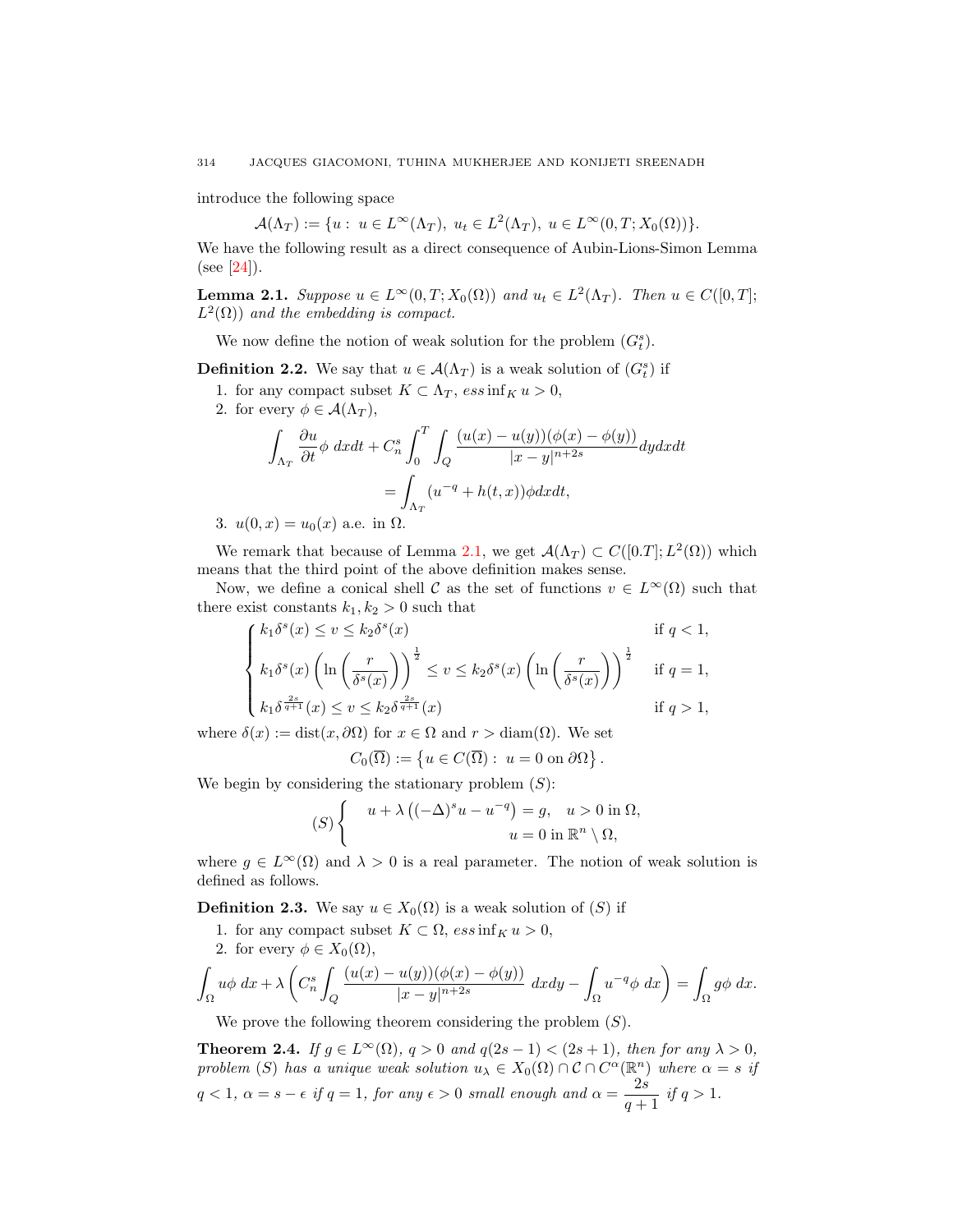In the case  $q(2s-1) \ge (2s+1)$ , we get less regularity on the solution of  $(S)$ . So we will have a weaker notion of the solution in this case for which we define the set

 $\Theta := \{ \phi : \phi : \mathbb{R}^n \to \mathbb{R} \text{ measurable and } (-\Delta)^s \phi \in L^\infty(\Omega), \ \phi \equiv 0 \text{ on } \mathbb{R}^n \setminus \Omega', \ \Omega' \in \Omega \}.$ 

**Theorem 2.5.** *Let*  $g \in L^{\infty}(\Omega)$ *,*  $q > 1$  *and*  $q(2s - 1) \geq (2s + 1)$  *then for any*  $\lambda > 0$ *, there exists*  $a u_{\lambda} \in L^{1}(\mathbb{R}^{n})$  *satisfying*  $u \equiv 0$  *in*  $\mathbb{R}^{n} \setminus \Omega$ *,*  $\inf_{K} u_{\lambda} > 0$  *for every*  $K \subseteq \Omega$ *and*

$$
\int_{\Omega} u_{\lambda} \phi \, dx + \lambda \left( C_n^s \int_Q \frac{(u_{\lambda}(x) - u_{\lambda}(y))(\phi(x) - \phi(y))}{|x - y|^{n+2s}} \, dxdy - \int_{\Omega} u_{\lambda}^{-q} \phi \, dx \right)
$$

$$
= \int_{\Omega} g \phi \, dx
$$

*for any*  $\phi \in \Theta$ . Moreover  $u_{\lambda}^{\beta} \in X_0(\Omega)$  where  $\beta > \max\left\{1, \left(1 - \frac{1}{2s}\right)\left(\frac{q+1}{2}\right)\right\}$  but  $u_{\lambda} \notin X_0(\Omega)$ .

**Definition 2.6.** We say that  $u(t) \in \mathcal{C}$  uniformly for each  $t \in [0, T]$  when there exist  $\psi_1, \psi_2 \in \mathcal{C}$  such that  $\psi_1(x) \leq u(t, x) \leq \psi_2(x)$  a.e.  $(t, x) \in [0, T] \times \Omega$ .

We prove the following existence and uniqueness result for the problem  $(G_t^s)$ using semi-discretization in time with implicit Euler method, Theorem 2.4, energy estimates and the weak comparison principle.

**Theorem 2.7.** *If*  $h(t, x) \in L^{\infty}(\Lambda_T)$ *,*  $u_0 \in X_0(\Omega) \cap C$ *, q > 0 and q*(2*s*-1) < (2*s*+1)*, then there exists a unique weak solution*  $u \in C([0, T]; X_0(\Omega))$  *for the problem*  $(G_t^s)$ *such that*  $u(t) \in \mathcal{C}$  *uniformly for each*  $t \in [0, T]$ *. Also,* u *satisfies* 

$$
\int_{0}^{t} \int_{\Omega} \left(\frac{\partial u}{\partial t}\right)^{2} dx d\tau + \frac{1}{2} \|u(t, x)\|_{X_{0}(\Omega)}^{2} - \frac{1}{1 - q} \int_{\Omega} u^{1 - q}(t, x) dx
$$
\n
$$
= \int_{0}^{t} \int_{\Omega} h(\tau, x) \frac{\partial u}{\partial t} dx d\tau + \frac{1}{2} \|u_{0}(x)\|_{X_{0}(\Omega)}^{2} - \frac{1}{1 - q} \int_{\Omega} u_{0}^{1 - q}(x) dx
$$
\n(2.1)

*for any*  $t \in [0, T]$ *.* 

The solution obtained in above theorem can be shown to be more regular under some extra assumptions as can be seen in the next result.

**Proposition 1.** *Under the hypothesis of Theorem 2.7, if*  $u_0 \in \overline{\mathcal{D}(L)}^{L^{\infty}(\Omega)}$ , where

$$
\mathcal{D}(L) := \{ v \in \mathcal{C} \cap X_0(\Omega) : L(v) := (-\Delta)^s v - v^{-q} \in L^{\infty}(\Omega) \}
$$

*then the solution of*  $(G_t^s)$  *obtained in Theorem 2.7 belongs to*  $C([0,T]; C_0(\overline{\Omega}))$ *. Also* u *satisfies:*

1. If v is another solution of  $(G_t^s)$  with initial condition  $v_0 \in \overline{\mathcal{D}(L)}^{L^{\infty}(\Omega)}$  and *nonhomogenous term*  $b \in L^{\infty}(\Lambda_T)$ *, then for any*  $t \in [0, T]$ *,* 

$$
||u(t,\cdot)-v(t,\cdot)||_{L^{\infty}(\Omega)} \leq ||u_0-v_0||_{L^{\infty}(\Omega)} + \int_0^t ||h(\tau,\cdot)-b(\tau,\cdot)||_{L^{\infty}(\Omega)}d\tau.
$$

2. If  $u_0 \in \mathcal{D}(L)$  and  $h \in W^{1,1}([0,T];L^{\infty}(\Omega))$ *, then*  $u \in W^{1,\infty}([0,T];L^{\infty}(\Omega))$ *,*  $(-\Delta)^s u + u^{-q} \in L^\infty(\Lambda_T)$  *and the following holds true for any*  $t \in [0,T]$ *,* 

$$
\left\|\frac{du(t,\cdot)}{dt}\right\|_{L^{\infty}(\Omega)} \leq \|(-\Delta)^{s}u_0 + u_0^{-q} + h(0,\cdot)\|_{L^{\infty}(\Omega)} + \int_0^T \left\|\frac{dh(\tau,\cdot)}{dt}\right\|_{L^{\infty}(\Omega)} d\tau.
$$

In order to establish Theorem 2.9, we need the following result.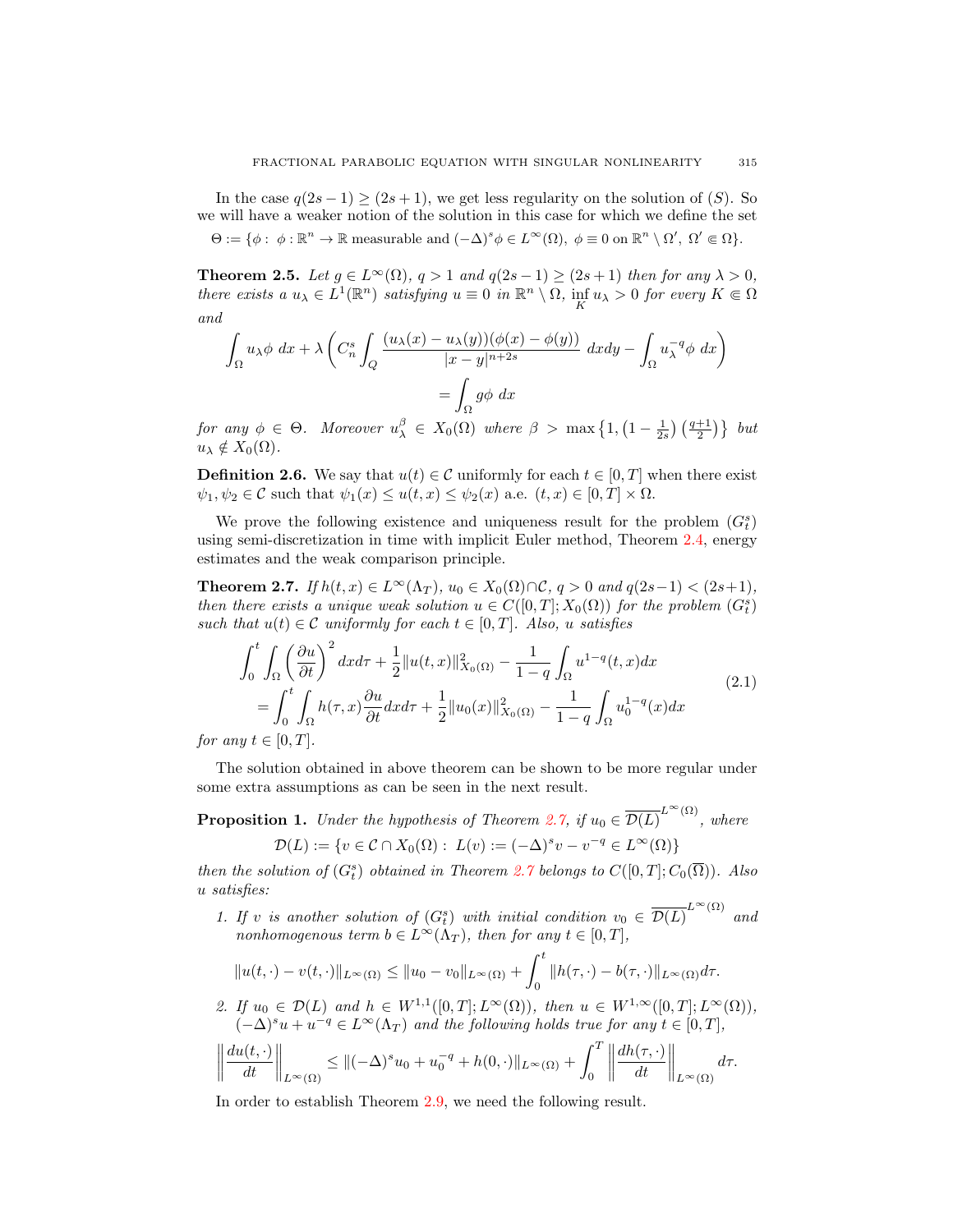**Theorem 2.8.** Suppose  $q > 0$ ,  $q(2s - 1) < (2s + 1)$  and  $f : \Omega \times \mathbb{R}^+ \to \mathbb{R}$  be *bounded from below Carath´eodary function satisfying* (0.1)*. Assume that* f *is locally Lipschitz with respect to the second variable uniformly in*  $\Omega$  *and*  $\frac{f(x,y)}{y}$  *is decreasing*  $in \mathbb{R}^+$  *for a.e.*  $x \in \Omega$ . Then the following problem  $(Q^s)$  has a unique solution  $\hat{u} \in X_0(\Omega) \cap \mathcal{C} \cap C^{\alpha}(\mathbb{R}^n)$  where  $\alpha = s$  if  $q < 1$ ,  $\alpha = s - \epsilon$  if  $q = 1$ , for any  $\epsilon > 0$ *small enough and*  $\alpha = \frac{2s}{\alpha}$  $\frac{20}{q+1}$  *if*  $q > 1$  *:* 

$$
(Qs) \begin{cases} (-\Delta)^s \hat{u} - \hat{u}^{-q} = f(x, \hat{u}) \text{ in } \Omega, \\ \hat{u} = 0 \text{ in } \mathbb{R}^n \setminus \Omega. \end{cases}
$$

Coming back to our original problem  $(P_t^s),$  we have the following theorem :

**Theorem 2.9.** Assume  $q > 0$ ,  $q(2s-1) < (2s+1)$  and  $f(t, x)$  to be a bounded from *below Carath´eodory function, locally Lipschitz with respect to the second variable uniformly in*  $x \in \Omega$  *and satisfies* (0.1). If  $u_0 \in X_0(\Omega) \cap C$ , then for any  $T > 0$ , there *exists a unique weak solution* u to  $(P_t^s)$  *such that*  $u(t) \in \mathcal{C}$  *uniformly for*  $t \in [0, T]$ *and*  $u \in C([0, T]; X_0(\Omega))$ *. Moreover for any*  $t \in [0, T]$ *,* 

$$
\int_0^t \int_{\Omega} \left(\frac{\partial u}{\partial t}\right)^2 dx d\tau + \frac{1}{2} \|u(t, x)\|_{X_0(\Omega)}^2 - \frac{1}{1 - q} \int_{\Omega} u^{1 - q}(t, x) dx
$$
  
= 
$$
\int_{\Omega} F(x, u(t)) dx + \frac{1}{2} \|u_0(x)\|_{X_0(\Omega)}^2 - \frac{1}{1 - q} \int_{\Omega} u_0^{1 - q}(x) dx - \int_{\Omega} F(x, u_0) dx,
$$
  
where  $F(x, z) := \int_0^z f(x, z) dz.$ 

 $\int_{0}^{z} f(x, z) dz.$ 

Using Proposition 1, on a similar note we have the following proposition regarding the solution of problem  $(P_t^s)$ .

**Proposition 2.** Assume that the hypothesis of Theorem 2.9 are true. If  $u_0 \in$  $\overline{\mathcal{D}(L)}^{L^{\infty}(\Omega)}$ , then the solution of  $(P_{t}^{s})$  belongs to  $C([0,T]; C_{0}(\overline{\Omega}))$ *. Let*  $\alpha \geq 0$  denotes *the Lipschitz constant of*  $f(\cdot, x)$  *in* [ $u, \overline{u}$ ], where  $u$  *and*  $\overline{u}$  *denotes the sub and super* solution respectively of  $(Q<sup>s</sup>)$ , then the following holds:

*1.* If v is another weak solution of  $(P_t^s)$  with initial condition  $v_0 \in \overline{\mathcal{D}(L)}^{L^{\infty}(\Omega)}$ , *then*

$$
||u(t, \cdot) - v(t, \cdot)||_{L^{\infty}(\Omega)} \le \exp(\alpha t) ||u_0 - v_0||_{L^{\infty}(\Omega)}, \ 0 \le t \le T.
$$

2. If  $u_0 \in \mathcal{D}(L)$ , then  $u \in W^{1,\infty}([0,T];L^{\infty}(\Omega))$  and  $(-\Delta)^s u + u^{-q} \in L^{\infty}(\Lambda_T)$ . *Also the following holds:*

$$
\left\|\frac{du(t,\cdot)}{dt}\right\|_{L^{\infty}(\Omega)} \leq \exp(\alpha t) \|(-\Delta)^s u_0 + u_0^{-q} + f(x,u_0)\|_{L^{\infty}(\Omega)}.
$$

Finally, we can show the following asymptotic behavior of solutions of  $(P_t^s)$ .

Theorem 2.10. *Under the hypothesis of Theorem 2.9 and the assumption that*  $y \mapsto \frac{f(x,y)}{y}$  is decreasing in  $(0,\infty)$  *a.e.*  $x \in \Omega$ , the solutions of  $(P_t^s)$  is defined in  $(0, \infty) \times \Omega$  *and it satisfies* 

$$
u(t) \to \hat{u} \text{ in } L^{\infty}(\Omega) \text{ as } t \to \infty,
$$

*where*  $\hat{u}$  *is defined in Theorem 2.8.* 

**Remark 1.** We can conclude the results for the problem  $(P_t^s)$  in a similar manner when  $q > -1$  and  $q(2s - 1) < (2s + 1)$  holds.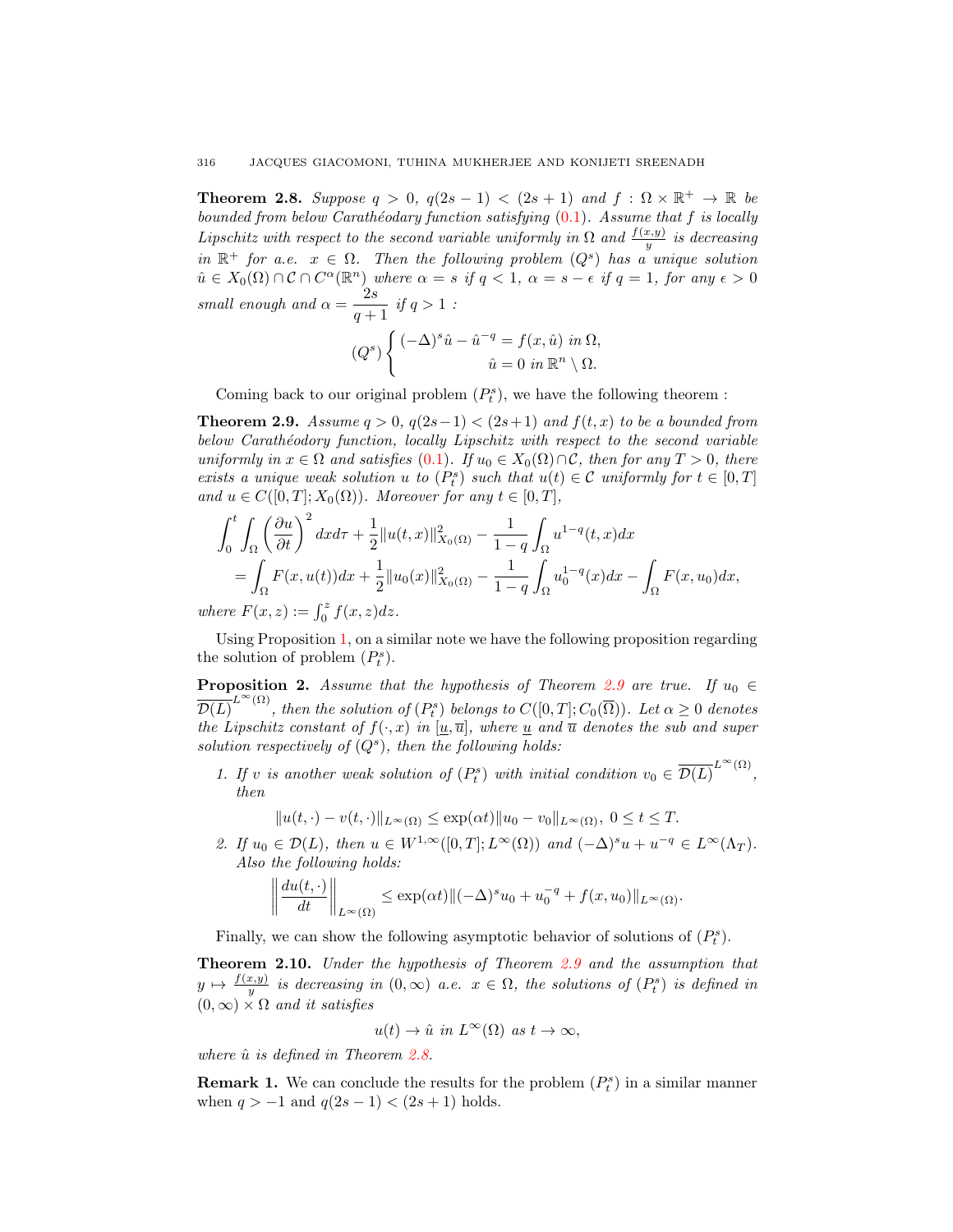3. Existence of solution to  $(S)$ . Basically we prove Theorem 2.4 in this section. Before proving this, we give a Lemma that will be recalled in our work several times as the weak comparison principle.

**Lemma 3.1.** *Assume*  $\lambda > 0$  *and*  $u, v \in X_0(\Omega)$  *are weak solutions of* 

$$
A_{\lambda}u = g_1 \text{ in } \Omega,
$$
\n
$$
(3.1)
$$

$$
A_{\lambda}v = g_2 \text{ in } \Omega \tag{3.2}
$$

with  $g_1, g_2 \in L^2(\Omega)$  such that  $g_1 \leq g_2$ , where  $A_\lambda : X_0(\Omega) \cap C \to (X_0(\Omega))^*$  (dual *space of*  $X_0(\Omega)$ *) is defined as*  $A_\lambda(u) := u + \lambda((-\Delta)^s u - u^{-q})$ *, with*  $\lambda > 0$  *fixed. Then*  $u \leq v$  *a.e.* in  $\Omega$ *. Moreover, for*  $g \in L^{\infty}(\Omega)$  *the problem* 

$$
A_{\lambda}u = g \text{ in } \Omega, u = 0 \text{ in } \mathbb{R}^n \setminus \Omega \tag{3.3}
$$

*has a unique solution in*  $X_0(\Omega)$ *.* 

*Proof.* Let  $w = (u - v)$ , then  $w = w^+ - w^-$  where  $w^+ = \max\{w, 0\}$  and  $w^- =$ max $\{-w, 0\}$ . Let  $\Omega^+ := \{x \in \Omega : u(x) > v(x)\}$  and  $\Omega^- := \Omega \setminus \Omega^+$ , then  $\Omega =$  $\Omega^+ \cup \Omega^-$ . Multiplying (3.1) and (3.2) by  $w^+$ , integrating over  $\mathbb{R}^n$  on both sides and subtracting, we get

$$
\int_{\Omega^+} (u-v)^2 dx + \lambda \left( C_n^s \int_Q \frac{((u-v)(x) - (u-v)(y))(w^+(x) - w^+(y))}{|x-y|^{n+2s}} dx dy - \int_{\Omega^+} \left( \frac{1}{v^q} - \frac{1}{u^q} \right) (u-v) dx \right) = \int_{\Omega^+} (g_1 - g_2) w^+ dx.
$$

Since for  $(x, y) \in \Omega \times C\Omega$ ,  $((u - v)(x) - (u - v)(y))(w^{+}(x) - w^{+}(y)) = (u$  $v(x)w^{+}(x) \geq 0$  and for  $(x, y) \in \Omega^{+} \times \Omega^{-}$ ,  $((u - v)(x) - (u - v)(y))w^{+}(x) \geq 0$  we get

$$
\int_{\Omega^{+}} (u-v)^{2} dx + \lambda \left( C_{n}^{s} \int_{\Omega^{+}} \int_{\Omega^{+}} \frac{((u-v)(x) - (u-v)(y))^{2}}{|x-y|^{n+2s}} dx dy - \int_{\Omega^{+}} \left( \frac{1}{v^{q}} - \frac{1}{u^{q}} \right) (u-v) dx \right) \leq \int_{\Omega^{+}} (g_{1} - g_{2}) w^{+} dx.
$$
\n(3.4)

We can also prove that  $A_{\lambda}$  is a strictly monotone operator (for definition refer [7]). So left-hand side of (3.4) is positive whereas  $\int_{\Omega^+} (g_1 - g_2) w^+ dx \leq 0$ . Therefore we arrive at a contradiction which implies  $u \leq v$  a.e. in  $\Omega$ . Then the uniqueness of (3.3) follows directly.

*Proof of Theorem 2.4.* For  $\epsilon > 0$ , we consider the following approximated problem corresponding to  $(S)$  as

$$
(S_{\epsilon})\begin{cases} u + \lambda \left( (-\Delta)^s u - (u + \epsilon)^{-q} \right) = g, & u > 0 \text{ in } \Omega, \\ u = 0 \text{ in } \mathbb{R}^n \setminus \Omega. \end{cases}
$$

Let  $X_0^+(\Omega) = \{u \in X_0(\Omega) : u \geq 0\}$ . The energy functional associated to  $(S_{\epsilon})$  is  $E_{\lambda}: X_0^+(\Omega) \to \mathbb{R}$  given by

$$
E_{\lambda}(u) = \frac{1}{2} \int_{\Omega} u^2 \, dx + \frac{\lambda}{2} ||u||_{X_0(\Omega)}^2 - \frac{\lambda}{1-q} \int_{\Omega} (u+\epsilon)^{1-q} \, dx - \int_{\Omega} gu \, dx
$$

which can be shown to be weakly lower semicontinuous, coercive and strictly convex in  $X_0^+(\Omega)$ . Since  $X_0(\Omega)$  is reflexive and  $X_0^+(\Omega)$  is a closed convex subset of  $X_0(\Omega)$ ,  $E_{\lambda}$  has a unique global minimizer  $u_{\lambda,\epsilon} \in X_0^+(\Omega)$  i.e.  $u_{\lambda,\epsilon} \geq 0$  a.e. in  $\Omega$ . Let  $\phi_{1,s}$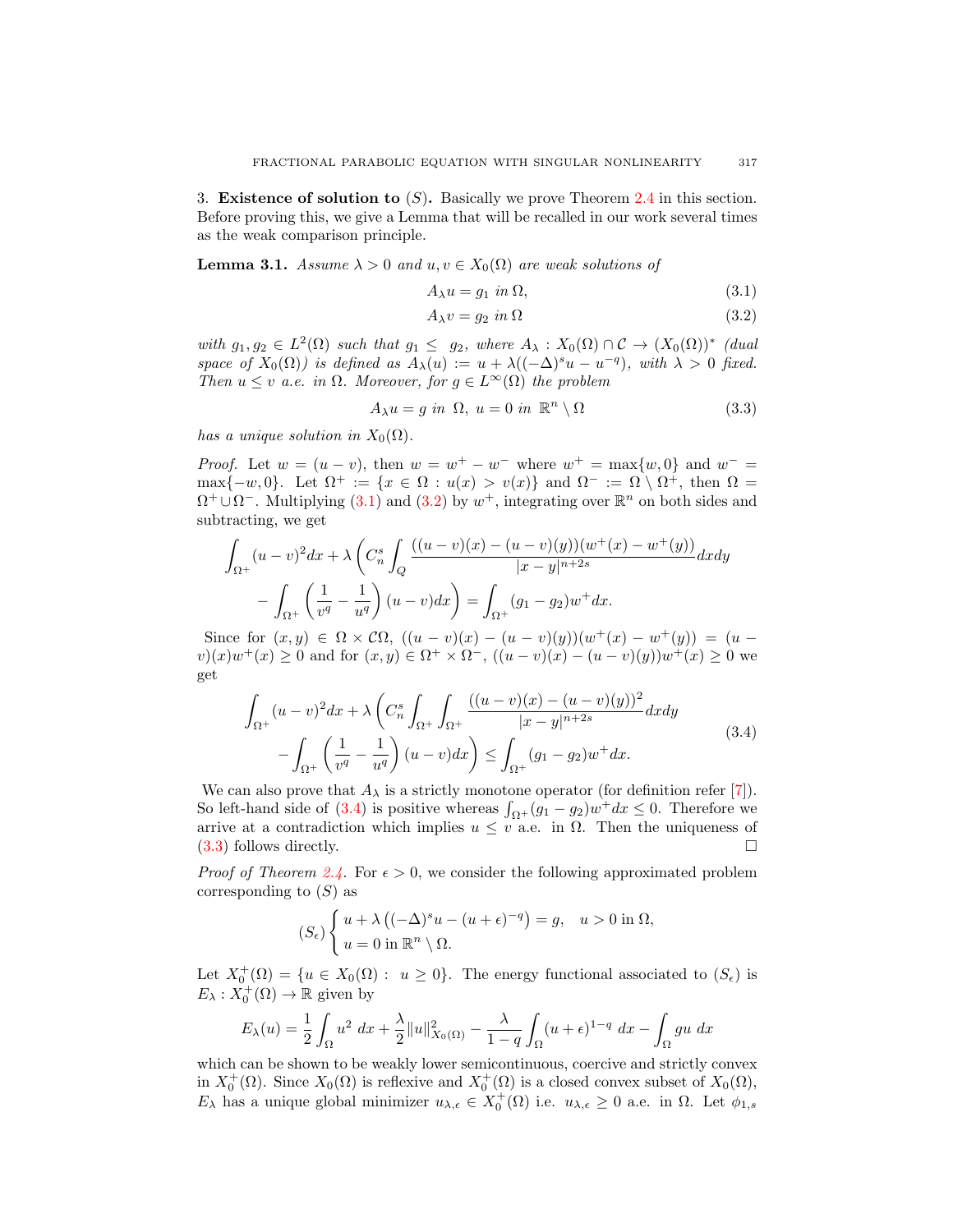denotes the normalized first eigenfunction associated with the first eigenvalue  $\lambda_{1,s}$ of  $(-\Delta)^s$  with Dirichlet boundary condition in  $\mathbb{R}^n \setminus \Omega$  i.e.

$$
(-\Delta)^s \phi_{1,s} = \lambda_{1,s} \phi_{1,s} \text{ in } \Omega, \ \ \phi_{1,s} = 0 \text{ in } \mathbb{R}^n \setminus \Omega,
$$

where  $0 < \phi_{1,s} \in X_0(\Omega) \cap L^{\infty}(\Omega)$  is normalized by  $||\phi_{1,s}||_{L^2(\Omega)} = 1$ , refer  $[[22],$ Proposition 9, p. 8. Also there exists a  $l > 0$  such that  $l\delta^s(x) \leq \phi_{1,s}(x)$  for a.e.  $x \in \Omega$  (see [20]). Since  $g \in L^{\infty}(\Omega)$ , if we choose  $m > 0$  (depending on  $\lambda, q$  and g) small enough such that (in the weak sense)

$$
m \|\phi_{1,s}\|_{\infty} + \lambda \lambda_{1,s} m \|\phi_{1,s}\|_{\infty} - \frac{\lambda}{m^q \|\phi_{1,s} + \epsilon\|_{\infty}^q} < g,
$$

then  $m\phi_{1,s}$  forms a strict subsolution of  $(S_{\epsilon})$  (independent of  $\epsilon$ ) i.e.

$$
\begin{cases} m\phi_{1,s} + \lambda \left( (-\Delta)^s (m\phi_{1,s}) - \frac{1}{(m\phi_{1,s} + \epsilon)^q} \right) < g \text{ in } \Omega, \\ m\phi_{1,s} = 0 \text{ in } \mathbb{R}^n \setminus \Omega. \end{cases} \tag{3.5}
$$

We define  $w_{\epsilon} := (m\phi_{1,s} - u_{\lambda,\epsilon})^+$  with the assumption that  $\text{supp}(w_{\epsilon})$  has non zero measure and for  $t > 0$ ,  $\zeta(t) := E_{\lambda}(u_{\lambda,\epsilon} + tw_{\epsilon})$ , then

$$
\zeta'(t) = \int_{\Omega} (u_{\lambda,\epsilon} + tw_{\epsilon})w_{\epsilon} \n+ \lambda C_n^s \int_Q \frac{((u_{\lambda,\epsilon} + tw_{\epsilon})(x) - (u_{\lambda,\epsilon} + tw_{\epsilon})(y))(w_{\epsilon}(x) - w_{\epsilon}(y))}{|x - y|^{n+2s}} dx dy \n- \lambda \int_{\Omega} \frac{w_{\epsilon}}{(u_{\lambda,\epsilon} + tw_{\epsilon} + \epsilon)^q} - \int_{\Omega} gw_{\epsilon} dx
$$

in (0, 1]. Since  $u_{\lambda,\epsilon}$  is the minimizer of  $E_{\lambda}$ ,  $\lim_{t\to 0^+} \zeta'(t) \ge 0$ . Moreover, convexity of  $E_{\lambda}$ assures that the map  $t \mapsto \zeta'(t)$  is non decreasing. This implies  $0 \le \zeta'(0^+) \le \zeta'(1)$ . Let us recall the following inequality for any  $\psi$  being a convex Lipschitz function:

$$
(-\Delta)^s \psi(u) \le \psi'(u)(-\Delta)^s u.
$$

Therefore using this with  $\psi(x) = \max\{x, 0\}$  and  $(3.5)$ , we get  $\zeta'(1) \le \langle E'_\lambda(m\phi_{1,s}),$  $w_{\epsilon}$  < 0 which is a contradiction. Hence  $\text{supp}(w_{\epsilon})$  must have measure zero which implies that

$$
m\phi_{1,s} \le u_{\lambda,\epsilon}.\tag{3.6}
$$

Using (3.6), we can show that  $E_{\lambda}$  is Gâteaux differentiable in  $u_{\lambda,\epsilon}$  and as a result,  $u_{\lambda,\epsilon}$  satisfies in the sense of distributions

$$
u_{\lambda,\epsilon} + \lambda(-\Delta)^s u_{\lambda,\epsilon} = \lambda u_{\lambda,\epsilon}^{-q} + g \text{ in } \Omega.
$$

Using Proposition 2.9 of [23], we get  $u_{\lambda,\epsilon} \in C^{1,\alpha}(\mathbb{R}^n)$  for any  $\alpha < 2\sigma - 1$  where  $2\sigma > 1$ . Also since  $g \in L^{\infty}(\Omega)$ , using Proposition 1.1 (p. 277) of [20] we get  $u_{\lambda,\epsilon} \in C^{s}(\mathbb{R}^{n}).$  Now we claim that  $u_{\lambda,\epsilon}$  is monotone increasing as  $\epsilon \downarrow 0^{+}$ . Let  $0 < \epsilon_1 < \epsilon_2$ , then we show that  $u_{\lambda, \epsilon_1} > u_{\lambda, \epsilon_2}$  in  $\Omega$ . If possible, let  $x_0 \in \Omega$  be such that  $x_0 := \arg \min_{\overline{\Omega}} (u_{\lambda,\epsilon_1} - u_{\lambda,\epsilon_2})$  and  $u_{\lambda,\epsilon_1}(x_0) \leq u_{\lambda,\epsilon_2}(x_0)$ . Then

$$
(u_{\lambda,\epsilon_1}-u_{\lambda,\epsilon_2})+\lambda(-\Delta)^s(u_{\lambda,\epsilon_1}-u_{\lambda,\epsilon_2})=\lambda\left(\frac{1}{(u_{\lambda,\epsilon_1}+\epsilon_1)^q}-\frac{1}{(u_{\lambda,\epsilon_2}+\epsilon_2)^q}\right)
$$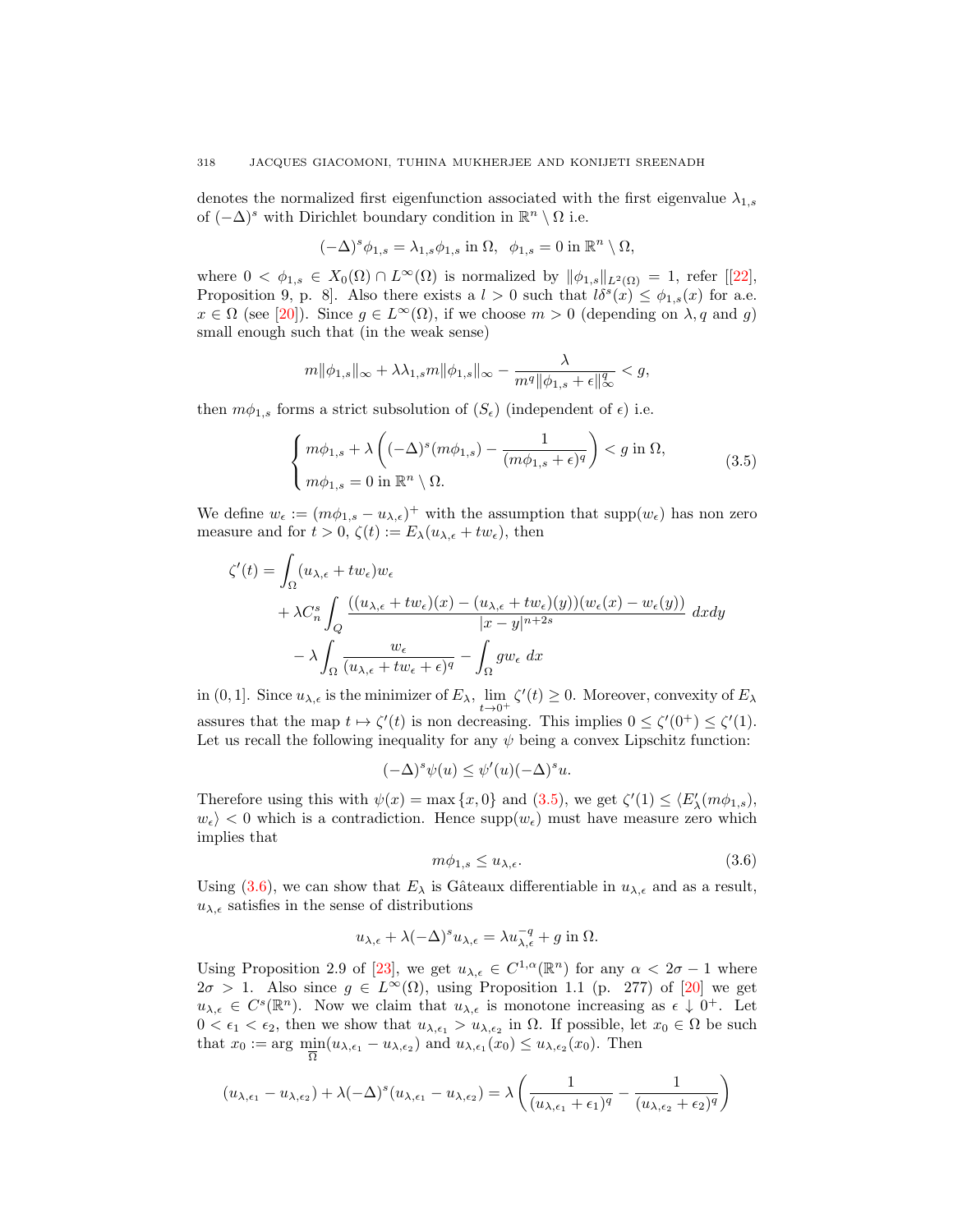which implies that

$$
(u_{\lambda,\epsilon_1} - u_{\lambda,\epsilon_2})(x_0) + \lambda C_n^s \int_{\mathbb{R}^n} \frac{(u_{\lambda,\epsilon_1} - u_{\lambda,\epsilon_2})(x_0) - (u_{\lambda,\epsilon_1} - u_{\lambda,\epsilon_2})(y)}{|x_0 - y|^{n+2s}} dy \qquad (3.7)
$$

$$
= \lambda \left( \frac{1}{(u_{\lambda,\epsilon_1}(x_0) + \epsilon_1)^q} - \frac{1}{(u_{\lambda,\epsilon_2}(x_0) + \epsilon_2)^q} \right).
$$
 (3.8)

But we can see that  $(3.7)$  is negative whereas  $(3.8)$  is positive which gives a contradiction. Therefore  $x_0 \in \partial\Omega$  and  $u_{\lambda, \epsilon_1} > u_{\lambda, \epsilon_2}$  in  $\Omega$ . Thus we get that  $u_{\lambda} :=$  $\lim_{\epsilon \downarrow 0^+} u_{\lambda,\epsilon} \geq m\phi_{1,s}$ . Let  $w \in X_0^+(\Omega)$  solves the problem

$$
(-\Delta)^s w = w^{-q} \text{ in } \Omega, \ \ w = 0 \text{ in } \mathbb{R}^n \setminus \Omega. \tag{3.9}
$$

Then from the proof of Theorem 1.1 of  $[2]$ , we know that w satisfies

$$
k_1 \phi_{1,s} \ln^{\frac{1}{2}} \left( \frac{2}{\phi_{1,s}} \right) \le w \le k_2 \phi_{1,s} \ln^{\frac{1}{2}} \left( \frac{2}{\phi_{1,s}} \right), \text{ if } q = 1
$$
 (3.10)

$$
k_1 \phi_{1,s}^{\frac{2}{q+1}} \le w \le k_2 \phi_{1,s}^{\frac{2}{q+1}}, \text{ if } q > 1 \tag{3.11}
$$

where  $k_1, k_2 > 0$  are appropriate constants. Let  $\overline{u} := M_1 w \in C \cap C_0(\overline{\Omega})$  for  $M_1 > 0$ . Then we can choose  $M_1 >> 1$  (independent of  $\epsilon$ ) large enough such that

$$
\overline{u} + \lambda \left( (-\Delta)^s \overline{u} - \frac{1}{(\overline{u} + \epsilon)^q} \right) = M_1 w + \lambda \left( \frac{M_1}{w^q} - \frac{1}{(M_1 w + \epsilon)^q} \right)
$$
  

$$
\geq M_1 w + \lambda \left( \frac{1}{(M_1 w)^q} - \frac{1}{(M_1 w + \epsilon)^q} \right) > g \text{ in } \Omega.
$$

Using Lemma 3.1, we get  $u_{\lambda,\epsilon} \leq \overline{u}$  which implies that  $u_{\lambda} \leq \overline{u} = M_1w$ . Now since  $m\phi_{1,s} \leq u_\lambda \leq M_1 w$  and both  $w, \phi_{1,s} = 0$  in  $\mathbb{R}^n \setminus \Omega$ , we get  $u_\lambda = 0$  in  $\mathbb{R}^n \setminus \Omega$ . Also,  $u_\lambda$  solves (S) in the sense of distributions. Let  $\underline{u} := M_2w \in \mathcal{C} \cap C_0(\overline{\Omega})$  then  $M_2 > 0$ can be chosen small enough so that

$$
M_2^{q+1}\left(1+\frac{w^{q+1}}{\lambda}\right) \leq 1+\frac{g(M_2w)^q}{\lambda}\text{ in }\Omega
$$
  
i.e.  $\underline{u} + \lambda(-\Delta)^s \underline{u} < \frac{\lambda}{\underline{u}^q} + g \text{ in }\Omega.$ 

This implies that <u>u</u> forms a subsolution of  $(S)$ . We claim that  $\underline{u} \leq u_\lambda$  in  $\Omega$ . If possible, let  $x_0 \in \Omega$  be such that  $x_0 := \arg \min_{\overline{\Omega}} (u_\lambda - \underline{u})$  and  $u_\lambda(x_0) \leq \underline{u}(x_0)$ . Then using the fact that  $u_{\lambda}$  is a solution of  $(S)$  in the sense of distributions and  $\underline{u}$  is a subsolution of  $(S)$ , we get

$$
(u_{\lambda} - \underline{u})(x_0) + \lambda \int_{\Omega} \frac{(u_{\lambda} - \underline{u})(x_0) - (u_{\lambda} - \underline{u})(y)}{|x_0 - y|^{n+2s}} dy
$$
  
 
$$
\ge (u_{\lambda} - \underline{u})(x_0) + \lambda (-\Delta)^s (u_{\lambda} - \underline{u})(x_0) \ge \lambda \left(\frac{1}{u_{\lambda}^q(x_0)} - \frac{1}{\underline{u}^q(x_0)}\right).
$$
 (3.12)

This gives a contradiction since left hand side of  $(3.12)$  is negative whereas right hand side of  $(3.12)$  is positive. Therefore we obtain

$$
\underline{u} \le u_\lambda \le \overline{u}
$$

which implies that  $u_{\lambda} \in \mathcal{C}$ , using (3.10) and (3.11). Now we show that  $u_{\lambda} \in$  $X_0(\Omega)$  and it is a weak solution of (S). Since  $q(2s - 1) < (2s + 1)$ , using the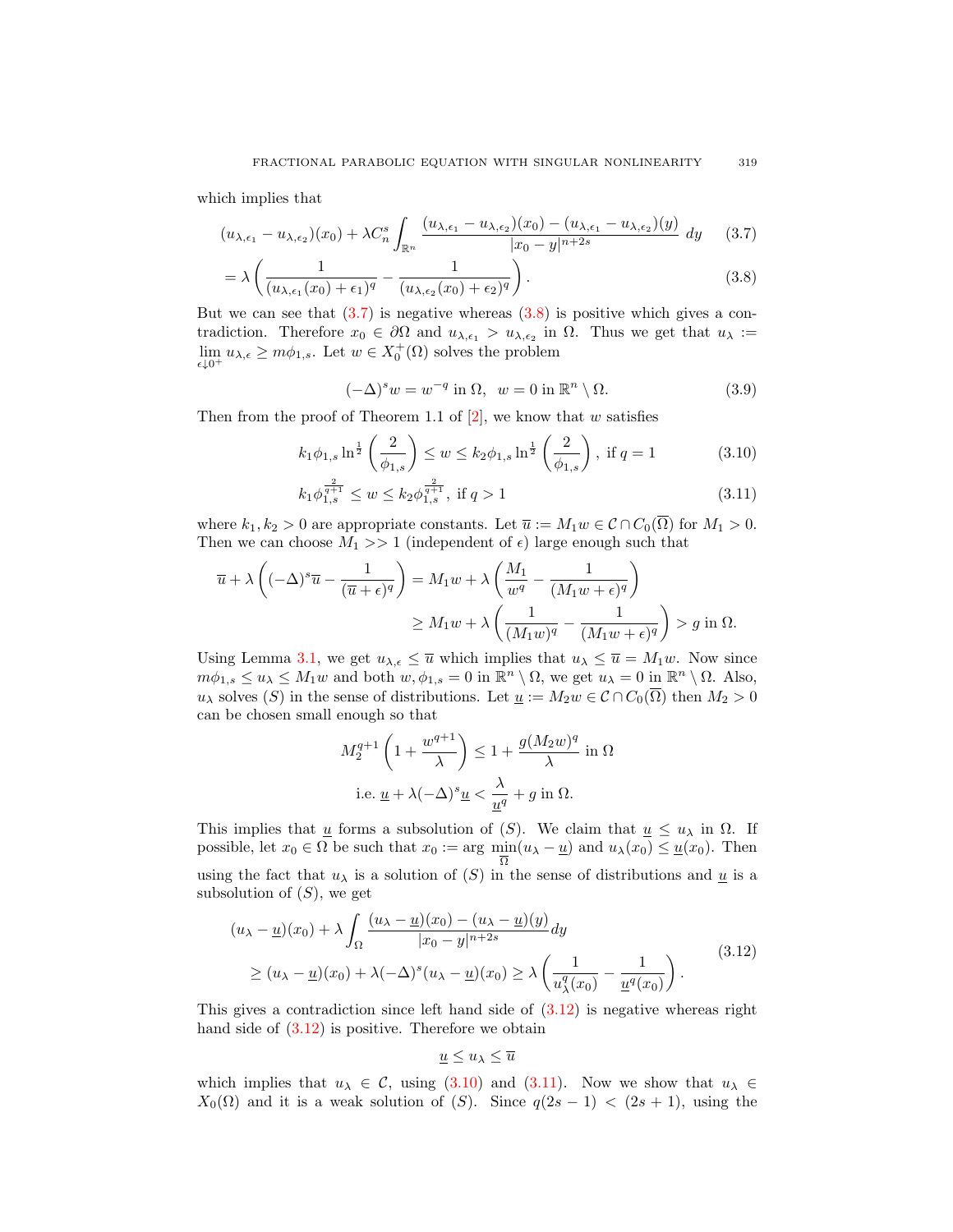behavior of  $u_\lambda$  with respect to the  $\delta$  function we get that  $\int u_\lambda^{1-q} dx < +\infty$ . Also  $\int_{\Omega}$ <br> $\int_{\Omega} e^{-q} \phi \, d\pi \leq \log \text{ for any } \phi \in X(\Omega)$  using Hardy's income Ω  $u_{\lambda}^{-q}\phi$  dx < + $\infty$  for any  $\phi \in X_0(\Omega)$  using Hardy's inequality. Therefore using  $\overline{C_c^{\infty}}^{\|\cdot\|_{X_0(\Omega)}} = X_0(\Omega)$  and the Lebsegue dominated convergence theorem, we get that for any  $\phi \in X_0(\Omega)$ 

$$
\int_{\Omega} u_{\lambda} \phi + \lambda C_n^s \int_Q \frac{(u_{\lambda}(x) - u_{\lambda}(y))(\phi(x) - \phi(y))}{|x - y|^{n+2s}} dxdy - \int_{\Omega} \left(\frac{\lambda}{u_{\lambda}^q} + g\right) \phi \ dx = 0.
$$

That is  $u_{\lambda} \in X_0(\Omega) \cap C$  is a weak solution of (S). By Lemma 3.1, uniqueness of  $u_{\lambda}$ follows. Following the proof of Theorem 1.2 in [2], we get that  $u \in C^{\alpha}(\mathbb{R}^n)$  where  $\alpha = s$  if  $q < 1$ ,  $\alpha = s - \epsilon$  if  $q = 1$ , for any  $\epsilon > 0$  small enough and  $\alpha = \frac{2s}{\epsilon}$  $\frac{2e}{q+1}$  if  $q > 1$ . This completes the proof.

To prove the next result, we follow Lemma 3.6 and Theorem 3.7 of [8].

*Proof of Theorem 2.5.* Consider the following approximated problem

$$
(P_{\lambda,k})\left\{\n\begin{aligned}\nu_k + \lambda \left( (-\Delta)^s u - \frac{1}{\left(u + \frac{1}{k}\right)^q} \right) &= g \text{ in } \Omega, \\
u_k &= 0 \text{ in } \mathbb{R}^n \setminus \Omega.\n\end{aligned}\n\right.
$$

By minimization argument, we know that the solution  $u_k$  to the problem  $(P_{\lambda,k})$ belongs to  $X_0(\Omega)$ . By weak comparison principle, we get  $u_k \leq u_{k+1}$  for all k. From the proof of Theorem 2.4, we know that  $m\phi_{1,s}$  and  $\overline{u} = M_1w$  forms subsolution and supersolution of  $(P_{\lambda,k})$  respectively independent of k, where w solves  $(3.9)$  and m is a sufficiently small whereas  $M_1$  is a sufficiently large positive constant. Therefore

$$
0 \le m\phi_{1,s} \le u_k \le u_{k+1} \le \overline{u}, \text{ for all } k. \tag{3.13}
$$

Since  $g \in L^{\infty}(\Omega)$  so Proposition 1.1 of [20] gives that  $u_k \in L^{\infty}(\Omega) \cap C^s(\mathbb{R}^n)$  for all k. Therefore if  $\Omega \in \Omega$  then there exists a constant  $c_{\tilde{Q}} > 0$  such that

$$
u_k \ge c_{\tilde{\Omega}} > 0 \text{ in } \tilde{\Omega}. \tag{3.14}
$$

Let  $u_{\lambda} := \lim_{k \to \infty} u_k$ . Then  $u_{\lambda}$  solves  $(S)$  in the sense of distributions. From the proof of Theorem 2.4, we also know that for sufficiently small  $M_2 > 0$ ,  $\underline{u} = M_2w$  satisfies

$$
\underline{u} + \lambda ((-\Delta)^s \underline{u} - \underline{u}^{-q}) < g \text{ in } \Omega.
$$

Then following the arguments in proof of Theorem  $2.4$  (refer  $(3.12)$ ), we can show that  $\underline{u} \le u_\lambda \le \overline{u}$  which implies that  $u_\lambda \sim d^{\frac{2s}{q+1}}(x)$ . Now for  $b > 1$  and  $\beta \ge 1$ , consider the function  $\phi_{\beta}: [0, +\infty) \to [0, +\infty)$  defined as

$$
\phi_{\beta}(r) = \begin{cases}\nr^{\beta}, & \text{if } 0 \le r < b, \\
\beta b^{\beta - 1}r - (\beta - 1)b^{\beta}, & \text{if } r \ge b > 1.\n\end{cases}
$$

Then  $\phi_\beta$  is a Lipschitz function with Lipschitz constant  $\beta b^{\beta-1}$ . We have  $q > 1$ . So let

$$
\beta > \max\left\{1, \left(1 - \frac{1}{2s}\right)\left(\frac{q+1}{2}\right)\right\} \ge 1. \tag{3.15}
$$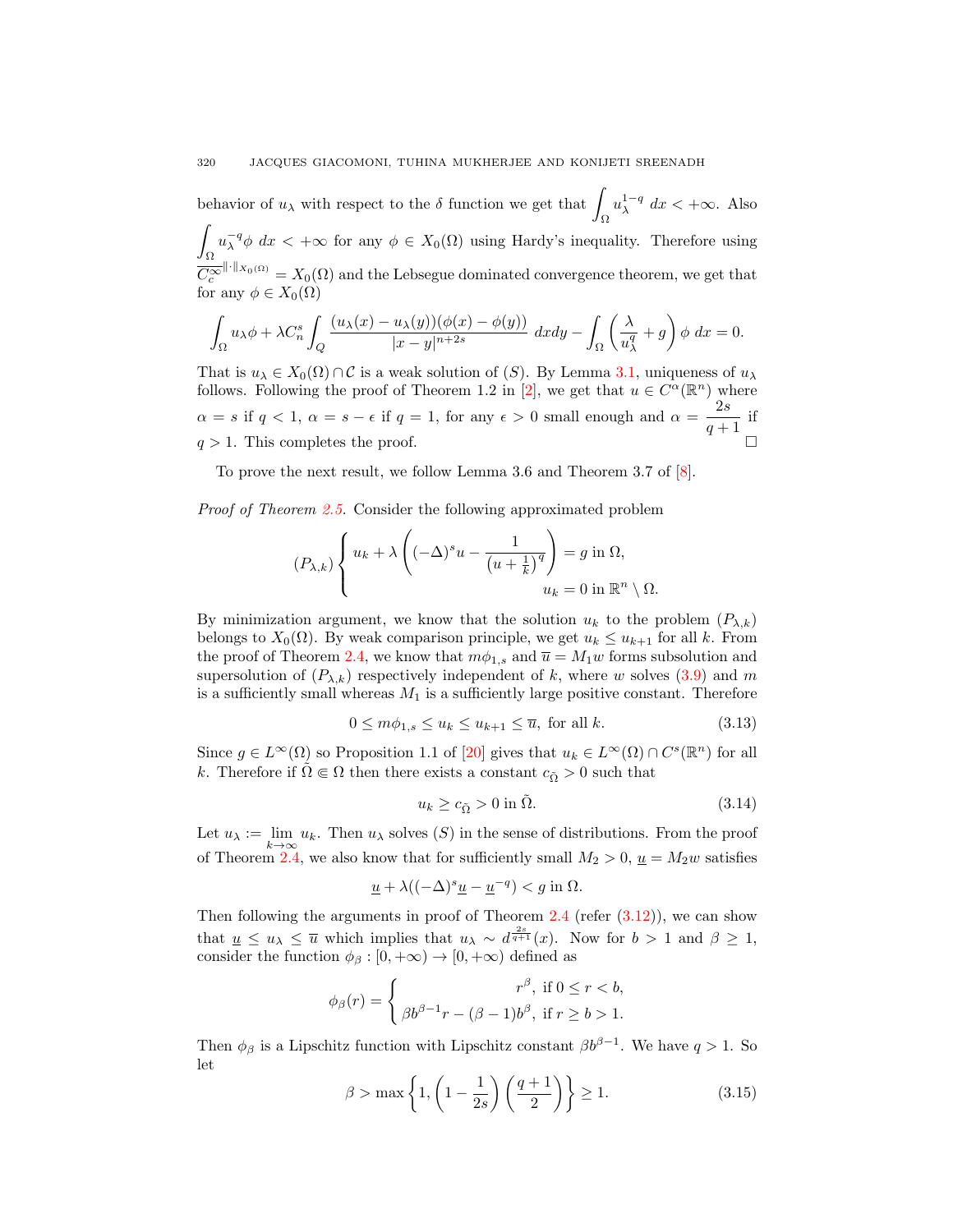## FRACTIONAL PARABOLIC EQUATION WITH SINGULAR NONLINEARITY 321

Then if  $(2\beta - 1 - q) < 0$  then from  $u_{\lambda} \sim d^{\frac{2s}{q+1}}(x)$  and  $(3.15)$  we get

$$
\int_{\Omega} \frac{\phi'_{\beta}(u_{\lambda})\phi_{\beta}(u_{\lambda})}{u_{\lambda}^{q}} dx < +\infty.
$$
 (3.16)

Since  $\phi'_{\beta}(u)\phi_{\beta}(u) \le \beta u^{2\beta-1}$  so using (3.16),  $u_k \uparrow u_\lambda$  as  $k \to \infty$  and monotone convergence theorem we get that

$$
\int_{\Omega} \frac{\phi'_{\beta}(u_k)\phi_{\beta}(u_k)}{u_k^q} dx < +\infty \text{ (independent of } k). \tag{3.17}
$$

Also (3.17) holds true when  $(2\beta - 1 - q) \ge 0$  which follows from the uniform bound on  $\{u_k\}$  in  $L^{\infty}(\Omega)$ . Since it holds that

$$
(-\Delta)^s \phi_\beta(u_k) \le \phi'_\beta(u_k) (-\Delta)^s u_k,
$$

therefore using (3.17) we get

$$
\int_{\mathbb{R}^n} \phi_\beta(u_k)(-\Delta)^s \phi_\beta(u_k) \leq \frac{1}{\lambda} \int_{\Omega} (g - u_k) \phi_\beta'(u_k) \phi_\beta(u_k) dx + \int_{\Omega} \frac{\phi_\beta'(u_k) \phi_\beta(u_k)}{u_k^q} dx
$$
  

$$
\leq \beta \left( \frac{\|g\|_{\infty} \|\overline{u}\|_{L^{2\beta-1}(\Omega)}}{\lambda} + C \right),
$$

where  $C > 0$  is a constant independent of k. Passing on the limit as  $b \to \infty$  we get  ${u_k^{\beta}}$  is uniformly bounded in  $X_0(\Omega)$ . By weak lower semicontinuity of norms we have

$$
||u_{\lambda}^{\beta}|| \le \liminf_{k \to \infty} ||u_{k}^{\beta}|| < +\infty
$$

which implies  $u_{\lambda}^{\beta} \in X_0(\Omega)$ . Thus  $u_{\lambda}^{\beta} \in L^{2^*_s}(\Omega)$  and since  $\beta 2^*_s > 1$  we get  $u_{\lambda} \in$  $L^1(\Omega)$ . Now let  $\psi \in \Theta$  such that  $\text{supp}(\psi) = \tilde{\Omega} \Subset \Omega$  then by Lebesgue dominated convergence theorem we get

$$
\lim_{k \to \infty} \int_{\mathbb{R}^n} u_k (-\Delta)^s \psi \, dx = \int_{\mathbb{R}^n} u_\lambda (-\Delta)^s \psi \, dx < +\infty.
$$

Using  $(3.14)$  we get

$$
0 \leq \left| \left( \frac{g - u_k}{\lambda} + \frac{1}{\left( u_k + \frac{1}{k} \right)^q} \right) \psi \right| \leq \left( \frac{|g| + |\overline{u}|}{\lambda} + \frac{1}{c_{\tilde{\Omega}}^q} \right) |\psi| \in L^1(\Omega).
$$

Therefore using Lebesgue dominated convergence theorem again, we obtain

$$
\int_{\mathbb{R}^n} u_\lambda (-\Delta)^s \psi = \lim_{k \to \infty} \int_{\Omega} \left( \frac{g - u_k}{\lambda} + \frac{1}{\left(u_k + \frac{1}{k}\right)^q} \right) \psi \, dx = \int_{\Omega} \left( \frac{g - u_\lambda}{\lambda} + \frac{1}{u_\lambda^q} \right) \psi \, dx. \tag{3.18}
$$

Now we claim that  $u_{\lambda} \notin X_0(\Omega)$ . On contrary, if  $u_{\lambda} \in X_0(\Omega)$  then using Lemma 3.1 of [16] and monotone convergence theorem, we can easily show that (3.18) holds for any  $\psi \in X_0(\Omega)$ . Therefore  $u_\lambda \in X_0(\Omega)$  solves  $(S)$  in the weak sense and we get

$$
\frac{1}{u_{\lambda}^{q}} = \frac{1}{\lambda}(u_{\lambda} - g) + (-\Delta)^{s} u_{\lambda} \in (X_{0}(\Omega))^{*}
$$

.

This along with (3.13) implies that

$$
\int_{\Omega} \overline{u}^{1-q} dx \le \int_{\Omega} u_{\lambda}^{1-q} dx < +\infty
$$

which contradicts the definition of  $\bar{u}$ .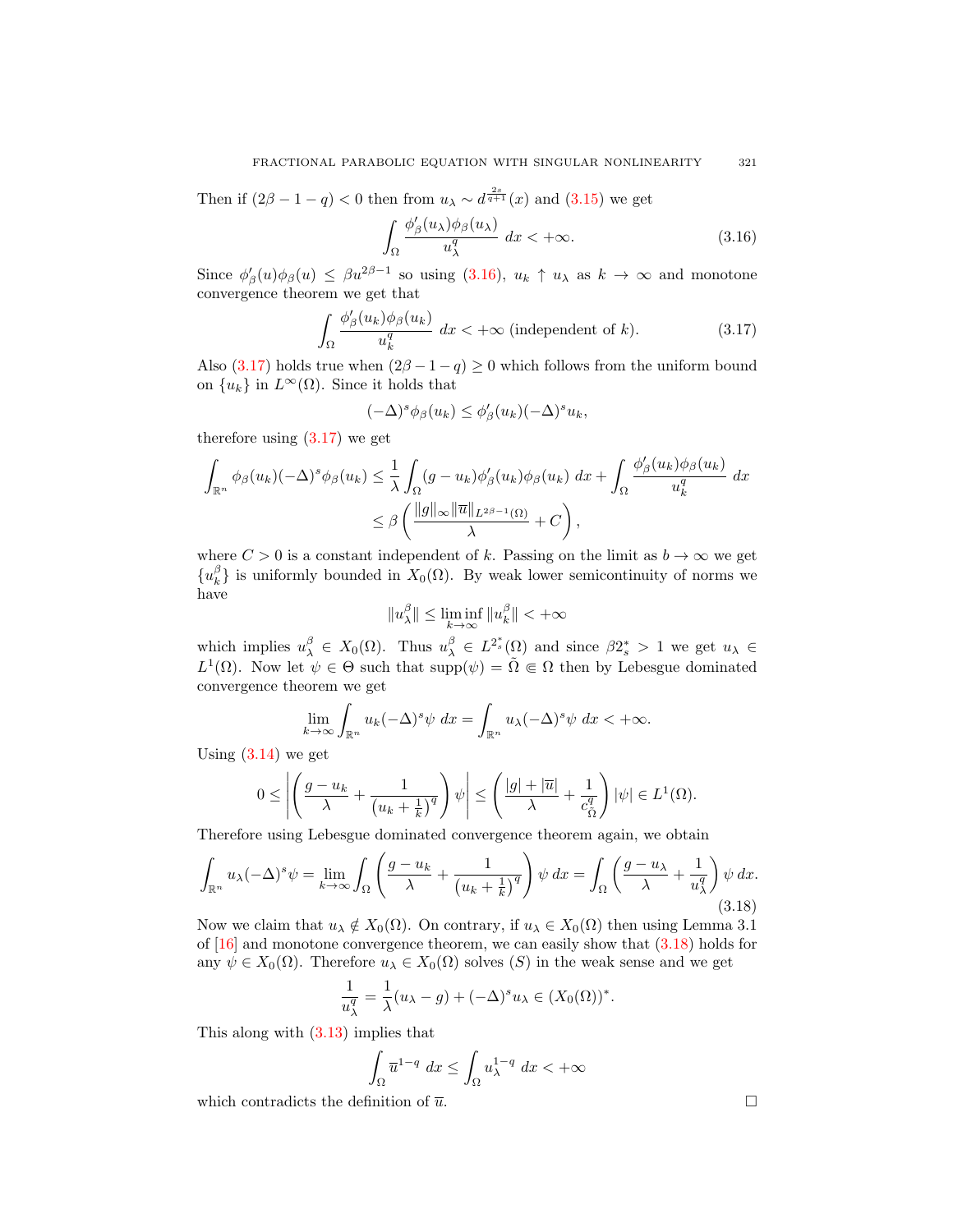4. Existence of solution to  $(G_t^s)$  and its regularity. We prove Theorem 2.7 and Proposition 1 in this section. We use the method of semi-discretization in time along with the implicit Euler method to prove Theorem 2.7.

**Theorem 4.1.** *If*  $h(t, x) \in L^{\infty}(\Lambda_T)$ *,*  $u_0 \in X_0(\Omega) \cap \mathcal{C}$ *, q > 0 and q*(2*s*−1) < (2*s*+1)*, then there exists a unique weak solution*  $u \in A(\Lambda_T) \cap C$  *of the problem*  $(G_t^s)$ *.* 

*Proof.* Let  $\Delta_t = \frac{T}{n}$  and for  $0 \leq k \leq n$ , define  $t_k := k\Delta_t$ . Also define

$$
h_k(x) := \frac{1}{\Delta_t} \int_{t_{k-1}}^{t_k} h(\tau, x) d\tau
$$
 for  $x \in \Omega$ .

Then since  $h \in L^{\infty}(\Lambda_T)$ , we get  $h_k \in L^{\infty}(\Omega)$  and  $||h_k||_{\infty} \le ||h||_{L^{\infty}(\Lambda_T)}$ . We define

$$
h_{\Delta_t}(t, x) := h^k(x)
$$
, when  $t \in [t_{k-1}, t_k)$ ,  $1 \le k \le n$ 

and get that  $h_{\Delta_t} \in L^{\infty}(\Lambda_T)$ . For  $1 < p < +\infty$ ,

$$
||h_{\Delta_t}||_{L^p(\Lambda_T)} \leq (|\Omega|T)^{\frac{1}{p}}||h||_{L^{\infty}(\Lambda_T)}
$$
\n(4.1)

and  $h_{\Delta_t} \to h$  in  $L^p(\Lambda_T)$  as  $\Delta_t \to 0$ . Now taking  $\lambda = \Delta_t$  and  $g = \Delta_t h_k + u^{k-1} \in$  $L^{\infty}(\Omega)$  in (S) and using Theorem 2.4 we define the sequence  $\{u^k\} \subset X_0(\Omega) \cap C$  as solution to the problem

$$
\begin{cases} \frac{u^k - u^{k-1}}{\Delta_t} + (-\Delta)^s u^k - \frac{1}{(u^k)^q} = h_k \text{ in } \Omega, \\ u^k = 0 \text{ in } \mathbb{R}^n \setminus \Omega, \end{cases} \tag{4.2}
$$

where  $u^0 = u_0 \in X_0(\Omega) \cap \mathcal{C}$ . Now, for  $1 \leq k \leq n$ , we define

$$
\forall t \in [t_{k-1}, t_k), \begin{cases} u_{\Delta_t}(t, x) := u^k(x) \\ \tilde{u}_{\Delta_t}(t, x) := \frac{(u^k(x) - u^{k-1}(x))}{\Delta_t}(t - t_{k-1}) + u^{k-1}(x). \end{cases} (4.3)
$$

Then  $u_{\Delta_t}$  and  $\tilde{u}_{\Delta_t}$  satisfies

$$
\frac{\partial \tilde{u}_{\Delta_t}}{\partial t} + (-\Delta)^s u_{\Delta_t} - \frac{1}{u_{\Delta_t}^q} = h_{\Delta_t} \in L^{\infty}(\Lambda_T). \tag{4.4}
$$

At first, we establish some a priori estimates for  $u_{\Delta_t}$  and  $\tilde{u}_{\Delta_t}$  independent of  $\Delta_t$ . Multiplying (4.2) by  $\Delta_t u^k$ , integrating it over  $\mathbb{R}^n$  and summing it from  $k = 1$  to  $n' \leq n$ , using Young's inequality and (4.1), we get for a constant  $C > 0$ 

$$
\sum_{k=1}^{n'} \int_{\Omega} (u^k - u^{k-1}) u^k dx + \Delta_t \sum_{k=1}^{n'} \left( \|u^k\|_{X_0(\Omega)}^2 - \int_{\Omega} (u^k)^{1-q} dx \right)
$$
  
=  $\Delta_t \sum_{k=1}^{n'} \int_{\Omega} h^k u^k dx \le \Delta_t \sum_{k=1}^{n'} \int_{\Omega} \frac{|h^k|^2}{2} dx + \Delta_t \sum_{k=1}^{n'} \int_{\Omega} \frac{|u^k|^2}{2} dx$  (4.5)  
 $\le \frac{T}{2} |\Omega| \|h\|_{L^{\infty}(\Lambda_T)}^2 + \frac{C \Delta_t}{2} \sum_{k=1}^{n'} \|u^k\|_{X_0(\Omega)}^2.$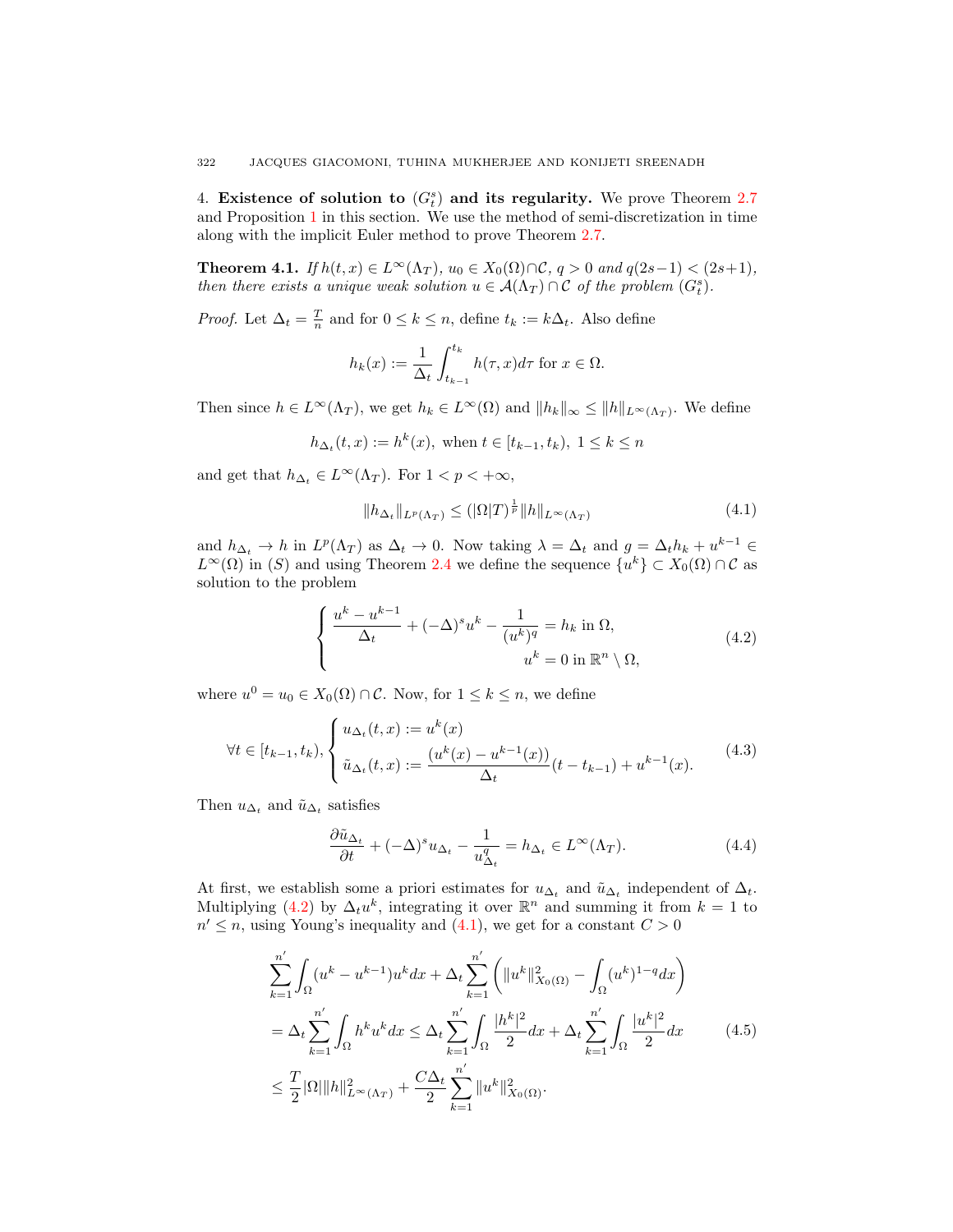As inequality  $(2.7)$  of Theorem 0.9 in [6], we can estimate the first term of  $(4.5)$  as follows

$$
\sum_{k=1}^{n'} \int_{\Omega} (u^k - u^{k-1}) u^k dx
$$
\n
$$
= \frac{1}{2} \sum_{k=1}^{n'} \int_{\Omega} |u^k - u^{k-1}|^2 dx + \frac{1}{2} \int_{\Omega} |u^{n'}|^2 dx - \frac{1}{2} \int_{\Omega} |u_0|^2 dx.
$$
\n(4.6)

Let  $v$  and  $w$  solves  $(3.9)$  and define

$$
\underline{u} = mw
$$
 and  $\overline{u} = Mw$ 

where  $m > 0$  is small enough and  $M > 0$  is large enough chosen in such a way that

$$
\begin{cases} (-\Delta)^s \underline{u} - \frac{1}{\underline{u}^q} \le - \|h\|_{L^\infty(\Lambda_T)} \text{ in } \Omega, \\ (-\Delta)^s \overline{u} - \frac{1}{\overline{u}^q} \ge \|h\|_{L^\infty(\Lambda_T)} \text{ in } \Omega. \end{cases}
$$

Since  $u_0 \in \mathcal{C}$ , we can always choose <u>u</u> and  $\overline{u}$  in such a way that it satisfies the above inequalities and  $\underline{u} \le u_0 \le \overline{u}$ . Applying Lemma 3.1 iteratively we get  $\underline{u} \le u^k \le \overline{u}$ for all k. This implies that for a.e.  $(t, x) \in [0, T] \times \Omega$ ,

$$
\underline{u}(x) \le u_{\Delta_t}(t,x), \tilde{u}_{\Delta_t}(t,x) \le \overline{u}(x) \tag{4.7}
$$

i.e.  $u_{\Delta_t}, \tilde{u}_{\Delta_t} \in \mathcal{C}$  uniformly. Now, since  $q(2s-1) < (2s+1)$  we can estimate the singular term in  $(4.5)$  as follows

$$
\Delta_t \sum_{k=1}^{n'} \int_{\Omega} (u^k)^{1-q} dx \le \begin{cases} T \int_{\Omega} \overline{u}^{1-q} dx < +\infty \text{ if } q \le 1, \\ T \int_{\Omega} \underline{u}^{1-q} dx < +\infty \text{ if } q > 1. \end{cases}
$$
(4.8)

Since  $u^k \in L^{\infty}(\Omega)$  for all k, by the definition of  $u_{\Delta_t}$  and  $\tilde{u}_{\Delta_t}$  we easily get that

$$
u_{\Delta_t}, \tilde{u}_{\Delta_t} \text{ is bounded in } L^{\infty}([0, T], L^{\infty}(\Omega)).
$$
\n
$$
(4.9)
$$

We see that for  $t \in [t_{k-1}, t_k)$ ,

$$
\|\tilde{u}_{\Delta_t}(t,\cdot)\|_{X_0(\Omega)} = \left\| \frac{(t - t_{k-1})}{\Delta_t} u^k + \frac{(\Delta_t - t + t_{k-1})}{\Delta_t} u^{k-1} \right\|_{X_0(\Omega)}
$$
  

$$
\leq \|u^k\|_{X_0(\Omega)} + \|u^{k-1}\|_{X_0(\Omega)}.
$$

Integrating both sides of  $(4.5)$  over  $(t_{k-1}, t_k)$  and using  $(4.6)$ ,  $(4.8)$  we get that

$$
u_{\Delta_t}, \tilde{u}_{\Delta_t} \text{ is bounded in } L^2([0, T], X_0(\Omega)).\tag{4.10}
$$

Now we try to obtain a second energy estimate. Multiplying  $(4.2)$  by  $u^k - u^{k-1}$ , integrating it over  $\mathbb{R}^n$  and summing it from  $k = 1$  to  $n' \leq n$ , using Young's inequality and  $(4.1)$  we get

$$
\Delta_t \sum_{k=1}^{n'} \int_{\Omega} \left( \frac{u^k - u^{k-1}}{\Delta_t} \right)^2 dx + \sum_{k=1}^{n'} \int_{\mathbb{R}^n} ((-\Delta)^s u^k(x)) (u^k - u^{k-1})(x) dx
$$

$$
- \sum_{k=1}^{n'} \int_{\Omega} \frac{(u^k - u^{k-1})}{(u^k)^q} dx = \Delta_t \sum_{k=1}^{n'} \int_{\Omega} \frac{h^k (u^k - u^{k-1})}{\Delta_t} dx
$$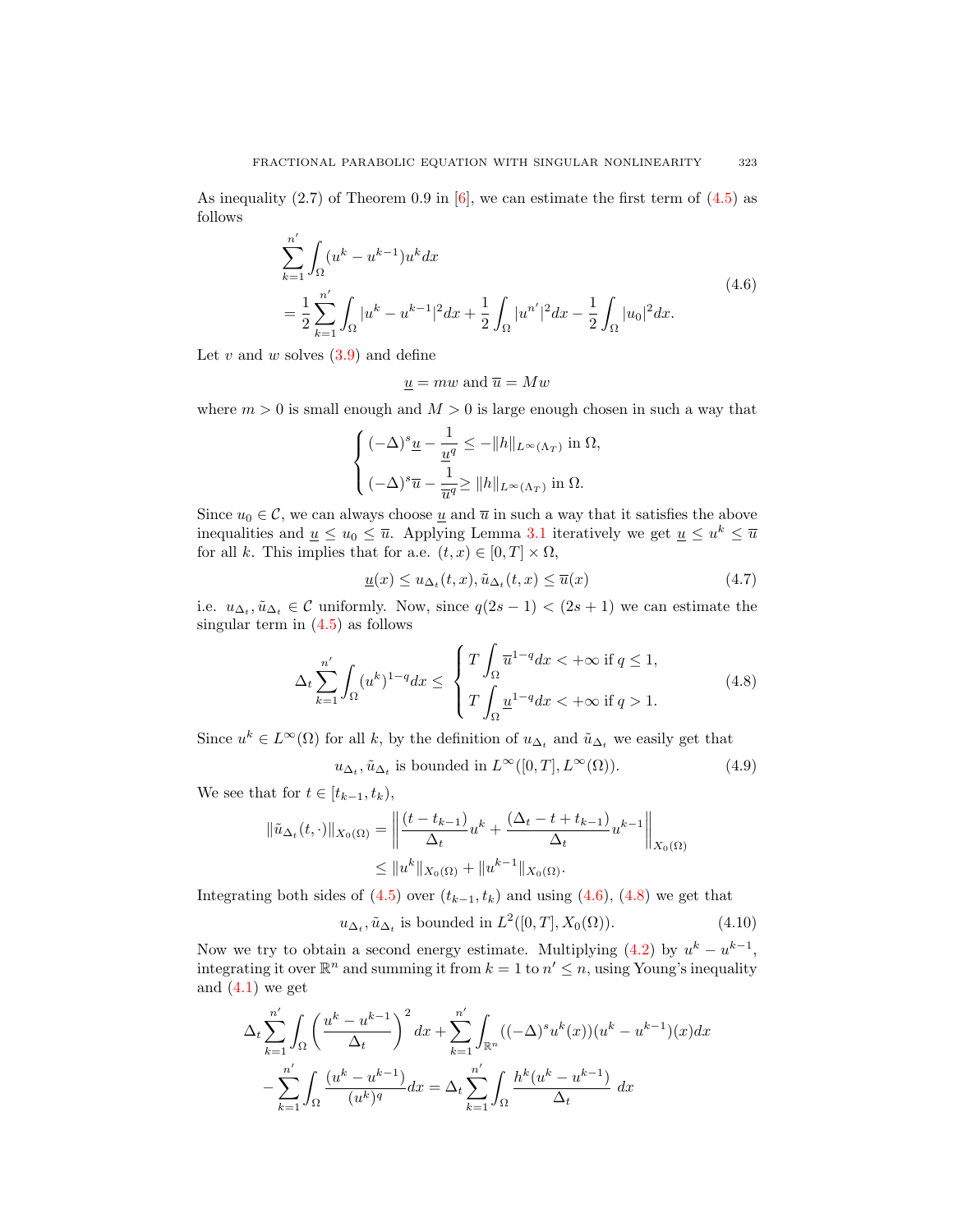324 JACQUES GIACOMONI, TUHINA MUKHERJEE AND KONIJETI SREENADH

$$
\leq \frac{\Delta_t}{2} \sum_{k=1}^{n'} \left( \int_{\Omega} |h^k|^2 dx + \int_{\Omega} \left( \frac{u^k - u^{k-1}}{\Delta_t} \right)^2 dx \right) (4.11)
$$

which implies that

$$
\frac{\Delta_t}{2} \sum_{k=1}^{n'} \int_{\Omega} \left( \frac{u^k - u^{k-1}}{\Delta_t} \right)^2 dx + \sum_{k=1}^{n'} \int_{\mathbb{R}^n} ((-\Delta)^s u^k(x))(u^k - u^{k-1})(x) dx
$$
\n
$$
- \sum_{k=1}^{n'} \int_{\Omega} \frac{(u^k - u^{k-1})}{(u^k)^q} dx \le \frac{|\Omega|T}{2} \|h\|_{L^\infty(\Lambda_T)}^2.
$$
\n(4.12)

By convexity of the term  $\frac{-1}{1-q} \int_{\Omega} u^{1-q} dx$ , we have

$$
\frac{1}{1-q} \int_{\Omega} \left( (u^{k-1})^{1-q} - (u^k)^{1-q} \right) dx \le - \int_{\Omega} \frac{u^k - u^{k-1}}{(u^k)^q} dx. \tag{4.13}
$$

Also

$$
\frac{1}{2} \left( \|u^k\|_{X_0(\Omega)}^2 - \|u^{k-1}\|_{X_0(\Omega)}^2 \right) \le \int_{\mathbb{R}^n} ((-\Delta)^s u^k(x))(u^k - u^{k-1})(x) dx. \tag{4.14}
$$

Therefore (4.12) gives

$$
\frac{\Delta_t}{2} \sum_{k=1}^{n'} \int_{\Omega} \left( \frac{u^k - u^{k-1}}{\Delta_t} \right)^2 dx + \frac{1}{2} \left( \|u^{n'}\|_{X_0(\Omega)}^2 - \|u_0\|_{X_0(\Omega)}^2 \right) + \frac{1}{1-q} \int_{\Omega} \left( (u_0)^{1-q} - (u^{n'})^{1-q} \right) dx \le \frac{|\Omega|T}{2} \|h\|_{L^\infty(\Lambda_T)}^2.
$$
\n(4.15)

Integrating over  $(t_{k-1}, t_k)$  on both sides of  $(4.15)$  and using  $(4.8)$ , we get

$$
\frac{\Delta_t}{2} \int_{\Lambda_T} \left| \frac{\partial \tilde{u}_{\Delta_t}}{\partial t} \right|^2 dx dt < +\infty
$$

which implies

$$
\frac{\partial \tilde{u}_{\Delta_t}}{\partial t}
$$
 is bounded in  $L^2(\Lambda_T)$  uniformly in  $\Delta_t$ . (4.16)

Using definition of  $u_{\Delta_t}$  and  $\tilde{u}_{\Delta_t}$ , we have that

$$
u_{\Delta_t}
$$
 and  $\tilde{u}_{\Delta_t}$  are bounded in  $L^{\infty}([0,T]; X_0(\Omega))$  uniformly in  $\Delta_t$ . (4.17)

Moreover, there exists a constant  $C > 0$  (independent of  $\Delta_t$ ) such that

$$
||u_{\Delta_t} - \tilde{u}_{\Delta_t}||_{L^{\infty}([0,T];L^2(\Omega))} \le \max_{1 \le k \le n} ||u^k - u^{k-1}||_{L^2(\Omega)} \le C(\Delta_t)^{\frac{1}{2}}.
$$
 (4.18)

Using  $(4.9)$  and  $(4.17)$ , we get

 $u_{\Delta_t}$  and  $\tilde{u}_{\Delta_t}$  are bounded in  $L^{\infty}([0,T]; X_0(\Omega) \cap L^{\infty}(\Omega))$  uniformly in  $\Delta_t$ .

Using weak<sup>\*</sup> and weak compactness results, we say that as  $\Delta_t \to 0^+$  (i.e.  $n \to \infty$ ), up to a subsequence

$$
\tilde{u}_{\Delta_t} \stackrel{*}{\rightharpoonup} u, \quad u_{\Delta_t} \stackrel{*}{\rightharpoonup} v \text{ in } L^{\infty}([0, T]; X_0(\Omega) \cap L^{\infty}(\Omega)) \text{ and}
$$
\n
$$
\frac{\partial \tilde{u}_{\Delta_t}}{\partial t} \rightharpoonup \frac{\partial u}{\partial t} \text{ in } L^2(\Lambda_T) \tag{4.19}
$$

where  $u, v \in L^{\infty}([0,T]; X_0(\Omega) \cap L^{\infty}(\Omega))$  such that  $\frac{\partial u}{\partial t} \in L^2(\Lambda_T)$ . From (4.18), we infer that  $u \equiv v$ . Also, from (4.7) we get that  $\underline{u} \le u \le \overline{u}$ . Thus,  $u \in \mathcal{A}(\Lambda_T) \cap \mathcal{C}$ .

Now we will prove that u is a weak solution of  $(G_t^s)$ . At first we see that for a.e.  $x \in \Omega$ ,  $\tilde{u}_{\Delta_t}(\cdot, x) \in C([0, T])$ . By (4.16), we get that  $\frac{\partial \tilde{u}_{\Delta_t}}{\partial t}$  is bounded in  $L^2(\Lambda_T)$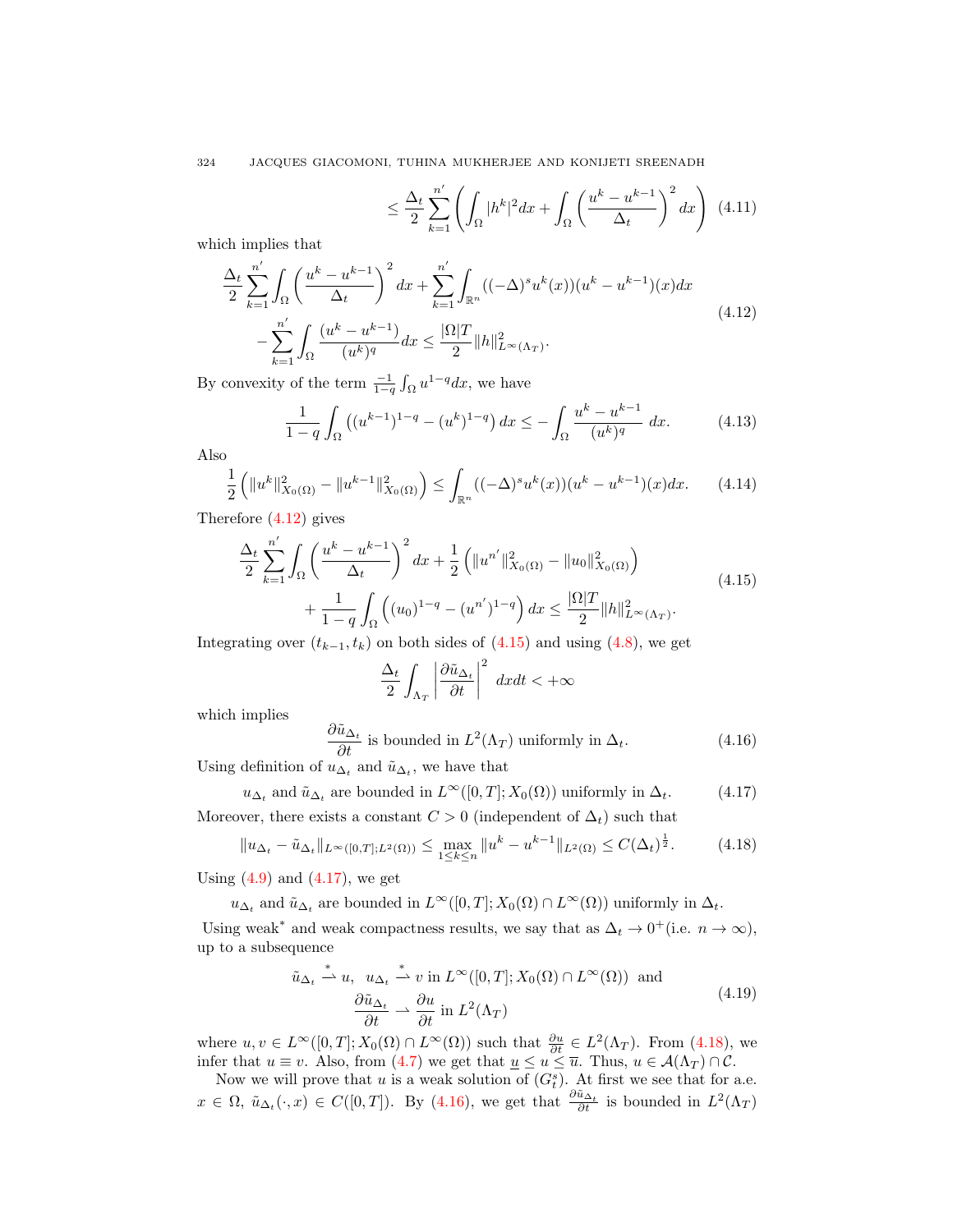uniformly in  $\Delta_t$ . Also,  $\{\tilde{u}_{\Delta_t}\}\$ is a bounded family in  $X_0(\Omega)$  and the embedding of  $X_0(\Omega)$  into  $L^2(\Omega)$  is compact. If we define

$$
W := \left\{ u \in C([0, T]; X_0(\Omega)) : \ \frac{\partial u}{\partial t} \in L^2(\Lambda_T) \right\}
$$

then by Aubin-Lions-Simon Lemma, the embedding W into  $C([0,T]; L^2(\Omega))$  is compact. Therefore, we get that  $\{\tilde{u}_{\Delta_t}\}\$ is compact in  $C([0,T];L^2(\Omega))$ . Using  $\underline{u} \leq \tilde{u}_{\Delta_t} \leq \overline{u}$  again, we get that  $\{\tilde{u}_{\Delta_t}\}\$ is compact in  $C([0,T];L^p(\Omega)), 1 < p < \infty$ and therefore as  $\Delta_t \to 0^+$ , up to a subsequence

$$
\tilde{u}_{\Delta_t} \to u \text{ in } C([0, T]; L^2(\Omega)). \tag{4.20}
$$

,

This along with (4.18) gives that as  $\Delta_t \to 0^+,$ 

$$
u_{\Delta_t} \to u \text{ in } L^{\infty}([0,T]; L^2(\Omega)). \tag{4.21}
$$

Using  $(u_{\Delta_t} - u)$  as the test function in (4.4), we get

$$
\int_0^T \int_{\mathbb{R}^n} \left( \frac{\partial \tilde{u}_{\Delta_t}}{\partial t} + (-\Delta)^s u_{\Delta_t} - u_{\Delta_t}^{-q} \right) (u_{\Delta_t} - u) dx dt = \int_{\Lambda_T} h_{\Delta_t} (u_{\Delta_t} - u) dx dt.
$$

Also using (4.21), we know that  $\int_{\Lambda_T} \frac{\partial u}{\partial t}(\tilde{u}_{\Delta_t} - u) dx dt \to 0$  as  $\Delta_t \to 0^+$ . Hence

$$
\int_{\Lambda_T} \left( \frac{\partial \tilde{u}_{\Delta_t}}{\partial t} - \frac{\partial u}{\partial t} \right) (\tilde{u}_{\Delta_t} - u) dx dt - \int_{\Lambda_T} u_{\Delta_t}^{-q} (u_{\Delta_t} - u) dx dt + \int_0^T \langle (-\Delta)^s u_{\Delta_t}, (u_{\Delta_t} - u) \rangle dt = \int_{\Lambda_T} h_{\Delta_t} (u_{\Delta_t} - u) dx dt + o_{\Delta_t}(1).
$$
\n(4.22)

By (4.7), we have  $u_{\Delta_t}^{-q} \leq \underline{u}^{-q}$ . Also since  $\underline{u} \leq u \leq \overline{u}$ , we apply the Lebesgue Dominated convergence theorem with (4.21) to get

$$
\int_0^T \int_{\Omega} u_{\Delta_t}^{-q} (u_{\Delta_t} - u) dx dt \le \int_0^T \int_{\Omega} \underline{u}^{-q} (u_{\Delta_t} - u) dx dt = o_{\Delta_t}(1).
$$

Similarly using (4.1) and (4.21) along with the Lebesgue Dominated convergence theorem, we get

$$
\int_{\Lambda_T} h_{\Delta_t}(u_{\Delta_t} - u) dx dt = o_{\Delta_t}(1).
$$

Using integration by parts and the fact that  $\tilde{u}_{\Delta_t}(0, x) = u(0, x) = u_0$  in a.e.  $\Omega$ , we get

$$
2\int_{\Lambda_T} \left(\frac{\partial \tilde{u}_{\Delta_t}}{\partial t} - \frac{\partial u}{\partial t}\right) (\tilde{u}_{\Delta_t} - u) dx dt = \int_{\Omega} (\tilde{u}_{\Delta_t} - u)^2 (T) dt.
$$

Therefore, (4.22) implies that

$$
\frac{1}{2} \int_{\Omega} (\tilde{u}_{\Delta_t} - u)^2 (T) dt + \int_0^T \langle (-\Delta)^s u_{\Delta_t} - (-\Delta)^s u, u_{\Delta_t} - u \rangle dt = o_{\Delta_t}(1)
$$

where we used the fact that  $\int_0^T \langle (-\Delta)^s u, u_{\Delta_t} - u \rangle dt = o_{\Delta_t}(1)$  which follows from (4.21). Since  $u \neq 0$  identically in  $\Lambda_T$ , using (4.21) we get

$$
\int_0^T \|(u_{\Delta_t} - u)(t, \cdot)\|_{X_0(\Omega)}^2 dt = o_{\Delta_t}(1).
$$

Let  $(X_0(\Omega))^*$  denotes the dual of  $X_0(\Omega)$ . Then the above equations suggest that as  $\Delta_t \to 0$ 

$$
(-\Delta)^s u_{\Delta_t} \to (-\Delta)^s u \text{ in } L^2([0,T]; (X_0(\Omega))^*).
$$
 (4.23)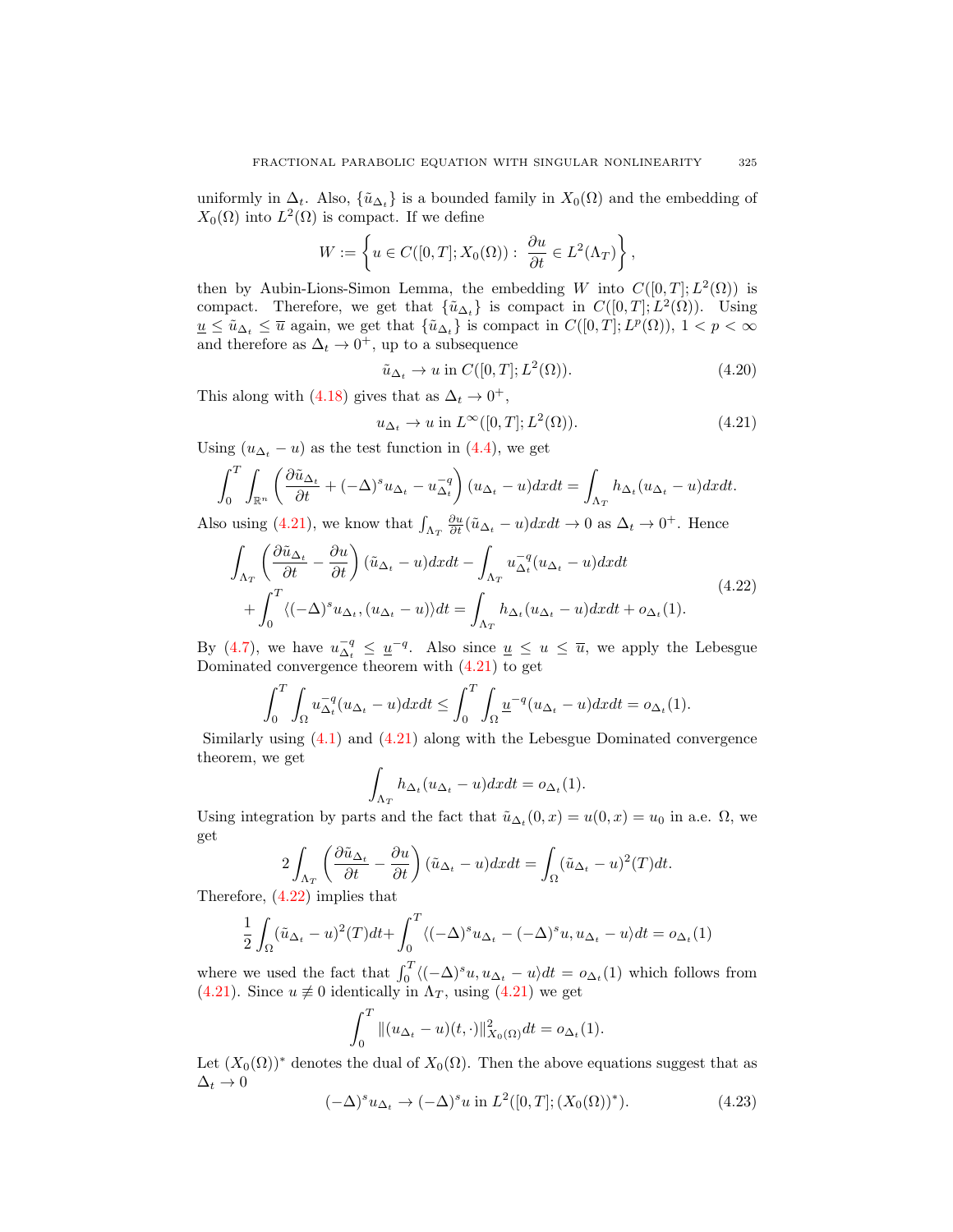From (4.7), for any  $\phi \in X_0(\Omega)$ , using Hardy's inequality and  $q(2s-1) < (2s+1)$ we have

$$
\int_{\Omega} |\phi(u_{\Delta_t})^{-q}| dx \le \int_{\Omega} |\phi||\underline{u}^{-q}| dx
$$
  

$$
\le \left(\int_{\Omega} \frac{1}{\delta^{2s(q-1)/(q+1)}(x)} dx\right)^{\frac{1}{2}} \left(\int_{\Omega} \frac{\phi^2}{\delta^{2s}(x)} dx\right)^{\frac{1}{2}} < +\infty.
$$

Therefore using the Lebesgue Dominated convergence theorem we get

$$
\frac{1}{(u_{\Delta_t})^q} \to \frac{1}{u^q} \text{ in } L^{\infty}([0,T]; (X_0(\Omega))^*) \text{ as } \Delta_t \to 0^+.
$$
 (4.24)

Finally, we get  $u \in \mathcal{A}(\Lambda_T)$  and for any  $\phi \in \mathcal{A}(\Lambda_T)$  passing on the limit  $\Delta_t \to 0^+$  in

$$
\int_{\Lambda_T} \frac{\partial \tilde{u}_{\Delta_t}}{\partial t} \phi \, dxdt + \int_0^T \int_{\mathbb{R}^n} (-\Delta)^s u_{\Delta_t} \phi \, dxdt - \int_{\Lambda_T} \frac{1}{u_{\Delta_t}^q} \phi \, dxdt = \int_{\Lambda_T} h_{\Delta_t} \phi \, dxdt,
$$

using  $(4.1)$ ,  $(4.19)$ ,  $(4.23)$  and  $(4.24)$ , we get

$$
\int_{\Lambda_T} \frac{\partial u}{\partial t} \phi \, dxdt + \int_0^T \int_{\mathbb{R}^n} (-\Delta)^s u \phi \, dxdt - \int_{\Lambda_T} \frac{1}{u^q} \phi \, dxdt = \int_{\Lambda_T} h \phi \, dxdt. \tag{4.25}
$$

That is, u is a weak solution of  $(G_t^s)$ .

Now we show the uniqueness of u as a solution of  $(G_t^s)$  such that  $u(t, \cdot) \in \mathcal{C}$ , for all  $t \in [0, T]$ . On contrary, let v such that  $v(t, \cdot) \in \mathcal{C}$ , for all  $t \in [0, T]$  be distinct from u and another weak solution of  $(G_t^s)$ . Then for any  $t \in [0, T]$ , we have

$$
\int_{\Omega} \frac{\partial(u-v)}{\partial t} (u-v)(t,x) dx + \int_{\mathbb{R}^n} ((-\Delta)^s (u-v))(u-v)(t,x) dx
$$

$$
- \int_{\Omega} \left(\frac{1}{u^q} - \frac{1}{v^q}\right) (u-v) dx = 0
$$

which implies that

$$
\frac{\partial}{\partial t} \left( \int_{\Omega} \frac{1}{2} (u - v)^2 (t, x) dx \right)
$$
  
= 
$$
- \|(u - v)(t, \cdot)\|_{X_0(\Omega)}^2 + \int_{\Omega} \left( \frac{1}{u^q} - \frac{1}{v^q} \right) (u - v)(t, x) dx \le 0.
$$

So we see that the function  $E : [0, T] \to \mathbb{R}$  defined by

$$
E(t) := \frac{1}{2} \int_{\Omega} (u - v)^2(t, x) dx
$$

is a decreasing function. Then since u, v are distinct, we get  $0 < E(t) \le E(0) = 0$ which implies  $E(t) = 0$ , for all  $t \in [0, T]$ . Hence  $u \equiv v$ .

**Theorem 4.2.** The unique weak solution u of  $(G_t^s)$  (as obtained in Theorem 4.1) *belongs to*  $C([0, T]; X_0(\Omega))$  *and*  $u(t) \in C$  *uniformly for each*  $t \in [0, T]$ *. Also,* u *satisfies* (2.1)*.*

*Proof.* We first show that  $u \in C([0,T]; X_0(\Omega))$  and then establish (2.1) in order to complete the proof of this theorem. From  $(4.19)$ , we already have  $u \in$  $C([0,T];L^2(\Omega))$  which implies that the map  $\tilde{u}:[0,T] \to X_0(\Omega)$  defined as  $[\tilde{u}(t)](x)$ :  $= u(t, x)$  is weakly continuous. Also (4.20) gives  $u \in L^{\infty}([0, T]; X_0(\Omega))$ , which implies that  $\tilde{u}(t) \in X_0(\Omega)$  and  $\|\tilde{u}(t)\|_{X_0(\Omega)} \leq \lim \inf_{t \to t_0} \|\tilde{u}(t)\|_{X_0(\Omega)}$  for all  $t_0 \in [0, T]$ .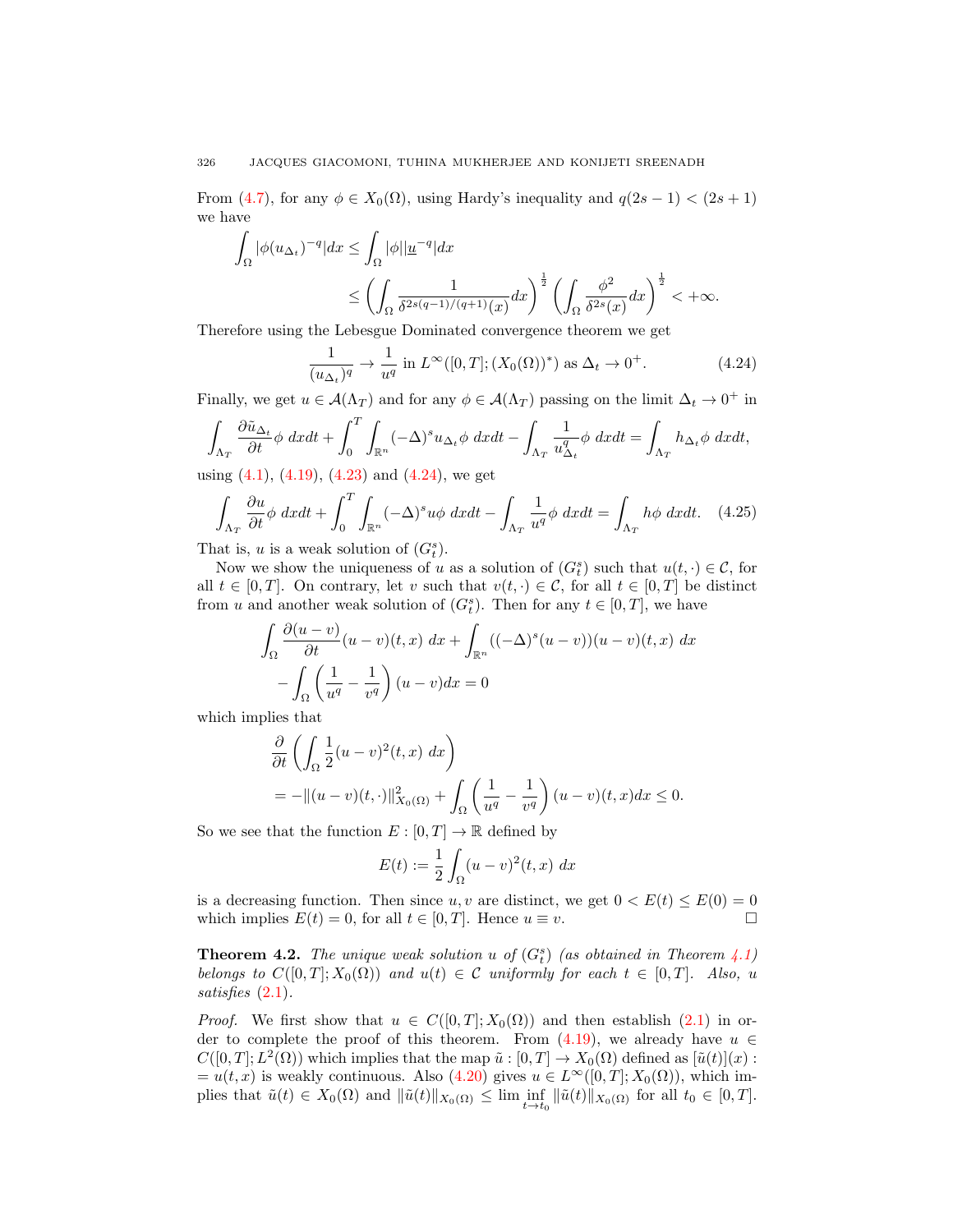Multiplying (4.2) by  $u^k - u^{k-1}$ , integrating it over  $\mathbb{R}^n$  on both sides, summing it from  $k = n''$  to n' (n' has been considered in (4.11)) and using (4.14), we get

$$
\frac{\Delta_t}{2} \sum_{k=n''}^{n'} \int_{\Omega} \left( \frac{u^k - u^{k-1}}{\Delta_t} \right)^2 dx + \frac{1}{2} \left( \|u^{n'}\|_{X_0(\Omega)}^2 - \|u^{n''-1}\|_{X_0(\Omega)}^2 \right) + \frac{1}{1-q} \int_{\Omega} \left( \left(u^{n''-1}\right)^{1-q} - \left(u^{n'}\right)^{1-q} \right) dx \le \sum_{k=n''}^{n'} \int_{\Omega} h_{\Delta_t}(u^k - u^{k-1}) dx.
$$

For any  $t_1 \in [t_0, T]$ , we take n'' and n' such that  $n''\Delta_t \to t_1$  and  $n'\Delta_t \to t_0$  as  $\Delta_t \rightarrow 0^+$ . Then using (4.1), (4.18), (4.21) and (4.24), from the above inequality we get

$$
\int_{t_0}^{t_1} \int_{\Omega} \left(\frac{\partial u}{\partial t}\right)^2 dxdt + \frac{1}{2} \|u(t_1, \cdot)\|_{X_0(\Omega)}^2 - \frac{1}{1-q} \int_{\Omega} u(t_1)^{1-q} dx
$$
\n
$$
\leq \int_{t_0}^{t_1} \int_{\Omega} h \frac{\partial u}{\partial t} dxdt + \frac{1}{2} \|u(t_0, \cdot)\|_{X_0(\Omega)}^2 - \frac{1}{1-q} \int_{\Omega} u(t_0)^{1-q} dx.
$$
\n(4.26)

Since  $u \in L^{\infty}([0,T]; L^p(\Omega))$  for  $1 < p < \infty$ , passing on the limit  $t_1 \to t_0^+$ , we get lim sup  $t_1 \rightarrow t_0^+$  $||u(t_1, \cdot)||_{X_0(\Omega)} \leq ||u(t_0, \cdot)||_{X_0(\Omega)}.$ 

Therefore  $\lim_{t\to t_0^+} ||u(t,\cdot)||_{X_0(\Omega)} = ||u(t_0,\cdot)||_{X_0(\Omega)}$  which implies that u is right continuous on  $[0, T]$ . Now let us prove the left continuity and assume  $t_1 > t_0$ . Let  $0 < r \leq t_1 - t_0$  and define

$$
\sigma_r(z) := \frac{u(z+r) - u(r)}{r}.
$$

Then since u is a weak solution to  $(G_t^s)$ , taking  $\sigma_r(u)$  as the test function in  $(G_t^s)$ , integrating over  $(t_0, t_1) \times \mathbb{R}^n$  and using  $(4.13)$  we get

$$
\int_{t_0}^{t_1} \int_{\Omega} \frac{\partial u}{\partial t} \sigma_r(u) \, dx dt + \frac{1}{2r} \int_{t_0}^{t_1} \int_{\mathbb{R}^n} ((-\Delta)^s u(t+r, x) - (-\Delta)^s u(t, x)) dx dt
$$

$$
- \frac{1}{r(1-q)} \int_{t_0}^{t_1} \int_{\Omega} (u^{1-q}(t+r, x) - u^{1-q}(t, x)) dx dt \ge \int_{t_0}^{t_1} \int_{\Omega} \sigma_r(u) dx dt.
$$

Then it is an easy task to get

$$
\int_{t_0}^{t_1} \int_{\Omega} \frac{\partial u}{\partial t} \sigma_r(u) \, dxdt + \frac{1}{2r} \left( \int_{t_1}^{t_1+r} \int_{\mathbb{R}^n} (-\Delta)^s u(t, x) dxdt \right.\n- \int_{t_0}^{t_0+r} \int_{\mathbb{R}^n} (-\Delta)^s u(t, x) dxdt \right) - \frac{1}{r(1-q)} \left( \int_{t_1}^{t_1+r} \int_{\Omega} u^{1-q}(t, x) dxdt \right.\n- \int_{t_0}^{t_0+r} \int_{\Omega} u^{1-q}(t, x) dxdt \right) \n\geq \int_{t_0}^{t_1} \int_{\Omega} \sigma_r(u) dxdt.
$$
\n(4.27)

Since u is right continuous in  $X_0(\Omega)$ , using the Lebesgue Dominated Convergence theorem we get the following as  $r \to 0^+$ :

$$
\frac{1}{r} \int_{t_1}^{t_1+r} \int_{\mathbb{R}^n} (-\Delta)^s u(t,x) dx dt \to \int_{\mathbb{R}^n} (-\Delta)^s u(t_1,x) dx,
$$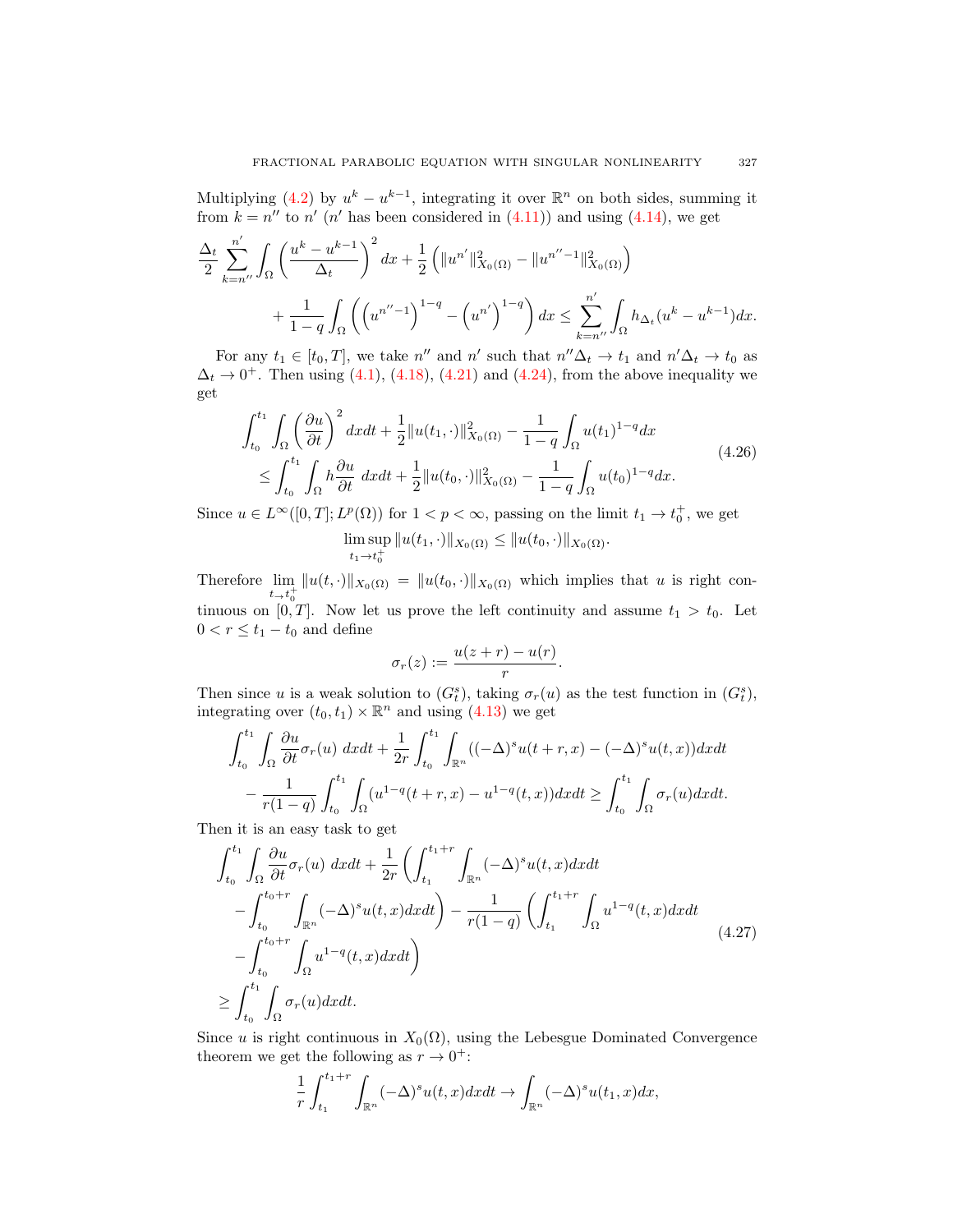328 JACQUES GIACOMONI, TUHINA MUKHERJEE AND KONIJETI SREENADH

$$
\frac{1}{r} \int_{t_0}^{t_0+r} \int_{\mathbb{R}^n} (-\Delta)^s u(t, x) dx dt \to \int_{\mathbb{R}^n} (-\Delta)^s u(t_0, x) dx,
$$
  

$$
\frac{1}{r} \int_{t_1}^{t_1+r} \int_{\Omega} u^{1-q}(t, x) dx dt \to \int_{\Omega} u^{1-q}(t_1, x) dx dt,
$$
  

$$
\frac{1}{r} \int_{t_0}^{t_0+r} \int_{\Omega} u^{1-q}(t, x) dx dt \to \int_{\Omega} u^{1-q}(t_0, x) dx dt.
$$

Using these estimates in  $(4.27)$ , as  $r \to 0^+$  we get

$$
\int_{t_0}^{t_1} \int_{\Omega} \left(\frac{\partial u}{\partial t}\right)^2 dx dt + \frac{1}{2} \|u(t_1, \cdot)\|_{X_0(\Omega)}^2 - \frac{1}{1-q} \int_{\Omega} u(t_1)^{1-q} dx
$$
\n
$$
\geq \int_{t_0}^{t_1} \int_{\Omega} h \frac{\partial u}{\partial t} dx dt + \frac{1}{2} \|u(t_0, \cdot)\|_{X_0(\Omega)}^2 - \frac{1}{1-q} \int_{\Omega} u(t_0)^{1-q} dx.
$$
\n(4.28)

The inequality (4.28) along with (4.26) gives the equality. Since the map  $t \mapsto$  $\int_{\Omega} u^{1-q}(t, x) dt$  is continuous,  $u \in C([0, T]; X_0(\Omega))$ . Also,  $(2.1)$  is obtained by taking  $t_1 = t \in [0, T]$  and  $t_0 = 0$ .

*Proof of Theorem 2.7.* The proof follows from Theorem 4.1 and Theorem 4.2. □

Next, we present the proof of Proposition 1 and end this section. Through this Proposition, the solution obtained above for  $(G_t^s)$  can be proved to belong in  $C([0, T]; C_0(\overline{\Omega}))$  if the initial function  $u_0 \in \overline{\mathcal{D}(L)}^{L^{\infty}}$ . in Section 2.

*Proof of Proposition 1.* Let  $u_0 \in \overline{\mathcal{D}(L)}^{L^{\infty}}$ ,  $\lambda > 0$  and  $f_1, f_2 \in L^{\infty}(\Omega)$ . Also, let  $u, v \in X_0(\Omega) \cap C \cap C_0(\overline{\Omega})$  be the unique solution to

$$
\begin{cases}\n u + \lambda L(u) = f_1 \text{ in } \Omega, \\
 v + \lambda L(v) = f_2 \text{ in } \Omega,\n\end{cases}
$$
\n(4.29)

as obtained using Theorem 2.4. Then obviously,  $u, v \in \mathcal{D}(L)$ . Defining  $w :=$  $(u - v - ||f_1 - f_2||_{\infty})^+$  and taking w as the test function, from (4.29) we get

$$
\int_{\Omega} w^2 dx + \lambda \int_{\Omega} (L(u) - L(v))w dx \le 0.
$$
\n(4.30)

It is easy to compute that  $\overline{\phantom{a}}$ Ω  $(L(u) - L(v))w dx \geq 0$ . So if supp $(w)$  has nonzero measure, then

$$
\int_{\Omega} w^2 dx + \lambda \int_{\Omega} (L(u) - L(v))w dx > 0
$$

which contradicts (4.30). Therefore  $(u-v) \le ||f_1 - f_2||_{\infty}$  and if we reverse the roles of u and v then we get  $||u - v||_{\infty} \le ||f_1 - f_2||_{\infty}$ . This proves that L is m-accretive in  $L^{\infty}(\Omega)$ . Let  $\tilde{w} \in \mathcal{D}(L)$  and  $a, b \in L^{\infty}(\Lambda_T)$ . Then further proof of Proposition 1 can be obtained using Chapter 4, Theorem 4.2 and Theorem 4.4 of [7] or following the proof of Proposition 0.1 of [6].  $\Box$ 

5. Existence of unique solution to  $(Q<sup>s</sup>)$ . We give the proof of Theorem 2.8 in this section. Before doing that, we prove a weak comparison principle which is needed to prove Theorem 2.8. We recall the following discrete Picone identity which will be required to prove the weak comparison principle.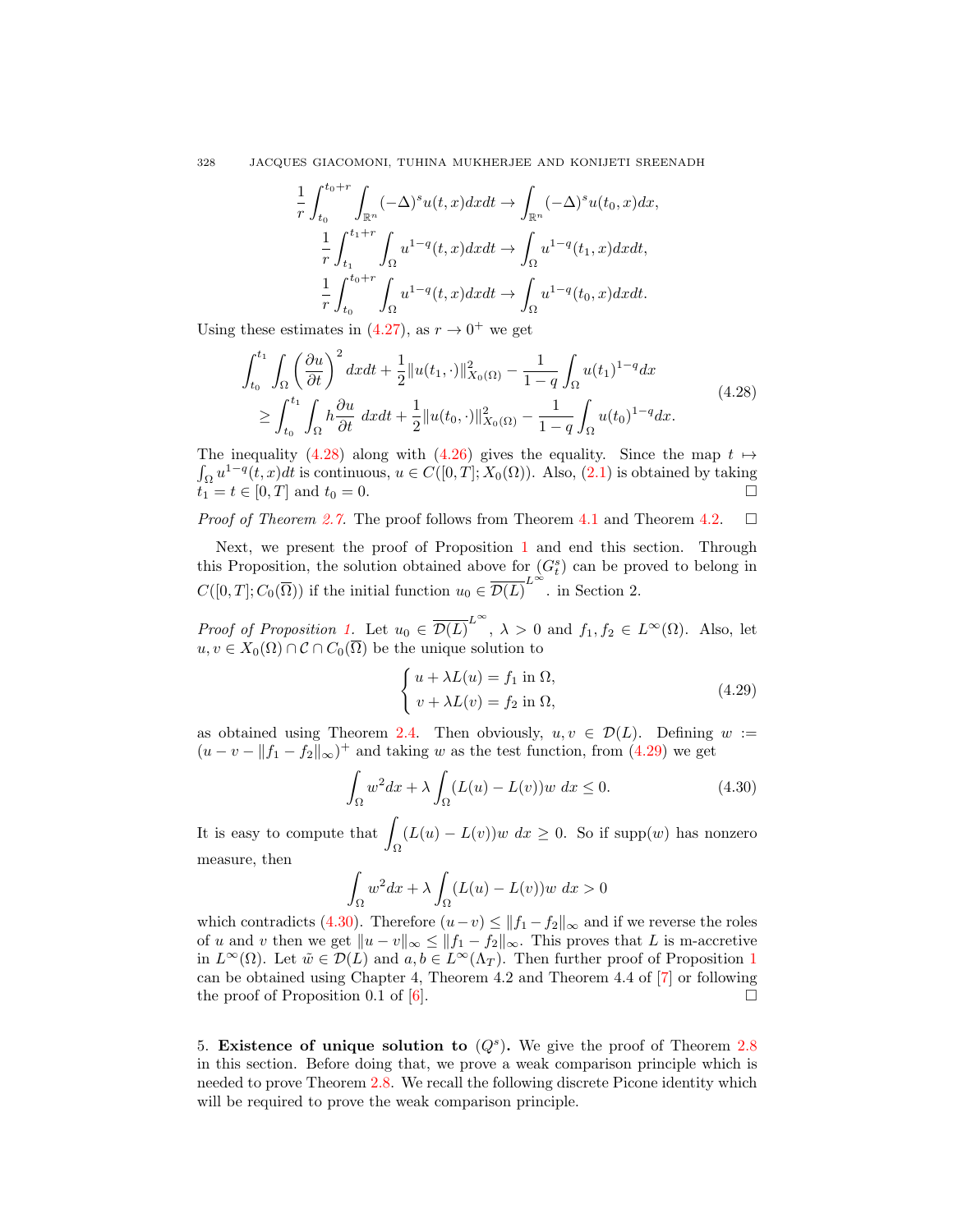**Lemma 5.1.** *(Lemma* 6.2, [4]*)* Let  $p \in (1, +\infty)$ *. For*  $u, v : \Omega \subset \mathbb{R}^n \to \mathbb{R}$  such that  $u > 0$ ,  $v > 0$ , we have

$$
M(u, v) \ge 0 \ in \ \mathbb{R}^n \times \mathbb{R}^n,
$$

*where*  $M(u, v) = |u(x)-u(y)|^p - |v(x)-v(y)|^{p-2}(v(x)-v(y)) \left( \frac{u(x)^p}{(x-p)^p} \right)$  $\frac{u(x)^p}{v(x)^{p-1}} - \frac{u(y)^p}{v(y)^{p-1}}$  $v(y)^{p-1}$  $\big).$ *The equality holds in*  $\Omega$  *if and only if*  $u = kv$  *a.e. in*  $\Omega$ *, for some constant* k.

**Theorem 5.2.** Let  $g : \Omega \times \mathbb{R}^+ \to \mathbb{R}$  be a Carathéodary function bounded from *below such that the map*  $y \mapsto \frac{g(x,y)}{y}$  *is decreasing in*  $\mathbb{R}^+$  *for a.e.*  $x \in \Omega$ *. Let*  $u, v \in L^{\infty}(\Omega) \cap X_0(\Omega)$  *be such that*  $u, v > 0$  *in*  $\Omega$ *,* 

$$
\int_{\Omega} u^{1-q} dx < +\infty, \int_{\Omega} v^{1-q} dx < +\infty \tag{5.1}
$$

*and satisfies*

$$
(-\Delta)^s u \le \frac{1}{u^q} + g(x, u) \text{ and } (-\Delta)^s v \ge \frac{1}{v^q} + g(x, v) \text{ weakly in } (X_0(\Omega))^*. \tag{5.2}
$$

*Moreover, if there exists*  $0 < w \in L^{\infty}(\Omega)$  *such that*  $c_1w \leq u, v \leq c_2w$ , for  $c_1, c_2 > 0$ *constants and*

$$
\int_{\Omega} |g(x, c_1 w)| w \ dx < +\infty, \quad \int_{\Omega} |g(x, c_2 w)| w \ dx < +\infty,
$$
\n(5.3)

*then*  $u \leq v$  *in*  $\Omega$ *.* 

*Proof.* For  $k > 0$ , let us define  $u_k := u + \frac{1}{k}$  and  $v_k := v + \frac{1}{k}$ . Also let

$$
\phi_k := \frac{u_k^2 - v_k^2}{u_k}
$$
 and  $\psi_k := \frac{v_k^2 - u_k^2}{v_k}$ .

Then since  $u, v \in L^{\infty}(\Omega)$ , obviously  $u_k, v_k \in L^{\infty}(\Omega)$  and thus  $u_k, v_k \in L^2(\Omega)$ . We assumed  $u, v \in X_0(\Omega)$  which implies that  $u, v \in H^s(\Omega)$ . Since  $||u_k||_{H^s(\Omega)} =$  $||u||_{H^s(\Omega)}$  and  $||v_k||_{H^s(\Omega)} = ||v||_{H^s(\Omega)}$  we conclude that  $u_k, v_k \in H^s(\Omega)$ . Let

$$
\eta_k := \frac{v_k^2}{u_k} \text{ and } \xi_k := \frac{u_k^2}{v_k}
$$

then we claim that  $\eta_k, \xi_k \in H^s(\Omega)$ . Consider

$$
\begin{split}\n|\eta_k(x) - \eta_k(y)| \\
&= \left| \frac{v_k^2(x) - v_k^2(y)}{u_k(x)} - \frac{v_k^2(y)(u_k(x) - u_k(y))}{u_k(x)u_k(y)} \right| \\
&\le k|v_k(x) - v_k(y)||v_k(x) + v_k(y)| + \|v_k\|_{L^\infty(\Omega)}^2 \frac{|u_k(x) - u_k(y)|}{u_k(x)u_k(y)} \\
&\le 2k\|v_k\|_{L^\infty(\Omega)}|v_k(x) - v_k(y)| + k^2\|v_k\|_{L^\infty(\Omega)}^2|u_k(x) - u_k(y)| \\
&\le C(k, \|v_k\|_{L^\infty(\Omega)})(|v_k(x) - v_k(y)| + |u_k(x) - u_k(y)|),\n\end{split} \tag{5.4}
$$

where  $C(k, ||v_k||_{L^{\infty}(\Omega)}) > 0$  is a constant. Since  $u_k, v_k \in H^s(\Omega)$ , we get  $\eta_k \in H^s(\Omega)$ . Similarly  $\xi_k \in H^s(\Omega)$ . Clearly, this implies that  $\phi_k, \psi_k \in H^s(\Omega)$ . We note that  $\phi_k, \psi_k$  can also be written as

$$
\phi_k = \frac{(u - v)(u_k + v_k)}{u_k}
$$
 and  $\psi_k = \frac{(v - u)(v_k + u_k)}{v_k}$ 

which implies that  $\phi_k, \psi_k = 0$  in  $\mathbb{R}^n \setminus \Omega$  i.e.  $\phi_k, \psi_k \in X_0(\Omega)$  since  $\frac{u_k + v_k}{u_k}$  and  $\frac{u_k + v_k}{v_k}$ in  $L^{\infty}(\Omega)$ . We set  $\Omega^{+} = \{x \in \Omega : u(x) > v(x)\}\$ and  $\Omega^{-} = \{x \in \Omega : u(x) \leq v(x)\}\$ .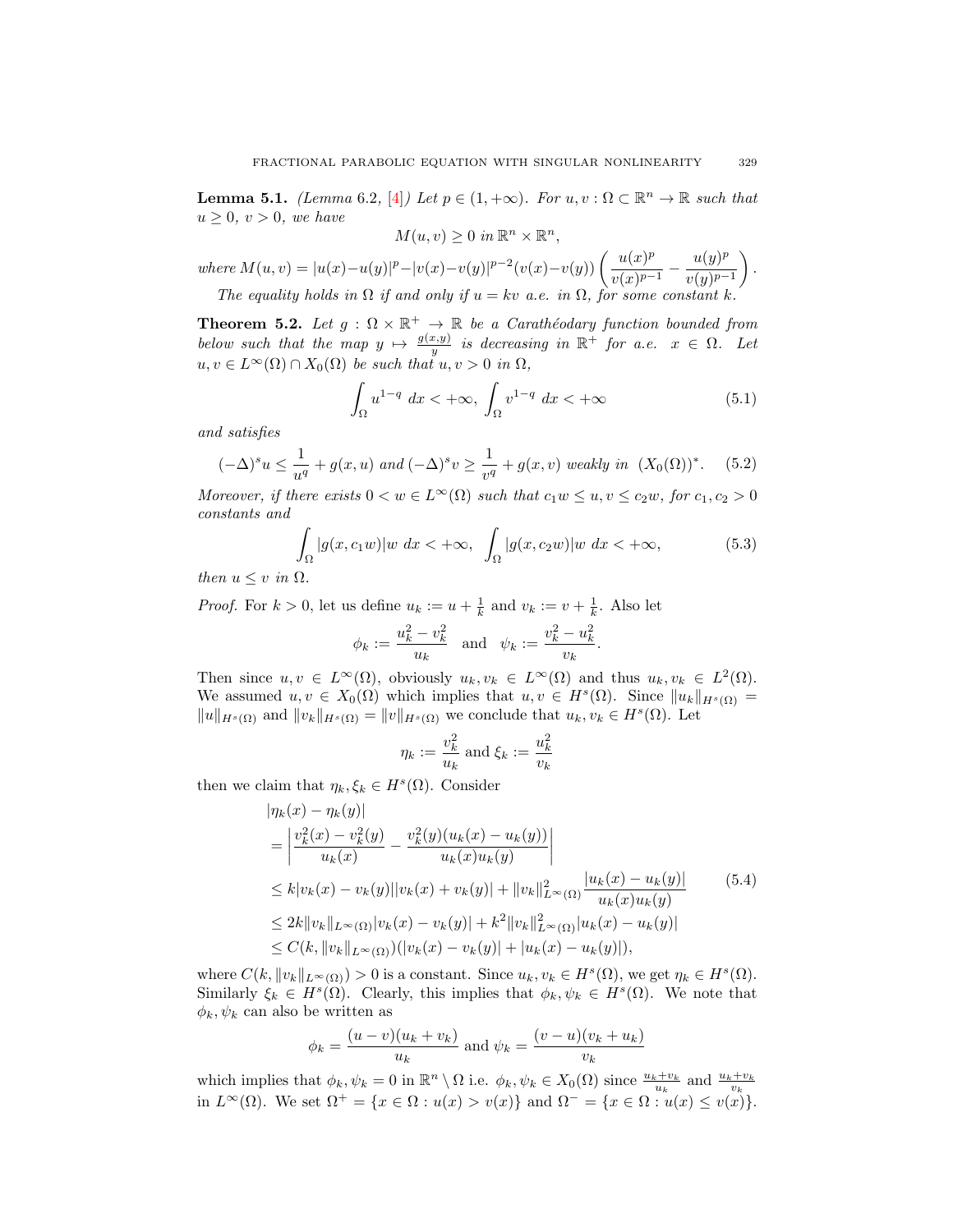Then  $\phi_k \geq 0$  and  $\psi_k \leq 0$  in  $\Omega^+$ . Let  $\tilde{\phi}_k = \chi_{\Omega^+} \phi_k$  and  $\tilde{\psi}_k = \chi_{\Omega^+} \psi_k$ . Since  $\phi_k(x) \leq \phi_k(x) - \phi_k(y)$  for  $(x, y) \in \Omega^+ \times \Omega^-$ , we get

$$
\int_{Q} \frac{|\tilde{\phi}_{k}(x) - \tilde{\phi}_{k}(y)|^{2}}{|x - y|^{n+2s}} dx dy
$$
\n
$$
= \int_{\Omega^{+}} \int_{\Omega^{+}} \frac{|\phi_{k}(x) - \phi_{k}(y)|^{2}}{|x - y|^{n+2s}} dx dy + 2 \int_{\Omega^{+}} \int_{\Omega^{-}} \frac{|\phi_{k}(x)|^{2}}{|x - y|^{n+2s}} dx dy
$$
\n
$$
+ 2 \int_{\Omega^{+}} \int_{C\Omega} \frac{|\phi_{k}(x)|^{2}}{|x - y|^{n+2s}} dx dy
$$
\n
$$
\leq \int_{\Omega^{+}} \int_{\Omega^{+}} \frac{|\phi_{k}(x) - \phi_{k}(y)|^{2}}{|x - y|^{n+2s}} dx dy + 2 \int_{\Omega^{+}} \int_{\Omega^{-}} \frac{|\phi_{k}(x) - \phi_{k}(y)|^{2}}{|x - y|^{n+2s}} dx dy
$$
\n
$$
+ 2 \int_{\Omega} \int_{C\Omega} \frac{|\phi_{k}(x)|^{2}}{|x - y|^{n+2s}} dx dy = ||\phi_{k}||_{X_{0}(\Omega)}^{2} < +\infty.
$$

This implies  $\tilde{\phi}_k \in X_0(\Omega)$  since by definition  $\tilde{\phi}_k = 0$  in  $\mathbb{R}^n \setminus \Omega$ . Similarly,  $\tilde{\psi}_k \in X_0(\Omega)$ . Using  $\tilde{\phi}_k$  and  $\tilde{\psi}_k$  as test functions in (5.2), we get

$$
\int_{\mathbb{R}^n} ((-\Delta)^s u) \tilde{\phi}_k \, dx \le \int_{\Omega^+} \left( \frac{1}{u^q} + g(x, u) \right) \phi_k \, dx,
$$
\n
$$
\int_{\mathbb{R}^n} ((-\Delta)^s v) \tilde{\psi}_k \, dx \le \int_{\Omega^+} \left( \frac{1}{v^q} + g(x, v) \right) \psi_k \, dx.
$$
\n(5.5)

Consider

$$
\int_{\Omega^{+}} \int_{\Omega^{+}} \frac{(u(x) - u(y))(\phi_{k}(x) - \phi_{k}(y))}{|x - y|^{n+2s}} dx dy \n+ \int_{\Omega^{+}} \int_{\Omega^{+}} \frac{(v(x) - v(y))(\psi_{k}(x) - \psi_{k}(y))}{|x - y|^{n+2s}} dx dy \n= \int_{\Omega^{+}} \int_{\Omega^{+}} \frac{(u_{k}(x) - u_{k}(y))^{2} + (v_{k}(x) - v_{k}(y))^{2}}{|x - y|^{n+2s}} dx dy \n- \int_{\Omega^{+}} \int_{\Omega^{+}} \frac{(v_{k}(x) - v_{k}(y))(\frac{u_{k}^{2}(x)}{v_{k}(x)} - \frac{u_{k}^{2}(y)}{v_{k}(y)})}{|x - y|^{n+2s}} dx dy \n= \int_{\Omega^{+}} \int_{\Omega^{+}} \frac{(u_{k}(x) - u_{k}(y))(\frac{v_{k}^{2}(x)}{u_{k}(x)} - \frac{v_{k}^{2}(y)}{u_{k}(y)})}{|x - y|^{n+2s}} dx dy \n= \int_{\Omega^{+}} \int_{\Omega^{+}} \frac{M(u_{k}, v_{k}) + M(v_{k}, u_{k})}{|x - y|^{n+2s}} dx dy \ge 0,
$$

using Lemma 5.1 with  $p = 2$ . We have

$$
\int_{\Omega^+} \left( \frac{\phi_k}{u^q} + \frac{\psi_k}{v^q} \right) dx \le 0.
$$

Using this, we get

$$
\int_{\Omega^+} \left( \frac{1}{u^q} + g(x, u) \right) \phi_k \, dx + \int_{\Omega^+} \left( \frac{1}{v^q} + g(x, v) \right) \psi_k \, dx
$$
\n
$$
\leq \int_{\Omega^+} (g(x, u)\phi_k + g(x, v)\psi_k) \, dx \tag{5.7}
$$
\n
$$
= \int_{\Omega^+} \left( \frac{g(x, u)}{u} \left( \frac{u}{u_k} \right) - \frac{g(x, v)}{v} \left( \frac{v}{v_k} \right) \right) (u_k^2 - v_k^2) \, dx.
$$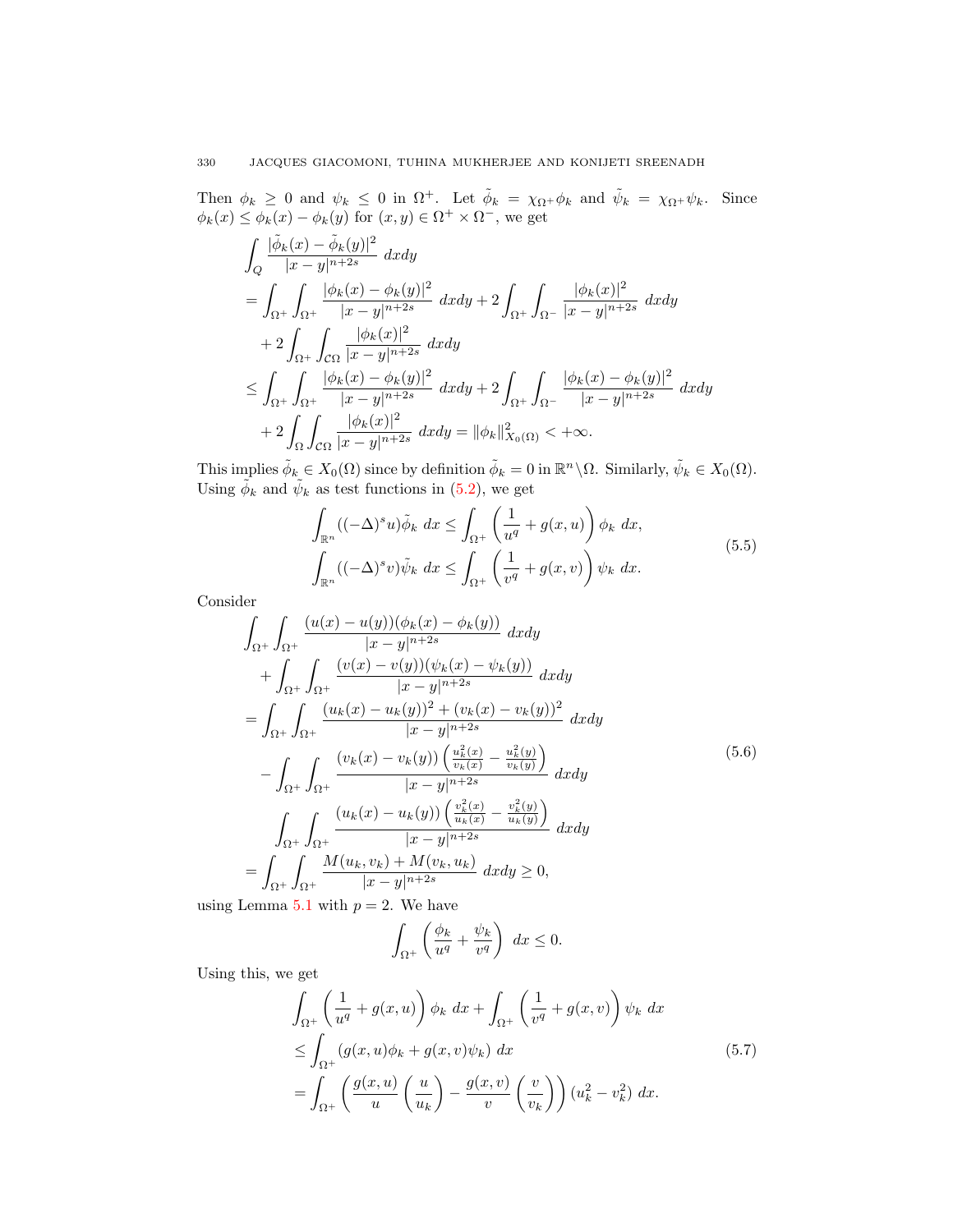Since  $\frac{u}{u_k} \to 1$  and  $\frac{v}{v_k} \to 1$  a.e. in  $\Omega$  as  $k \to +\infty$ , using (5.3) and the Lebesgue Dominated convergence theorem with (5.7) we get  $\lim_{k \to +\infty} \int_{\Omega^+} (g(x, u)\phi_k + g(x, v)\psi_k) dx =$ 0. Therefore (5.7) implies that

$$
\lim_{k \to +\infty} \left( \int_{\Omega^+} \left( \frac{1}{u^q} + g(x, u) \right) \phi_k \, dx + \int_{\Omega^+} \left( \frac{1}{v^q} + g(x, v) \right) \psi_k \, dx \right) \le 0. \tag{5.8}
$$

From (5.5), we have that

$$
\int_{\Omega^+} ((((-\Delta)^s u)\phi_k + ((-\Delta)^s v)\psi_k) dx \leq \int_{\Omega^+} \left( \left( \frac{1}{u^q} + g(x, u) \right) \phi_k + \left( \frac{1}{v^q} + g(x, v) \right) \psi_k \right) dx,
$$
\n(5.9)

We claim that

$$
\int_{Q} \frac{(u(x) - u(y))(\tilde{\phi}_k(x) - \tilde{\phi}_k(y))}{|x - y|^{n+2s}} dx dy + \int_{Q} \frac{(v(x) - v(y))(\tilde{\psi}_k(x) - \tilde{\psi}_k(y))}{|x - y|^{n+2s}} dx dy
$$
\n
$$
\geq \int_{\Omega^+} \int_{\Omega^+} \frac{(u(x) - u(y))(\phi_k(x) - \phi_k(y)) + (v(x) - v(y))(\psi_k(x) - \psi_k(y))}{|x - y|^{n+2s}} dx dy
$$
\n(5.10)

To prove this, we consider

$$
\int_{Q} \frac{(u(x) - u(y))(\tilde{\phi}_{k}(x) - \tilde{\phi}_{k}(y))}{|x - y|^{n+2s}} dx dy + \int_{Q} \frac{(v(x) - v(y))(\tilde{\psi}_{k}(x) - \tilde{\psi}_{k}(y))}{|x - y|^{n+2s}} dx dy \n= \int_{\Omega^{+}} \int_{\Omega^{+}} \frac{(u(x) - u(y))(\phi_{k}(x) - \phi_{k}(y)) + (v(x) - v(y))(\psi_{k}(x) - \psi_{k}(y))}{|x - y|^{n+2s}} dx dy \n+ 2 \int_{\Omega^{+}} \int_{\Omega^{-}} \frac{(u(x) - u(y))\phi_{k}(x) + (v(x) - v(y))\psi_{k}(x)}{|x - y|^{n+2s}} dx dy \n+ 2 \int_{\Omega^{+}} \int_{\mathcal{C}\Omega} \frac{(u(x) - u(y))\phi_{k}(x) + (v(x) - v(y))\psi_{k}(x)}{|x - y|^{n+2s}} dx dy.
$$

Since  $\phi_k u_k + \psi_k v_k = 0$  by definition and  $\phi_k + \psi_k \leq 0$  in  $\Omega^+$  and  $\Omega^-$  both, we get

$$
\int_{\Omega^{+}} \int_{\Omega^{-}} \frac{(u(x) - u(y))\phi_{k}(x) + (v(x) - v(y))\psi_{k}(x)}{|x - y|^{n+2s}} dxdy
$$
\n
$$
= \int_{\Omega^{+}} \int_{\Omega^{-}} \frac{(u_{k}(x) - u_{k}(y))\phi_{k}(x) + (v_{k}(x) - v_{k}(y))\psi_{k}(x)}{|x - y|^{n+2s}} dxdy
$$
\n
$$
= -\int_{\Omega^{+}} \int_{\Omega^{-}} \frac{u_{k}(y)\phi_{k}(x) + v_{k}(y)\psi_{k}(x)}{|x - y|^{n+2s}} dxdy
$$
\n
$$
\geq -\int_{\Omega^{+}} \int_{\Omega^{-}} \frac{v_{k}(y)(\phi_{k}(x) + \psi_{k}(x))}{|x - y|^{n+2s}} dxdy \geq 0.
$$

Similarly

$$
\int_{\Omega^+} \int_{\mathcal{C}\Omega} \frac{(u(x) - u(y))\phi_k(x) + (v(x) - v(y))\psi_k(x)}{|x - y|^{n+2s}} dx dy
$$

$$
= \int_{\Omega^+} \int_{\mathcal{C}\Omega} \frac{-(\phi_k(x) + \psi_k(x))}{k|x - y|^{n+2s}} dx dy \ge 0.
$$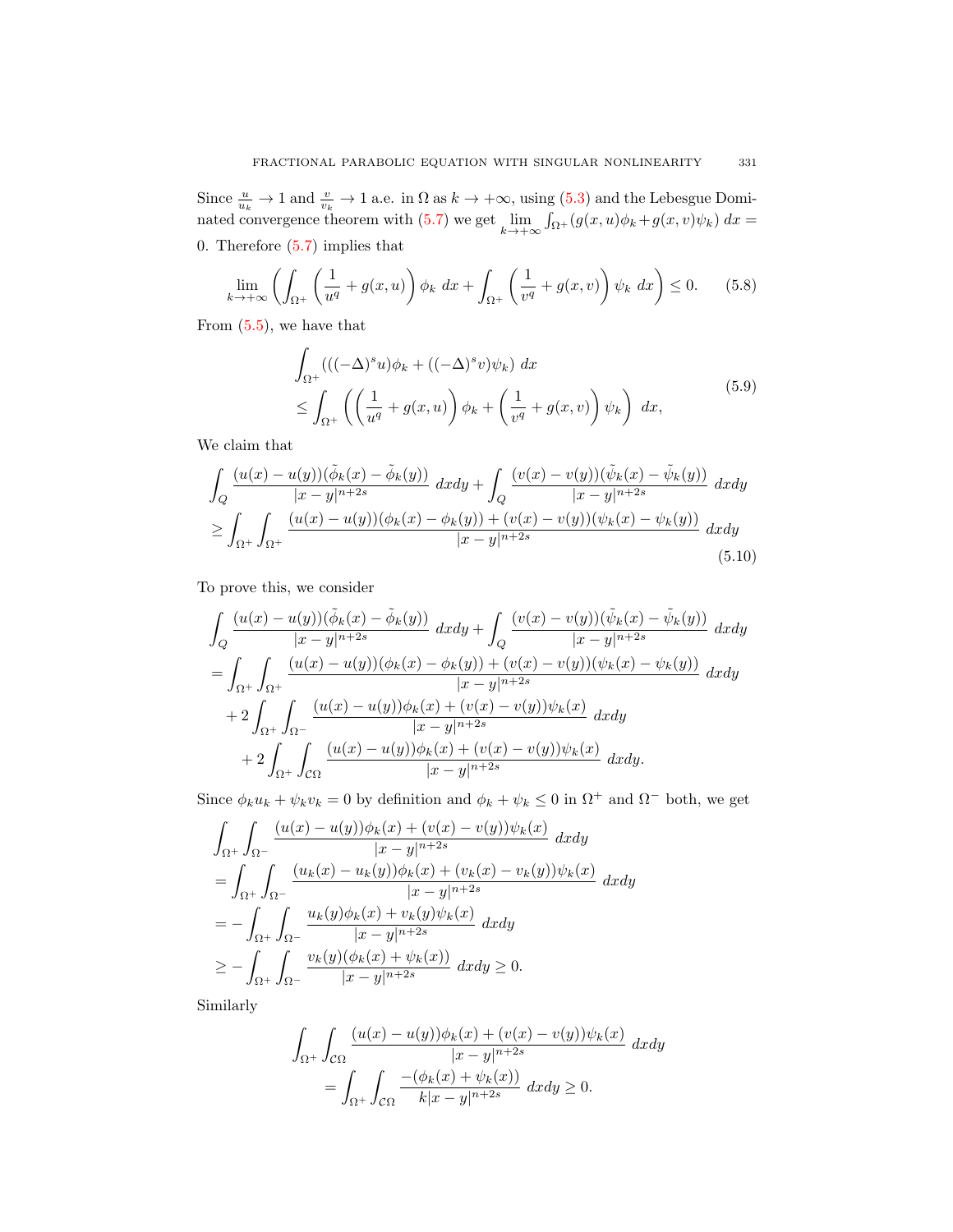## 332 JACQUES GIACOMONI, TUHINA MUKHERJEE AND KONIJETI SREENADH

This establishes our claim. Therefore using  $(5.6)$ ,  $(5.8)$ ,  $(5.9)$ ,  $(5.10)$  and Fatou's Lemma, we get

$$
0 \leq \int_{\Omega^+} \int_{\Omega^+} \frac{M(u, v) + M(v, u)}{|x - y|^{n+2s}} dx dy
$$
  
\n
$$
\leq \lim_{k \to +\infty} \left( \int_{\mathbb{R}^n} ((-\Delta)^s u) \tilde{\phi}_k dx + \int_{\mathbb{R}^n} ((-\Delta)^s v) \tilde{\psi}_k dx \right)
$$
  
\n
$$
\leq \lim_{k \to +\infty} \int_{\Omega^+} \left( \left( \frac{1}{u^q} + g(x, u) \right) \phi_k + \left( \frac{1}{v^q} + g(x, v) \right) \psi_k \right) dx \leq 0.
$$

This implies that

$$
\int_{\Omega^+} \int_{\Omega^+} \frac{M(u,v) + M(v,u)}{|x - y|^{n+2s}} dx dy = 0.
$$

Therefore  $M(u, v) = 0 = M(v, u)$  a.e. in  $\Omega^+$ . So using Lemma 5.1, we have  $u = kv$ a.e. in  $\Omega^+$ , for some constant  $k > 0$ . By definition of  $\Omega^+$ , we have  $k > 1$ . Consider

$$
\int_{\Omega^{+}} ((( (\Delta)^{s} u) u - ((-\Delta)^{s} kv) kv) dx \n= \int_{\Omega^{+}} ((-\Delta)^{s} u - (-\Delta)^{s} kv) kv) dx = \int_{\Omega^{+}} ((-\Delta)^{s} (u - kv)) kv dx \n= 2C_{n}^{s} \int_{\Omega^{+}} \left( P.V. \int_{\mathbb{R}^{n}} \frac{(u - kv)(x) - (u - kv)(y)}{|x - y|^{n + 2s}} dy \right) kv(x) dx \qquad (5.11)\n= 2C_{n}^{s} \int_{\Omega^{+}} P.V. \int_{\Omega^{-}} \frac{(kv - u)(y)}{|x - y|^{n + 2s}} kv(x) dx dy \n\geq 2C_{n}^{s} k^{2} \int_{\Omega^{+}} P.V. \int_{\Omega^{-}} \frac{(v - u)(y)}{|x - y|^{n + 2s}} v(x) dx dy \geq 0.
$$

From  $(5.1)$  and  $(5.2)$  we get

$$
\int_{\Omega^{+}} ((-\Delta)^{s} u)u \, dx \le \int_{\Omega^{+}} \left( \frac{g(x, kv)}{kv} (kv)^{2} + k^{1-q} v^{1-q} \right) \, dx \text{ and}
$$
\n
$$
k^{2} \int_{\Omega^{+}} ((-\Delta)^{s} v) v \, dx \ge \int_{\Omega^{+}} \left( \frac{g(x, v)}{v} (kv)^{2} + k^{2} v^{1-q} \right) dx \tag{5.12}
$$

which implies that  $k \leq 1$  by (5.11). This gives a contradiction which implies  $u \leq v$ in  $\Omega$ .

*Proof of Theorem 2.8.* Under the hypothesis on f, we let  $l, \mu > 0$  be such that  $-l \le f(x, y) \le \mu y + l$ . Let  $\mu$  be such that  $0 < \mu < \lambda_{1,s}(\Omega)$ . Suppose w is a solution of (3.9). For  $\eta > 0$ , we define

$$
\underline{u} = \eta w.\tag{5.13}
$$

Since  $w \in \mathcal{C} \cap C_0(\overline{\Omega})$  (see (3.10)-(3.11)), we can choose  $\eta > 0$  small enough such that

$$
(-\Delta)^s \underline{u} - \frac{1}{\underline{u}^q} \le -l \le f(x, \underline{u}) \text{ in } \Omega, \ \underline{u} = 0 \text{ in } \mathbb{R}^n \setminus \Omega. \tag{5.14}
$$

Let  $0 < M, M'$  and

$$
\overline{u} = Mw + M'\phi_{1,s} \tag{5.15}
$$

Also, let  $\epsilon > 0$  and define  $\Omega_{\epsilon} := \{x \in \Omega : \text{ dist}(x, \partial \Omega) < \epsilon\}.$  Then since we know that  $w = 0$  in  $\mathbb{R}^n \setminus \Omega$ , we can choose  $\epsilon > 0$  small enough such that  $0 \leq w \leq c$  in  $\Omega_{\epsilon}$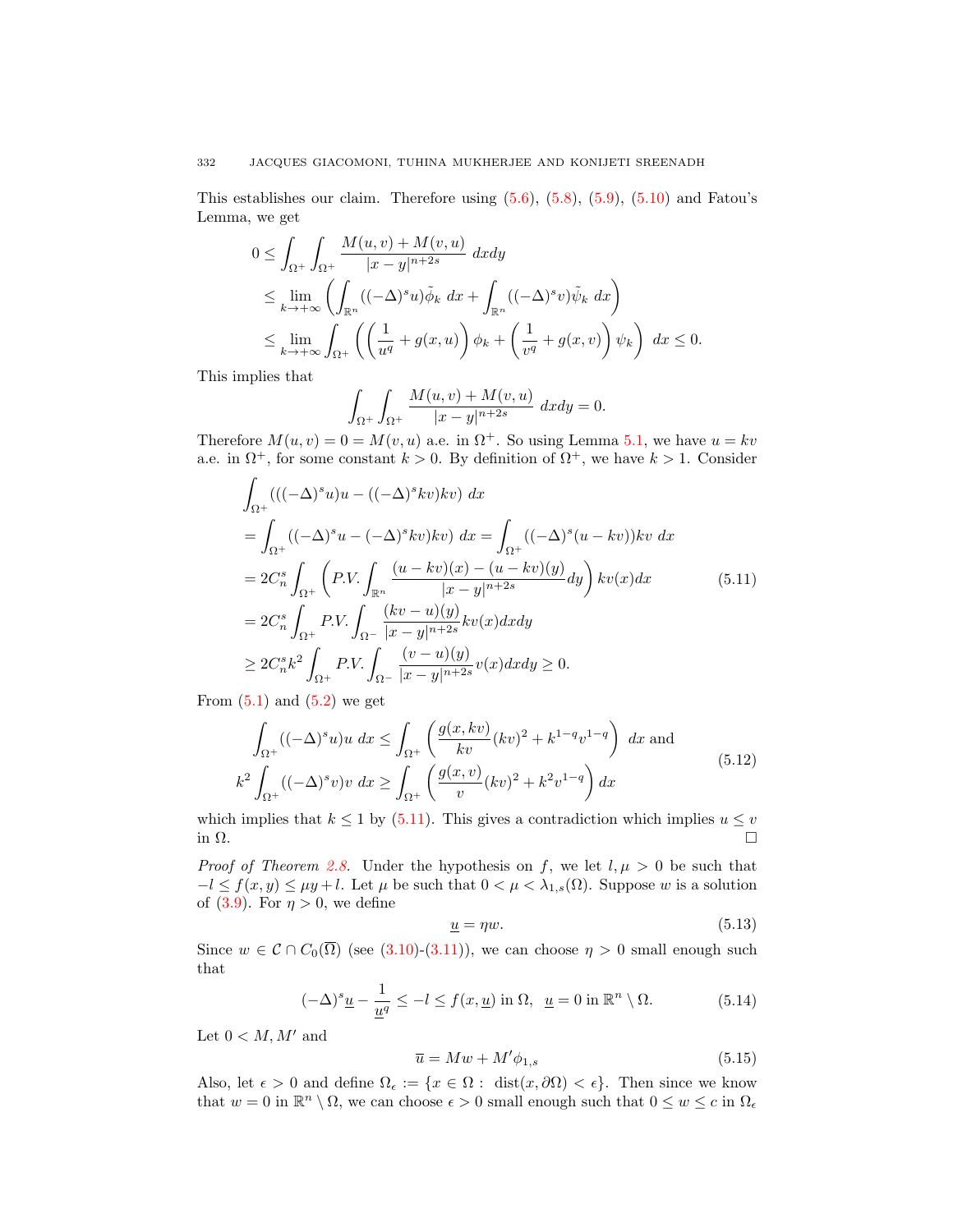where  $c > 0$  is such that

$$
\left(M - \frac{1}{M^q}\right) \frac{1}{c^q} \ge \mu Mc + l
$$

which is possible for  $c > 0$  sufficiently small. Therefore in  $\Omega_{\epsilon}$ , we get

$$
(-\Delta)^{s}\overline{u} - \frac{1}{\overline{u}^{q}} = \left(M - \frac{1}{M^{q}}\right)\frac{1}{w^{q}} + M'\lambda_{1,s}\phi_{1,s}
$$
  
\n
$$
\geq \left(M - \frac{1}{M^{q}}\right)\frac{1}{c^{q}} + M'\mu\phi_{1,s}
$$
  
\n
$$
\geq \mu Mc + l + M'\mu\phi_{1,s} \geq \mu M w + l + M'\mu\phi_{1,s} = \mu \overline{u} + l.
$$
\n(5.16)

Now consider the set  $\Omega \setminus \Omega_{\epsilon} = \{x \in \Omega : d(x, \partial \Omega) \geq \epsilon\}$ . Then there exists a constant  $c_1 > 0$  (depending on  $\epsilon$ ) such that  $0 < c_1 \leq \phi_{1,s}$  in  $\Omega \setminus \Omega_{\epsilon}$ . Since  $\mu < \lambda_{1,s}$  and M is fixed now, we choose

$$
M' \ge \frac{\mu M ||w||_{\infty} + l}{c_1(\lambda_{1,s} - \mu)}.
$$

Then in  $\Omega \setminus \Omega_{\epsilon}$ , we get

$$
(-\Delta)^{s}\overline{u} - \frac{1}{\overline{u}^{q}} = \left(M - \frac{1}{M^{q}}\right)\frac{1}{w^{q}} + M'\lambda_{1,s}\phi_{1,s}
$$
  
\n
$$
\geq M'\lambda_{1,s}\phi_{1,s} \geq \mu Mw + l + M'\mu\phi_{1,s} = \mu\overline{u} + l.
$$
\n(5.17)

Therefore  $(5.16)$  and  $(5.17)$  implies that  $\overline{u}$  satisfies

$$
(-\Delta)^s \overline{u} - \frac{1}{\overline{u}^q} \ge \mu \overline{u} + l \ge f(x, \overline{u}) \text{ in } \Omega, \ \ \overline{u} = 0 \text{ in } \mathbb{R}^n \setminus \Omega. \tag{5.18}
$$

By construction,  $u, \overline{u} \in \mathcal{C}$ . Since f is uniformly locally Lipschitz with respect to the second variable, we can find appropriate constant  $K_0 > 0$  such that the map  $t \mapsto K_0t + f(x, t)$  is non-decreasing in  $[0, ||\overline{u}||_{X_0(\Omega)}]$ , for a.e.  $x \in \Omega$ . We define an iterative scheme to obtain a sequence  $\{u_k\} \subset X_0(\Omega) \cap C \cap C_0(\overline{\Omega})$  (using Theorem 2.7) as solution of the problem

$$
\left\{ (-\Delta)^s u_k - \frac{1}{u_k^q} + K_0 u_k = f(x, u_{k-1}) + K_0 u_{k-1} \text{ in } \Omega, \ u_k = 0, \text{ in } \mathbb{R}^n \setminus \Omega, \right\}
$$
\n(5.19)

where  $u_0 := \underline{u}$ . This scheme is well defined because by the choice of  $K_0$  and using weak comparison principle (Lemma 3.1), we get that

$$
\underline{u} \le u_k \le \overline{u},\tag{5.20}
$$

for all k. This implies for each k, right hand side of  $(5.19)$  is in  $L^{\infty}(\Lambda_T)$  and hence Theorem  $2.7$  is applicable for  $(5.19)$ . Again, using Lemma  $3.1$  and monotonicity of the map  $t \mapsto K_0t + f(x, t)$ , we have that the sequence  ${u_k}$  is a monotone increasing sequence. From (5.19) we have  $(-\Delta)^s u_k = g_k \in L^{\infty}(\Omega)$ , where  $g_k :=$  $u_k^{-q} - K_0 u_k + f(x, u_{k-1}) + K_0 u_{k-1} \leq \underline{u}^{-q} - K_0 \underline{u} + f(x, \overline{u}) + K_0 \overline{u}$  and  $\Omega'$  is a compact subset of  $\Omega$ . Following the proof of Theorem 1.2 of [2], we get that  $u_k \in C^{s-\epsilon}(\mathbb{R}^n)$ for each  $\epsilon > 0$  small enough when  $q = 1$  and  $u_k \in C^{\frac{2s}{q+1}}(\mathbb{R}^n)$  when  $q > 1$ . Also since (5.20) holds, we get that  $\{u_k\}$  is a uniformly bounded sequence in  $C_0(\overline{\Omega}) \cap C$ . Therefore by Arzela Ascoli theorem, we know that there exists a  $\tilde{u} \in C_0(\overline{\Omega}) \cap C$  such that  $u_k \uparrow \tilde{u}$  in  $C_0(\overline{\Omega}) \cap \mathcal{C}$  as  $k \to \infty$ . Therefore it must be Cauchy in  $C_0(\overline{\Omega}) \cap \mathcal{C}$  and this alongwith (5.19) gives that  $\{u_k\}$  is Cauchy in  $X_0(\Omega)$  which converges to  $\tilde{u}$  in  $X_0(\Omega)$ . Now passing on to the limits as  $k \to \infty$  and using the Lebesgue Dominated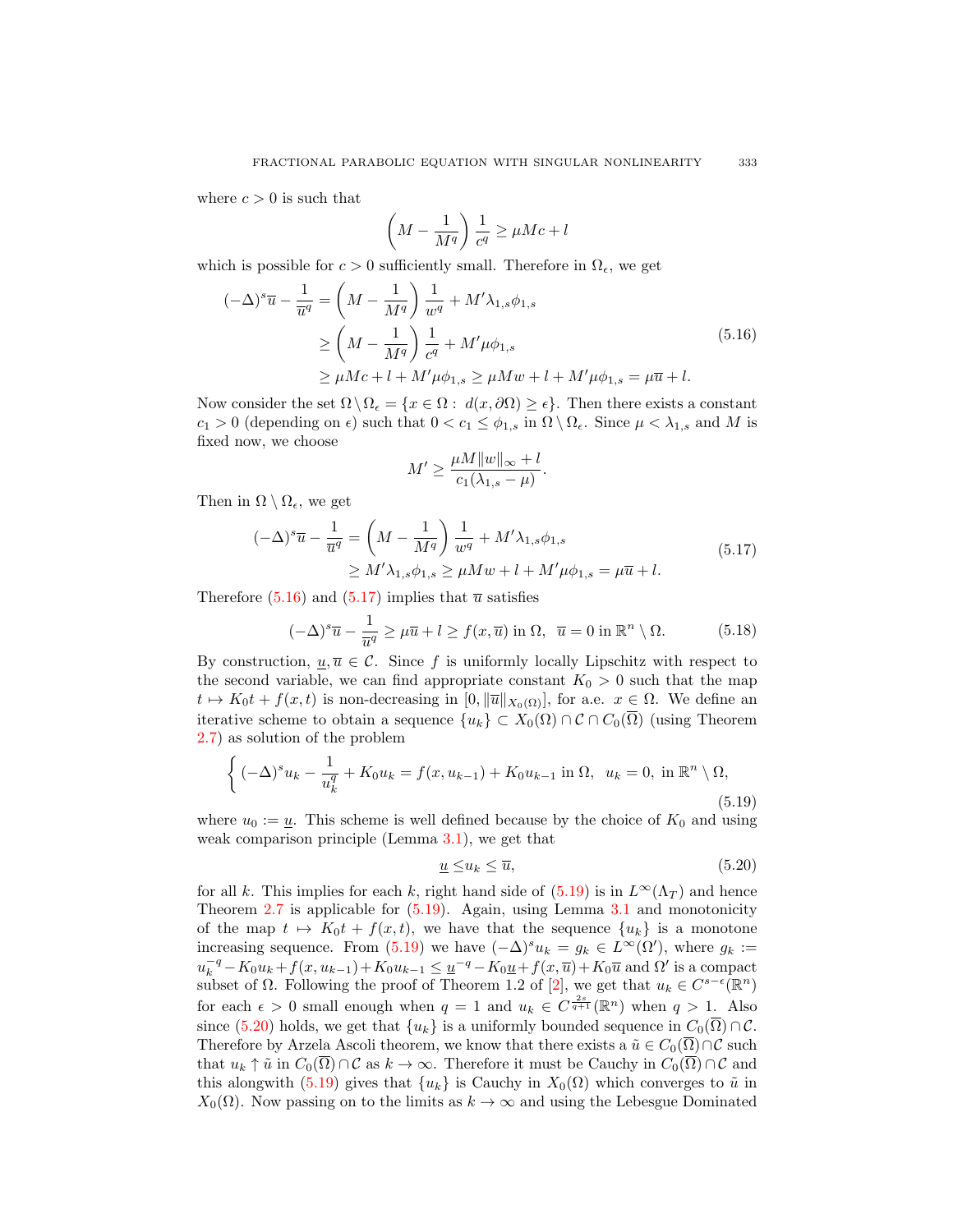convergence theorem (since  $u_k \leq \overline{u}$ , for all k) in (5.19), we obtain  $\tilde{u}$  to be a solution of  $(Q^s)$ . Lastly, uniqueness of  $\tilde{u}$  follows from Theorem 5.2.

6. Existence of solution to  $(P_t^s)$  and its regularity. We devote this section to study the problem  $(P_t^s)$  which is our concern for this article. Precisely, we will prove Theorem 2.9 and Proposition 2.

*Proof of Theorem 2.9.* We will closely make use of arguments in the proof of Theorem 2.7 while proving this theorem. Since  $T > 0$ , we define  $\Delta_t := \frac{T}{n}$ , where  $n \in \mathbb{N}^*$ . Taking  $u^0 = u_0$ , we obtain a sequence  $\{u^k\} \subset \mathcal{C} \cap X_0(\Omega) \subset L^{\infty}(\Omega)$  as solutions to following iterative scheme

$$
u^{k} - \Delta_{t} \left( (-\Delta)^{s} u^{k} + \frac{1}{(u^{k})^{q}} \right) = \Delta_{t} f(x, u^{k-1}) + u^{k-1} \text{ in } \Omega.
$$
 (6.1)

Since  $u^0 \in \mathcal{C} \cap X_0(\Omega)$  and  $\Delta_t f(x, u^{k-1}) + u^{k-1} \in L^{\infty}(\Lambda_T)$  for each k, we can apply Theorem 2.7 to obtain the sequence  $\{u^k\} \subset \mathcal{C} \cap X_0(\Omega) \subset L^{\infty}(\Omega)$ . In (5.13) and (5.15), we can choose  $\eta$ ,  $M$ ,  $M' > 0$  appropriately such that  $\underline{u} \leq u_0 \leq \overline{u}$  (since  $u_0 \in \mathcal{C}$ ). Using  $-l \leq f(x, y) \leq \mu y + l$  and applying Lemma 3.1 iteratively, we can get  $\underline{u} \leq u^k \leq \overline{u}$ , for all k. We remark that it is clear from the definition in (5.13) that  $\underline{u}$  and  $\overline{u}$  are independent of  $\Delta_t$ . Let  $u_{\Delta_t}$  and  $\tilde{u}_{\Delta_t}$  be as defined in (4.3) alongwith the assumption that  $u_{\Delta_t}(t) = u_0$ , when  $t < 0$ . Then it is easy to see that (4.4) is satisfied with  $h_{\Delta_t}(t,x) := f(x, u_{\Delta_t}(t - \Delta_t, x))$ , for  $t \in [0,T]$  and  $x \in \Omega$ . Using (4.7), we have  $\underline{u} \leq u_{\Delta_t} \leq \overline{u}$ . Therefore,

$$
h_{\Delta_t}(t,x)\leq \mu u_{\Delta_t}(t-\Delta_t,x)+l\in L^\infty(\Lambda_T)
$$

independent of  $\Delta_t$ . Hence we can use similar techniques as in the proof of Theorem 2.7 to get

$$
u_{\Delta_t}, \tilde{u}_{\Delta_t} \in L^{\infty}([0, T]; X_0(\Omega) \cap \mathcal{C}), u_{\Delta_t}, \tilde{u}_{\Delta_t} \in L^{\infty}(\Lambda_T), \frac{\partial \tilde{u}_{\Delta_t}}{\partial t} \in L^2(\Lambda_T),
$$
  

$$
\|u_{\Delta_t} - \tilde{u}_{\Delta_t}\|_{L^2(\Omega)} \le C(\Delta_t)^{\frac{1}{2}} \text{ and } \frac{1}{(u_{\Delta_t})^q} \in L^{\infty}([0, T]; (X_0(\Omega))^*)
$$
 (6.2)

uniformly in  $\Delta_t$ . So we can use the Banach Alaoglu theorem and (6.2) to get  $u \in L^{\infty}([0,T]; X_0(\Omega))$  and  $u \in L^{\infty}(\Lambda_T)$  such that, upto a subsequence,

$$
u_{\Delta_t}, \tilde{u}_{\Delta_t} \stackrel{*}{\rightharpoonup} L^{\infty}([0, T]; X_0(\Omega)) \text{ and in } L^{\infty}(\Lambda_T), \ \frac{\partial \tilde{u}_{\Delta_t}}{\partial t} \rightharpoonup \frac{\partial u}{\partial t} \text{ in } L^2(\Lambda_T) \qquad (6.3)
$$

as  $\Delta_t \to 0^+$ . Also similar to the proof of Theorem 2.7, we get

$$
u_{\Delta_t}, \tilde{u}_{\Delta_t} \to u \text{ in } L^{\infty}([0,T]; L^2(\Omega)) \text{ and } u \in C([0,T]; L^2(\Omega)).
$$
 (6.4)

In addition, if  $M > 0$  denotes the Lipschitz constant for f then for  $t \in [0, T]$ 

$$
||h_{\Delta_t}(t, \cdot) - f(\cdot, u(t, \cdot))||_{L^2(\Omega)} = ||f(\cdot, u_{\Delta_t}(t - \Delta_t, \cdot)) - f(\cdot, u(t, \cdot))||_{L^2(\Omega)}
$$
  
 
$$
\leq M ||u_{\Delta_t}(t - \Delta_t, \cdot) - u(t, \cdot)||_{L^2(\Omega)}.
$$
 (6.5)

From (6.4) and (6.5), we deduce that  $h_{\Delta_t}(t,x) \to f(x,u(x))$  in  $L^{\infty}([0,T];L^2(\Omega))$ . Finally, following exactly the last part of the proof of Theorem 2.7, we can show that  $u \in \mathcal{A}(\Lambda_T)$  and u is a weak solution of  $(P_t^s)$ .

It remains to prove the uniqueness. For that, let  $v \in \mathcal{A}(\Lambda_T)$  be another weak solution of  $(P_t^s)$ . For fix  $t_0 \in [0, T]$ , we have

$$
\int_0^{t_0} \int_{\Omega} \frac{\partial(u-v)}{\partial t}(u-v) \ dx dt + \int_0^{t_0} \int_{\mathbb{R}^n} ((-\Delta)^s (u-v))(u-v) \ dx dt
$$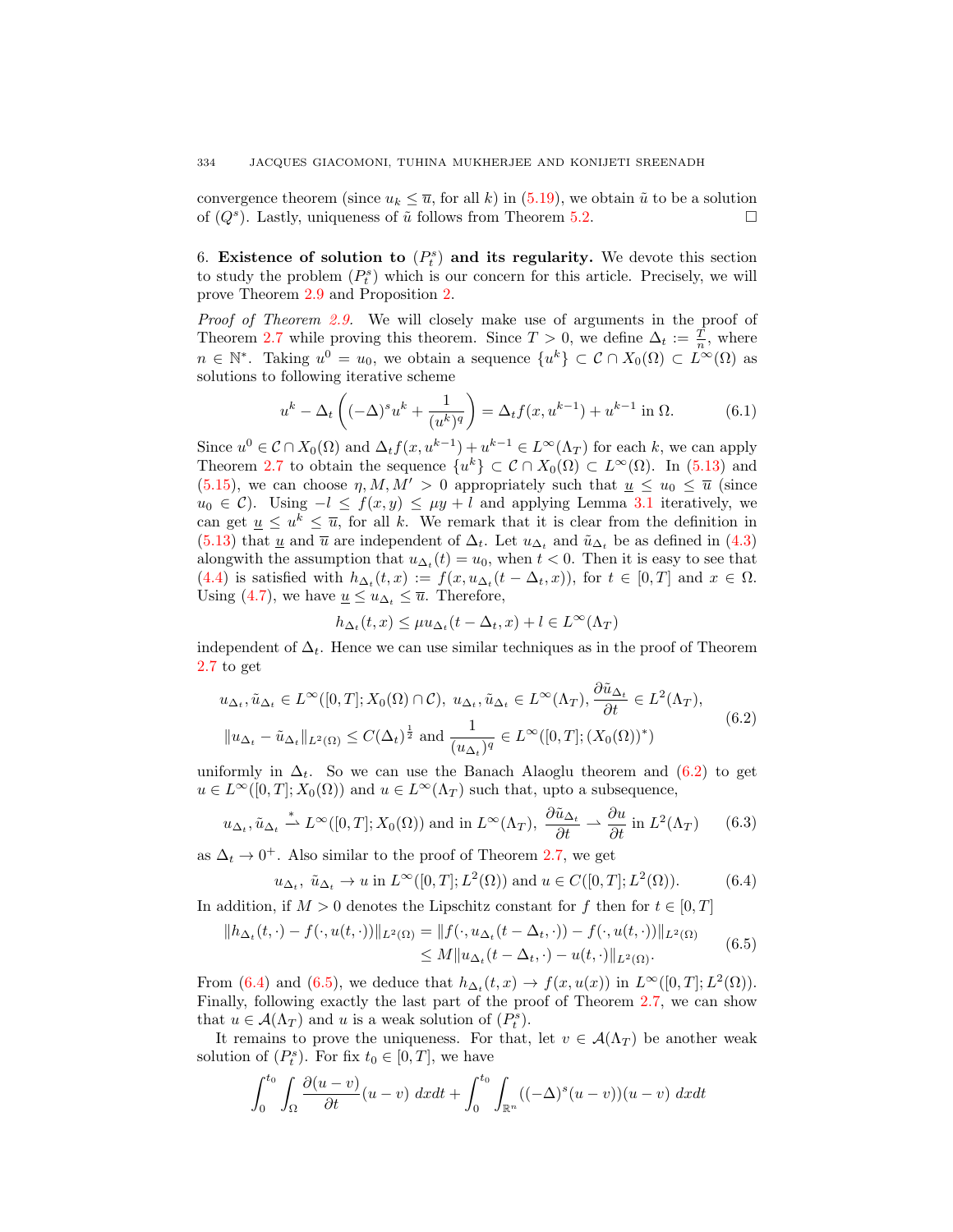$$
-\int_0^{t_0} \int_{\Omega} \left(\frac{1}{u^q} - \frac{1}{v^q}\right)(u - v) dx dt
$$
  
= 
$$
\int_0^{t_0} \int_{\Omega} (f(x, u(x) - f(x, v(x))))(u - v) dx dt.
$$
 (6.6)

From (6.6),  $u(0, x) = v(0, x) = u_0(x)$  in  $\Omega$  and f being locally Lipschitz uniformly in Ω, we get

$$
\frac{1}{2}||(u-v)(t_0)||_{L^2(\Omega)} + \int_0^{t_0} \int_{\mathbb{R}^n} ((-\Delta)^s (u-v))(u-v) \ dx dt \n- \int_0^{t_0} \int_{\Omega} \left(\frac{1}{u^q} - \frac{1}{v^q}\right) (u-v) \ dx dt \le M \int_0^{t_0} \int_{\Omega} |u-v|^2 \ dx dt,
$$
\n(6.7)

where  $M$  is Lipschitz constant for  $f$ . From Lemma 3.1, we know that the operator A is strictly monotone which gives

$$
0 < \int_0^{t_0} \int_{\Omega} |(u - v)|^2 \, dx dt + \int_0^{t_0} \int_{\mathbb{R}^n} ((-\Delta)^s (u - v))(u - v) \, dx dt - \int_0^{t_0} \int_{\Omega} \left(\frac{1}{u^q} - \frac{1}{v^q}\right) (u - v) \, dx dt.
$$

Using this with (6.7), we get

$$
\frac{1}{2}||(u-v)(t_0)||_{L^2(\Omega)} \le M_0 \int_0^{t_0} \int_{\Omega} |u-v|^2 \ dx dt,
$$

where  $M_0 > 0$  is a constant. By Gronwall's inequality, we get  $||(u-v)(t_0, \cdot)||_{L^2(\Omega)} \le$  $||(u-v)(0, \cdot)||_{L^2(\Omega)} \exp(M_0t_0)$ . Since  $u(0, \cdot) = v(0, \cdot)$  and this holds for all  $t_0 \in [0, T]$ , we get  $u \equiv v$ . This completes the proof.  $\Box$ 

Now we give the proof of Proposition 2.

*Proof of Proposition 2.* Using Proposition 1 above and following the proof of Proposition 0.2 of [6], the result can be similarly obtained.  $\square$ 

7. Asymptotic behavior. In this section, we present the proof of Theorem 2.10. *Proof of Theorem 2.10.* Let  $\underline{u}, \overline{u} \in C \cap X_0(\Omega) \cap C_0(\overline{\Omega})$  be the sub and supersolution respectively of

$$
\begin{cases}\n(-\Delta)^s u - \frac{1}{u^q} = f(x, u) \text{ in } \Omega, \\
u = 0 \text{ in } \mathbb{R}^n \setminus \Omega,\n\end{cases}
$$
\n(7.1)

where  $\underline{u}, \overline{u}$  is defined in (5.13). We can choose  $\eta > 0$  small enough and  $M > 0$  large enough so that  $\underline{u} \leq u_0 \leq \overline{u}$  which is possible because we took  $u_0 \in C \cap X_0(\Omega)$ . Let u be the solution of  $(P_t^s)$  and  $v_1$  and  $v_2$  be unique solutions of  $(P_t^s)$  with initial datum  $\underline{u}$  and  $\overline{u}$ . The existence of  $v_1$  and  $v_2$  are justified through Theorem 2.9. We claim that  $\underline{u}, \overline{u} \in \overline{\mathcal{D}(L)}^{L^{\infty}(\Omega)}$ . Let  $g, h \in (X_0(\Omega))^*$  be functions such that  $L(\underline{u}) = g$  and  $L(\overline{u}) = h$ . Using (5.14), we have  $g \le 0$  and  $h \ge 0$ . Now, let  $\{g_k\} = \max\{g, -k\},\$  ${h_k}$  = min{h, k} and {u<sub>k</sub>}, {w<sub>k</sub>} be two sequences in  $\mathcal{D}(L)$  defined by  $L(u_k) = g_k$ ,  $L(w_k) = h_k$ . Since L is a monotone operator, as Lemma 3.1 we can show a similar kind of weak comparison principle concerning L. Using that, we can get  $\{u_k\}$  is non increasing while  $\{w_k\}$  is non decreasing. By definition of  $g_k, h_k$ , we can show that  $g_k \to g$  and  $h_k \to h$  in  $(X_0(\Omega))^*$  as  $k \to \infty$ . This implies that  $u_k \to \underline{u}$  and  $w_k \to \overline{u}$  in  $X_0(\Omega)$  as  $k \to \infty$ . Therefore, upto a subsequence,  $u_k \to \underline{u}$  and  $w_k \to \overline{u}$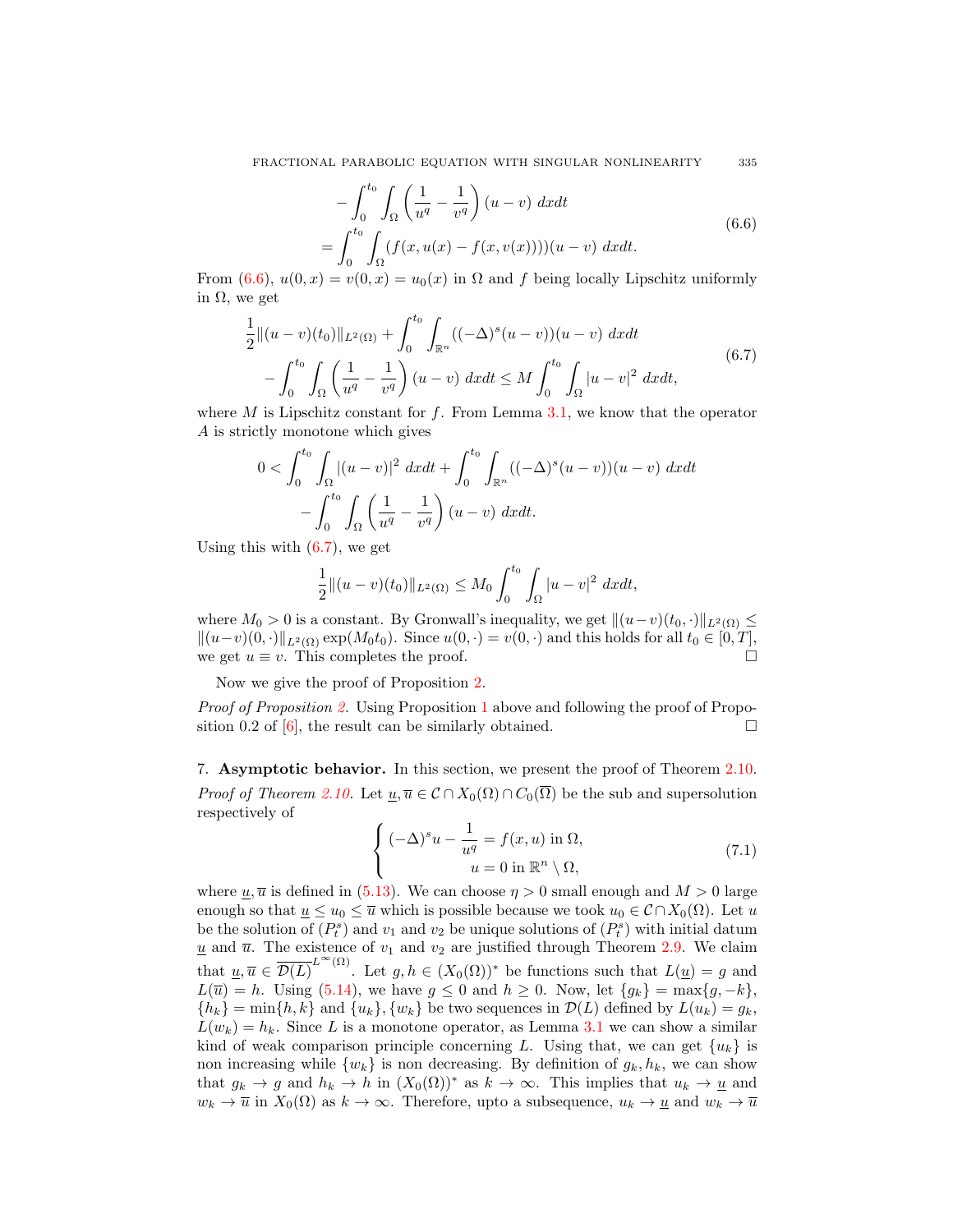pointwise a.e. in  $\Omega$  as  $k \to \infty$ . Using Dini's theorem, we get  $u_k \to u$  and  $w_k \to \overline{u}$ in  $L^{\infty}(\Omega)$  as  $k \to \infty$ . This proves our claim.

Now we can use Theorem 2.9 and Proposition 2 to obtain  $v_1, v_2 \in C([0, T]; C_0(\overline{\Omega}))$ . Taking  $\underline{u}^0 = \underline{u}$ (respectively  $\overline{u}^0 = \overline{u}$ ), we consider the sequence  $\{\underline{u}^k\}$ (respectively  $\{\overline{u}^k\}$ ) which is non decreasing(respectively non increasing) as solutions to the iterative scheme given by (6.1), for  $0 < \Delta_t < 1/M$  where M denotes the Lipschitz constant of f on  $[u,\overline{u}]$ . If the sequence  $\{u^k\}$  denotes the one that is obtained in (6.1), then by the choice of  $\Delta_t$  we can show that

$$
\underline{u}^k \le u^k \le \overline{u}^k. \tag{7.2}
$$

Let u denotes the weak solution of  $(P_t^s)$  as obtained in the proof of Theorem 2.9. We follow the proof of Theorem 2.9 and use  $(7.2)$  to obtain

$$
v_1(t) \le u(t) \le v_2(t). \tag{7.3}
$$

Consider the maps  $t \mapsto v_1(t, x)$  and  $t \mapsto v_2(t, x)$  which are non decreasing and non increasing respectively. Assume  $v_1(t) \to \tilde{v}_1$  and  $v_2(t) \to \tilde{v}_2$  as  $t \to \infty$ . Now let  $S(t)$  denotes the semigroup on  $L^{\infty}(\Omega)$  generated by the given evolution equation  $u_t + \lambda L(u) = f(x, u)$ . Then we know

$$
\tilde{v}_1 = \lim_{t' \to +\infty} S(t' + t)(\underline{u}) = S(t) \lim_{t' \to +\infty} S(t')(\underline{u}) = S(t) \lim_{t' \to +\infty} v_1(t') = S(t)\tilde{v}_1
$$

and analogously, we obtain

$$
\tilde{v}_2 = S(t)\tilde{v}_1.
$$

Then  $\tilde{v}_1$  and  $\tilde{v}_2$  are stationary solutions of  $(P_t^s)$  i.e. solves  $(Q^s)$ . But by uniqueness of solution to  $(Q^s)$  as shown in Theorem 2.8, we get  $\tilde{v}_1 = \tilde{v}_2 = \hat{u} \in C(\overline{\Omega})$ . Therefore, by Dini's theorem we get

$$
v_1(t) \to \hat{u} \text{ and } v_2(t) \to \hat{u} \text{ in } L^{\infty}(\Omega) \text{ as } t \to \infty.
$$
  
Using (7.3), we conclude that  $u(t) \to \hat{u}$  in  $L^{\infty}(\Omega)$  as  $t \to \infty$ .

Acknowledgments. The authors were funded by IFCAM (Indo-French Centre for Applied Mathematics) UMI CNRS 3494 under the project "Singular phenomena in reaction diffusion equations and in conservation laws"

## REFERENCES

- [1] B. Abdellaoui, M. Medina, I. Peral and A. Primo, Optimal results for the fractional heat equation involving the hardy potential, Nonlinear Anal., 140 (2016), 166–207.
- [2] Adimurthi, J. Giacomoni and S. Santra, Positive solutions to a fractional equation with singular nonlinearity, J. Differential Equations,  $265$  (2018), 1191-1226,  $arXiv:1706.01965$
- [3] N. Alibaud and C. Imbert, Fractional semi-linear parabolic equations with unbounded data, Transactions of the American Mathematical Society, 361 (2009), 2527–2566.
- [4] S. Amghibech, On the discrete version of picone's identity, Discrete Applied Mathematics, 156 (2008), 1–10.
- [5] B. Avelin, U. Gianazza and S. Salsa, Boundary estimates for certain degenerate and singular parabolic equations, Journal of the European Mathematical Society, 18 (2016), 381–424.
- [6] M. Badra, K. Bal and J. Giacomoni, A singular parabolic equation: Existence, stabilization, J. Differential Equations, 252 (2012), 5042–5075.
- [7] V. Barbu, Nonlinear Differential Equations of Monotone types in Banach Spaces,  $1^{st}$  edition, Springer Monogr. Math., Springer, New York, 2010.
- [8] B. Barrios, I. De Bonis, M. Medina and I. Peral, Semilinear problems for the fractional laplacian with a singular nonlinearity, Open Math., 13 (2015), 390–407.
- [9] B. Bougherara and J. Giacomoni, Existence of mild solutions for a singular parabolic equation and stabilization, Adv. Nonlinear Anal., 4 (2015), 123–134.